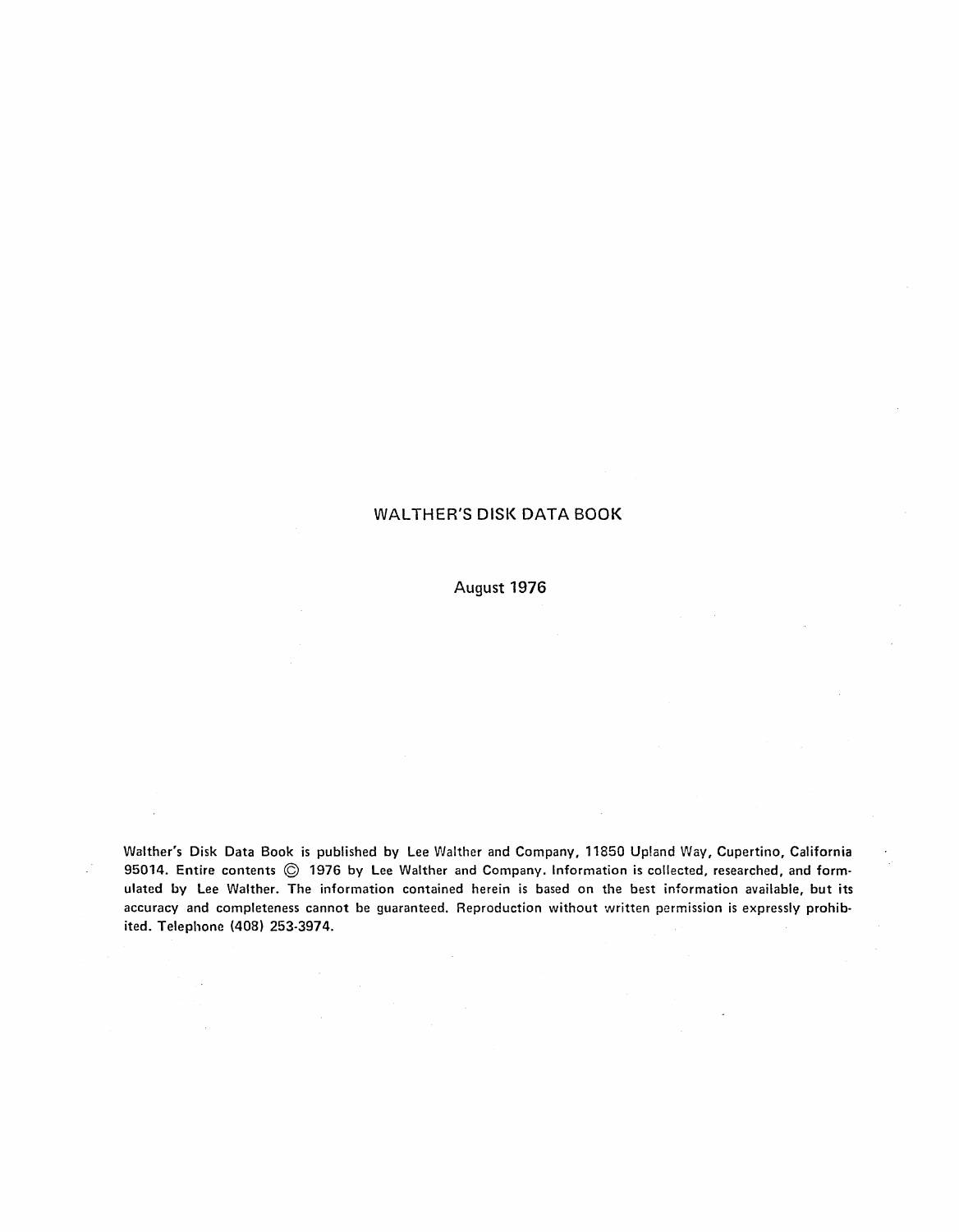# WALTHER'S DISK DATA BOOK Revision A October 8, 1976

 $\sim 100$ 

 $\sim$ 

 $\ddot{\phantom{a}}$ 

 $\gamma_{\rm g}$ 

 $\bar{\beta}$ 

 $\overline{\phantom{a}}$ 

 $\sim$   $\sim$ 

| Page 2         | Add                 | General Systems                  | 105   |      |           |  |
|----------------|---------------------|----------------------------------|-------|------|-----------|--|
| Page 3         | Add                 |                                  |       |      |           |  |
|                | GSI                 | 1000                             | 1.1   | 1500 | $\cdot$ 8 |  |
| Page 8         | Change              |                                  |       |      |           |  |
|                |                     | Control Data Corp.               | 9727H |      | 8/74      |  |
|                | To                  | Control Data Corp.               | 9427H |      | 8/74      |  |
| Page 12        |                     | Replace with Page 12, Revision A |       |      |           |  |
|                |                     |                                  |       |      |           |  |
| Page 14        | Delete <sup>®</sup> |                                  |       |      |           |  |
|                | Memorex             | 601                              | 6/76  |      |           |  |
| Page 15 Delete |                     |                                  |       |      |           |  |
|                | Memorex             | $0 \quad 0$                      | 500   | 4.2  |           |  |
| Page 44        | Add                 |                                  |       |      |           |  |
|                | Memorex             | 601                              | 6/76  |      |           |  |
|                |                     |                                  |       |      |           |  |
| Page 45        | Add                 |                                  |       |      |           |  |
|                | Memorex             | $\mathbf 0$<br>် O               | 200   | 1,3  |           |  |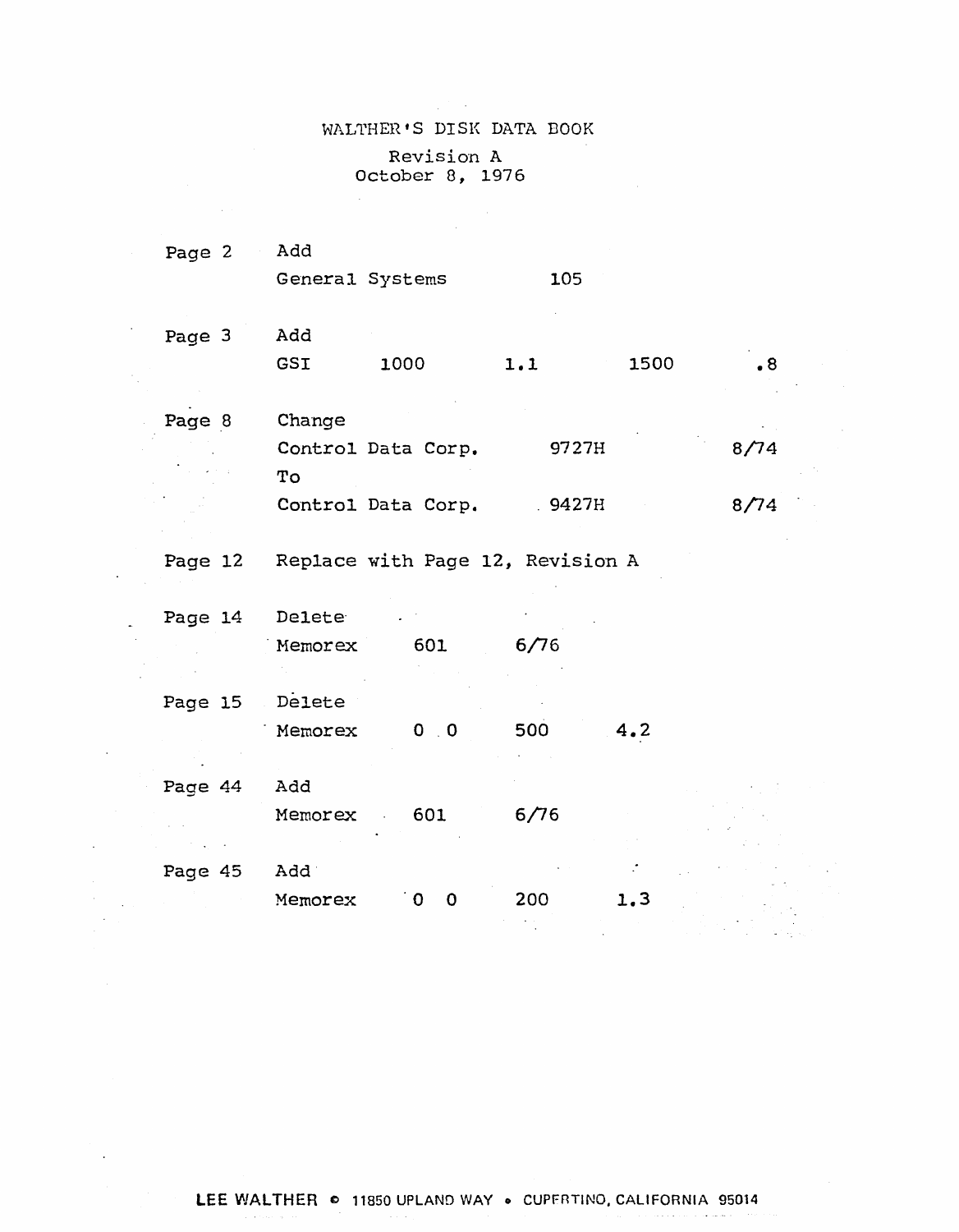### WALTHER'S DISK DATA BOOK

#### Table of Contents

 $\bar{z}$ 

Page

| L                |                                                                                       |    |
|------------------|---------------------------------------------------------------------------------------|----|
| $\mathbf{1}$     |                                                                                       |    |
| $\overline{111}$ | STORAGE MODULE DRIVES AND MEDIA                                                       | 13 |
| IV               | DATA MODULE DRIVES AND MEDIA                                                          | 19 |
| V                | DISK PACK (2314) DRIVES AND MEDIA                                                     | 25 |
| V١               | DISK PACK (3330-1) DRIVES AND MEDIA                                                   | 31 |
| VII              |                                                                                       | 37 |
| VIII             | NON-REMOVABLE MEDIA DISK DRIVES WITH STORAGE CAPACITIES                               |    |
| IX.              | NON-REMOVABLE MEDIA DISK DRIVES WITH STORAGE CAPACITIES<br>GREATER THAN 200 MEGABYTES | 47 |
| X.               | DISK DIRECTORY                                                                        | 51 |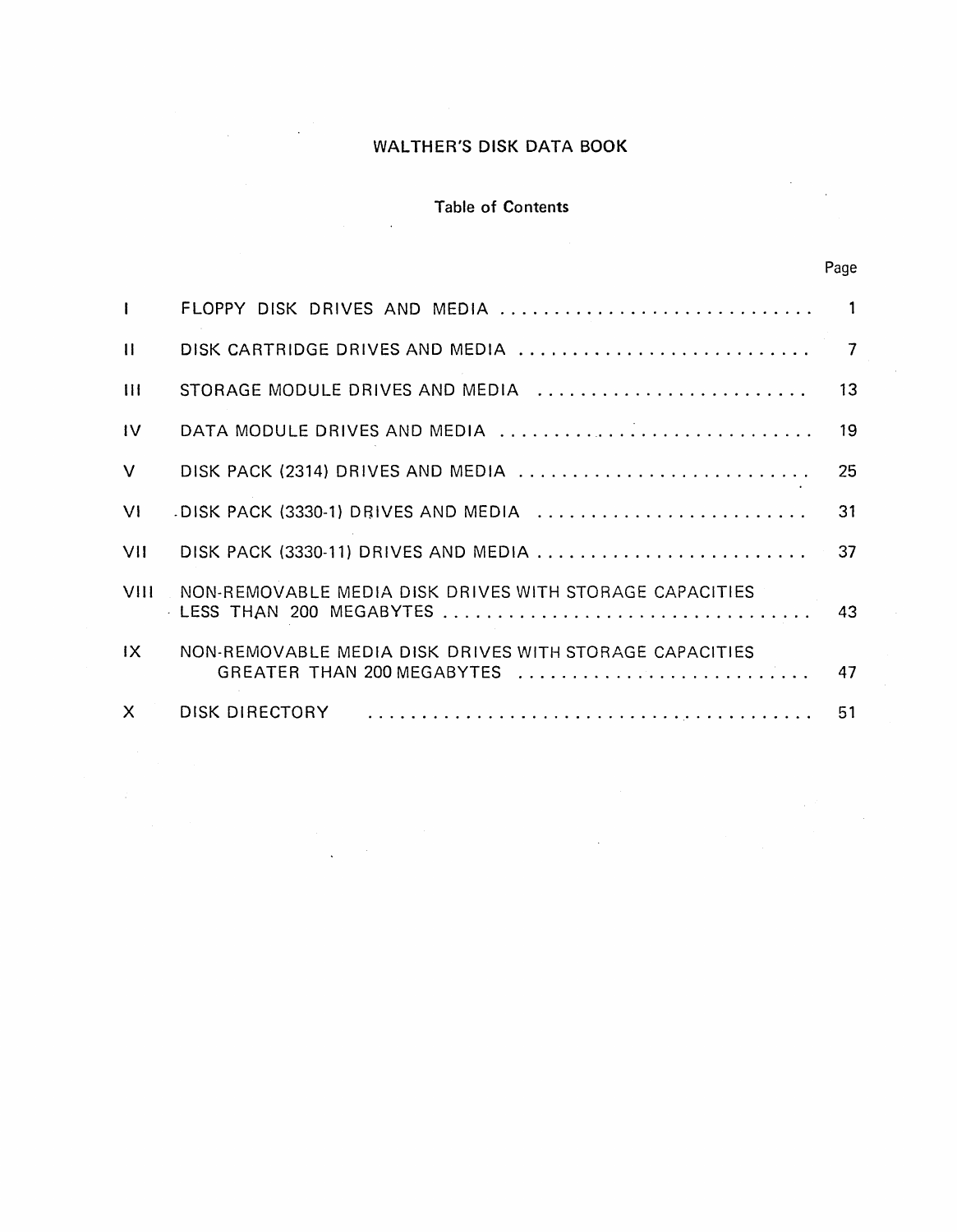### WALTHER'S DISK DATA BOOK

### List of Exhibits

 $\mathcal{L}$ 

Page

| I. A   | Floppy Disk Drive Manufacturers by Product                                             | $\overline{2}$ |
|--------|----------------------------------------------------------------------------------------|----------------|
| I. B   | Floppy Disk Drive Manufacturers Estimated Market Shares 1975 and 1976<br>$\sim$ $\sim$ | 3              |
| I. C   | Floppy Disk Media Manufacturers by Product                                             | 4              |
| I. D   | Floppy Disk Media Manufacturers Estimated Market Shares 1975 and 1976                  | 5              |
| I. E   | Worldwide Production Forecast 1974–1981 Floppy Drives and Media (Units)                | 6              |
| II. A  | Disk Cartridge Drive Manufacturers by Product                                          | 8              |
| II. B  | Disk Cartridge Drive Manufacturers Estimated Market Shares 1975 and 1976               | 9              |
| II. C  | Disk Cartridge Media Manufacturers by Product                                          | 10             |
| II.D   | Disk Cartridge Media Manufacturers Estimated Market Shares 1975 and 1976               | 11             |
| II. E  | Worldwide Production Forecast 1974-1981 Disk Cartridge Drives and Media<br>(Units)     | 12             |
| III. A |                                                                                        | 14             |
| III. B | Storage Module Drive Manufacturers Estimated Market Shares 1975 and 1976               | 15             |
| III. C |                                                                                        | 16             |
| III. D | Storage Module Media Manufacturers Estimated Market Shares 1975 and 1976               | 17             |
| III. E | Worldwide Production Forecast 1974-1981 Storage Module Drives and Media<br>Units       | 18             |
| IV. A  | Data Module Drive Manufacturers by Product                                             | 20             |
| IV. B  | Data Module Drive Manufacturers Estimated Market Shares 1975 and 1976                  | 21             |
| IV. C  |                                                                                        | 22             |
| IV.D   | Data Module Media Manufacturers Estimated Market Shares 1975 and 1976                  | 23             |
| IV. E  | Worldwide Production Forecast 1974-1981 Data Module Drives and Media<br>(Units)        | 24             |
| V. A   | Disk Pack (2314) Drive Manufacturers by Product                                        | 26             |
| V. B   | Disk Pack (2314) Drive Manufacturers Estimated Market Shares 1975 and 1976             | 27             |

i.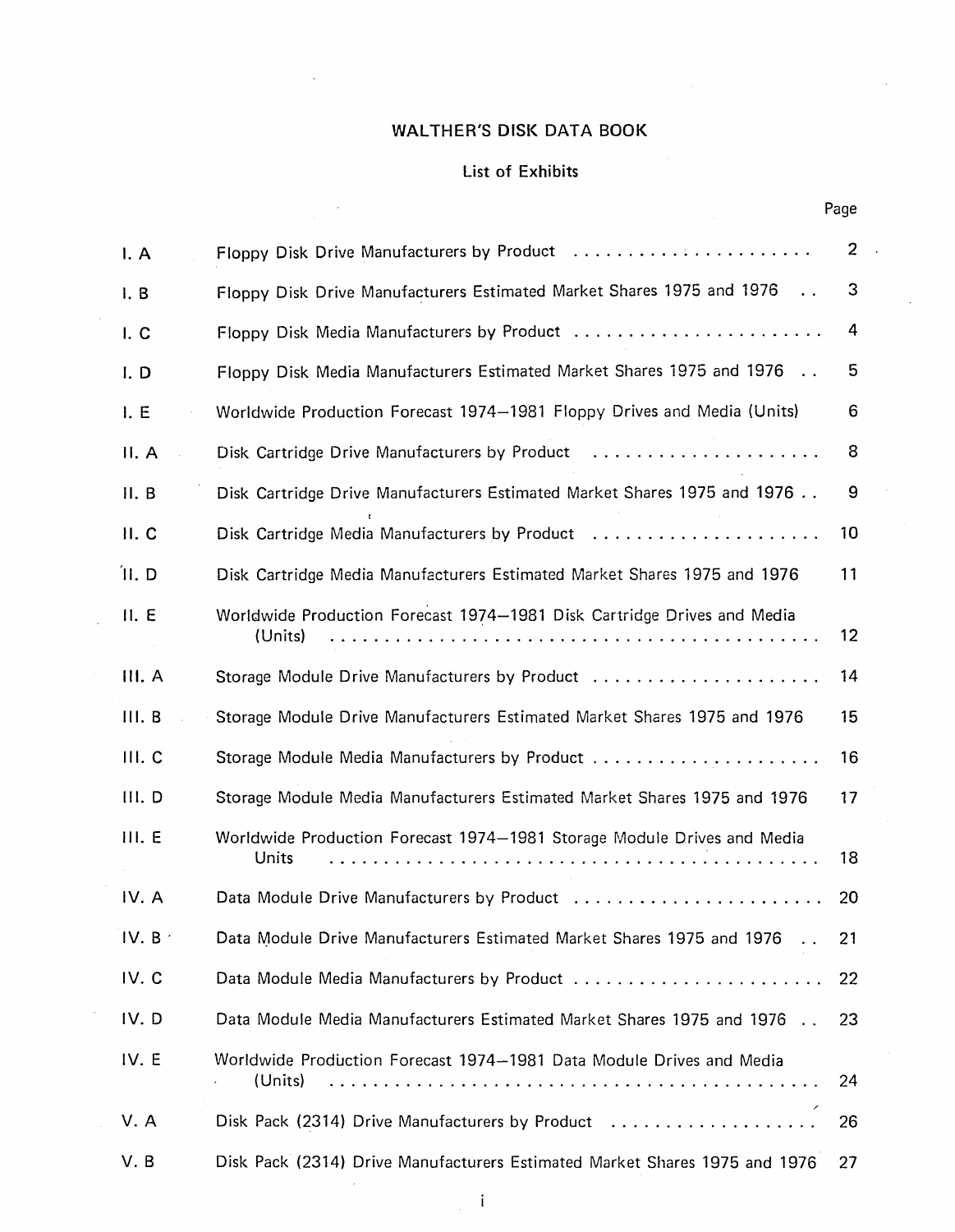| V.C     | Disk Pack (2314) Media Manufacturers by Product                                                                            | 28           |
|---------|----------------------------------------------------------------------------------------------------------------------------|--------------|
| V.D     | Disk Pack (2314 Media Manufacturers Estimated Market Shares 1975 and 1976                                                  | 29           |
| V. E    | Worldwide Production Forecast 1974–1981 Disk Pack (2314) Drives and Media<br>(Units)                                       | 30           |
| VI. A   | Disk Pack (3330-1) Drive Manufacturers by Product                                                                          | 32           |
| VI. B   | Disk Pack (3330-1) Drive Manufacturers Estimated Market Shares 1975 and 1976 33                                            |              |
| VI.C    | Disk Pack (3330-1) Media Manufacturers by Product                                                                          | 34           |
| VI.D    | Disk Pack (3330-1) Media Manufacturers Estimated Market Shares 1975 and<br>1976                                            | 35           |
| VI. E   | Worldwide Production Forecast 1974-1981 Disk Pack (3330-1) Drives and<br>Media (Units)                                     | 36           |
| VII. A  | Disk Pack (3330-11) Drive Manufacturers by Product                                                                         | 38           |
| VII. B  | Disk Pack (3330-11) Drive Manufacturers Estimated Market Shares 1975 and<br>1976                                           | 39           |
| VII. C  | Disk Pack (3330-11) Media Manufacturers by Product                                                                         | 40           |
| VII.D   | Disk Pack (3330-11) Media Manufacturers Estimated Market Shares 1975 and<br>1976                                           | 41           |
| VII. E  | Worldwide Production Forecast 1974-1981 Disk Pack (3330-11) Drives and<br>Media (Units)                                    | 42           |
| VIII. A | Non-Removable Media Drive (less than 200 Megabytes) Manufacturers by<br>Product                                            | 44           |
| VIII. B | Non-Removable Media Drive (less than 200 Megabytes) Manufactures Estimated<br>Market Shares 1975 and 1976                  | 45           |
| VIII. C | Worldwide Production Forecast 1974-1981 Non-Removable Media Disk<br>Drives (less than 200 Megabytes) in Units<br>.         | 46           |
| IX. A   | Non-Removable Media Drive (more than 200 Megabytes) Manufacturers by<br>Product                                            | $\sim$<br>48 |
| IX. B   | Non-Removable Media Drive (more than 200 Megabytes) Manufacturers<br>Estimated Market Shares 1975 and 1976<br>. <i>. .</i> | 49           |

 $\sim$ 

 $\mathcal{A}^{\mathcal{A}}$ 

 $\ddot{\phantom{0}}$  $\bar{z}$ 

 $\bar{\beta}$ 

 $\bar{z}$ 

 $\bar{\beta}$ 

 $\ddot{\phantom{a}}$ 

 $\bar{\lambda}$ 

Page

ii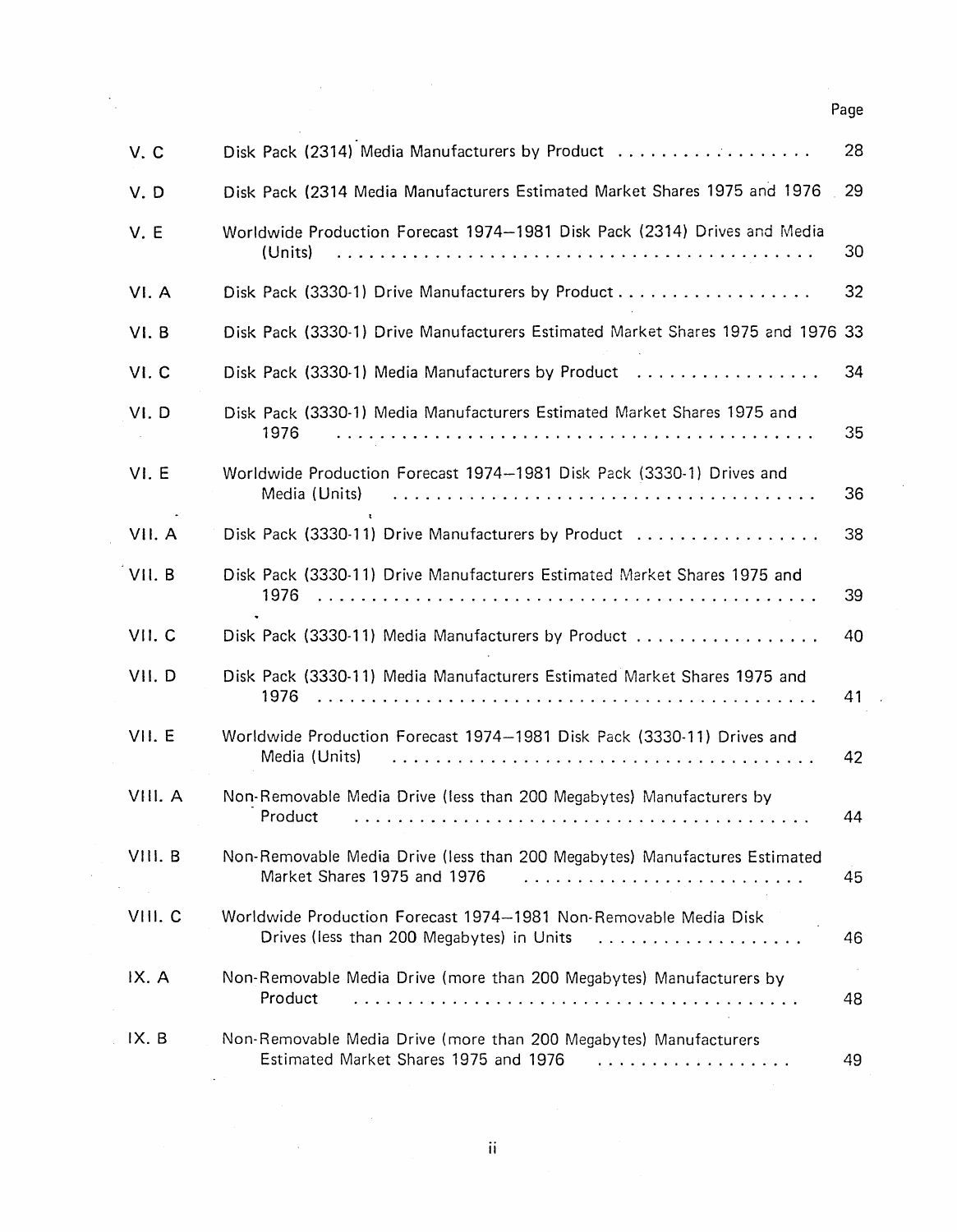| IX. C | Worldwide Production Forecast 1974-1981 Non-Removable Media Disk |       |
|-------|------------------------------------------------------------------|-------|
|       | Drives (more than 200 Megabytes) in Units                        | -50 - |
| X. A  |                                                                  | -51-  |

 $\sim$   $\sim$ 

 $\hat{\mathcal{A}}$ 

 $\bar{z}$ 

 $\bar{\beta}$ 

 $\bar{\gamma}$ 

Page

 $\hat{\mathcal{A}}$ 

l,

 $\boldsymbol{\beta}$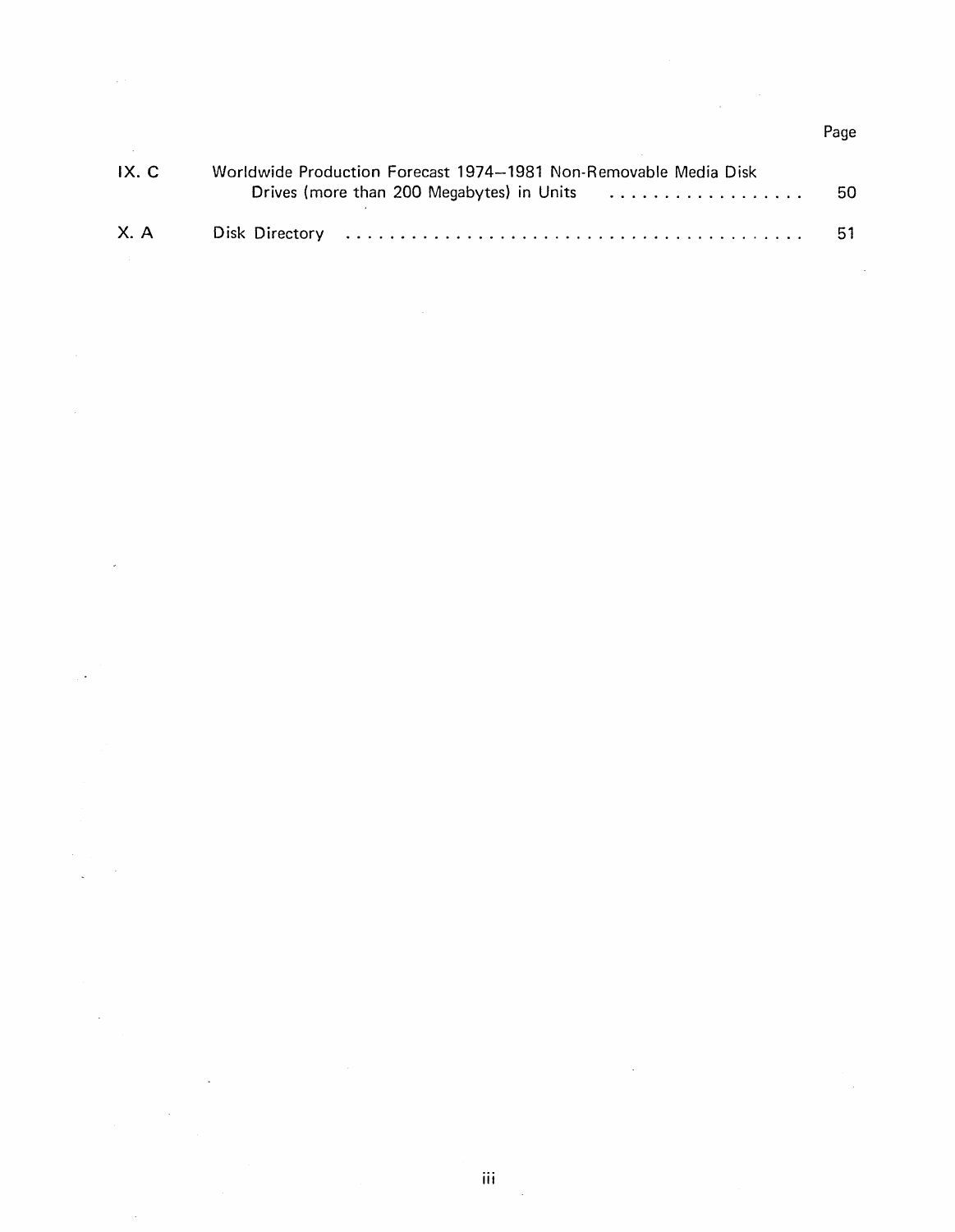$\sim 10^7$  $\ddot{\phantom{a}}$  $\hat{\mathbf{v}}_1$ 

### **FLOPPY DISK AND MEDIA**

 $\mathcal{A}^{\mathcal{A}}$  and  $\mathcal{A}^{\mathcal{A}}$  are  $\mathcal{A}^{\mathcal{A}}$  . In the contribution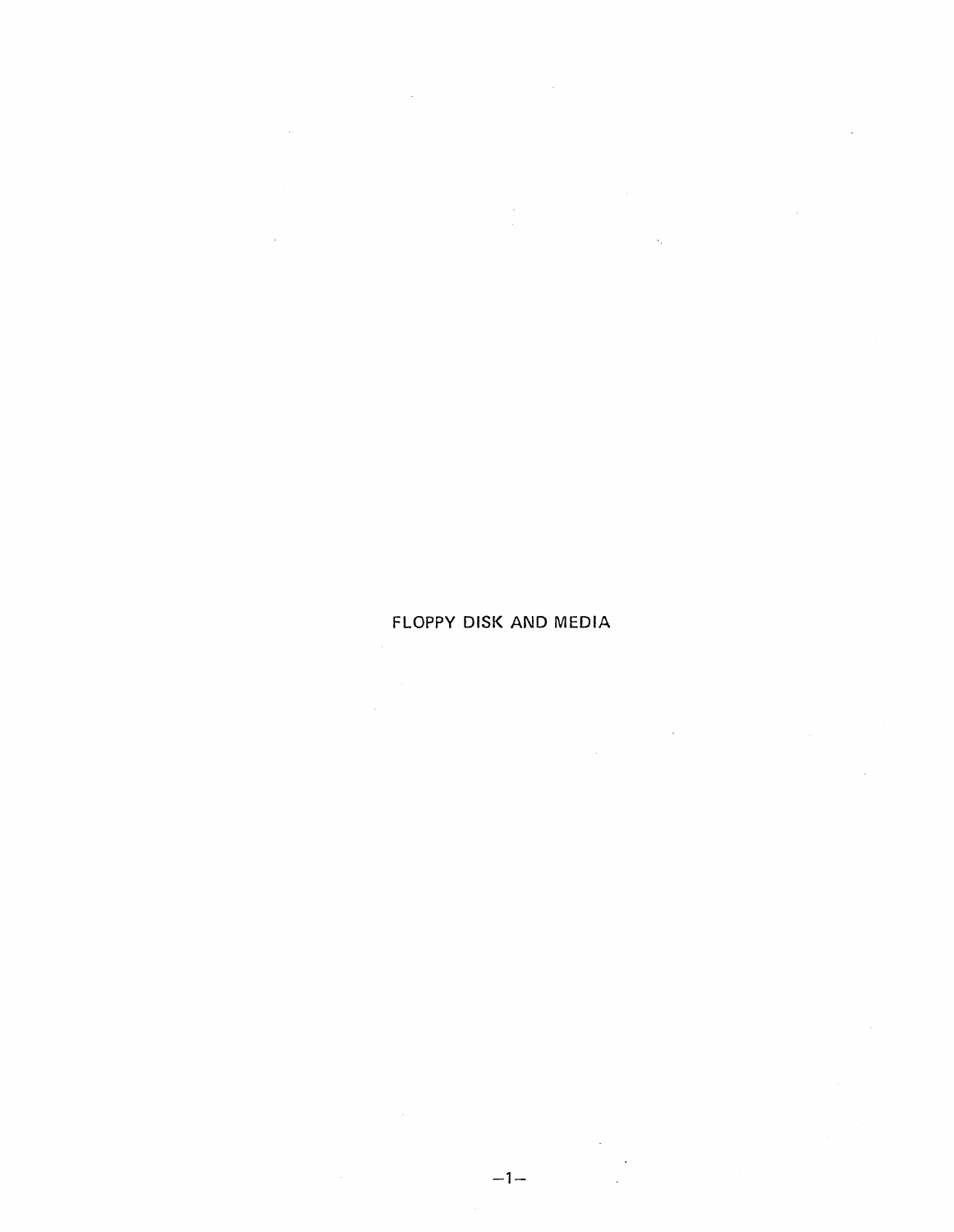### FLOPPY DISK DRIVE MANUFACTURERS

| Company              | Model                                           | First<br>Customer<br>Shipment |
|----------------------|-------------------------------------------------|-------------------------------|
| <b>BURROUGHS</b>     | 9419                                            | 2/75                          |
| CALCOMP              | 140<br>142                                      | 1/74<br>8/75                  |
| <b>CONTROL DATA</b>  | 9400<br>9404                                    | 3/74<br>11/75                 |
| DIABLO (Xerox)       | 10                                              | 10/75                         |
| <b>INNOVEX</b>       | 210<br>220                                      | 6/74<br>6/74                  |
| <b>IBM</b>           | <b>FDII</b><br>FDIII                            | 9/71<br>6/73                  |
| MEMOREX              | 651<br>652                                      | 12/72<br>12/73                |
| ORBIS (Perkin-Elmer) | 74<br>76/77                                     | 12/73<br>9/75                 |
| PER SCI              | 70<br>75<br>270                                 | 1/76<br>9/75<br>1/76          |
| PERTEC               | FD400<br><b>FD500</b><br>FD511                  | 1/74<br>1/74<br>6/75          |
| <b>SHUGART</b>       | <b>SA800</b><br><b>SA801</b><br>SA3800<br>SA900 | /73<br>/73<br>8/75<br>8/75    |
| <b>SYCOR</b>         | 145                                             | 1/75                          |
| TRI-DATA             | 50                                              | 12/74                         |

 $\mathcal{L}_{\text{max}}$ 

 $\overline{a}$ 

 $\bar{z}$ 

Exhibit I. A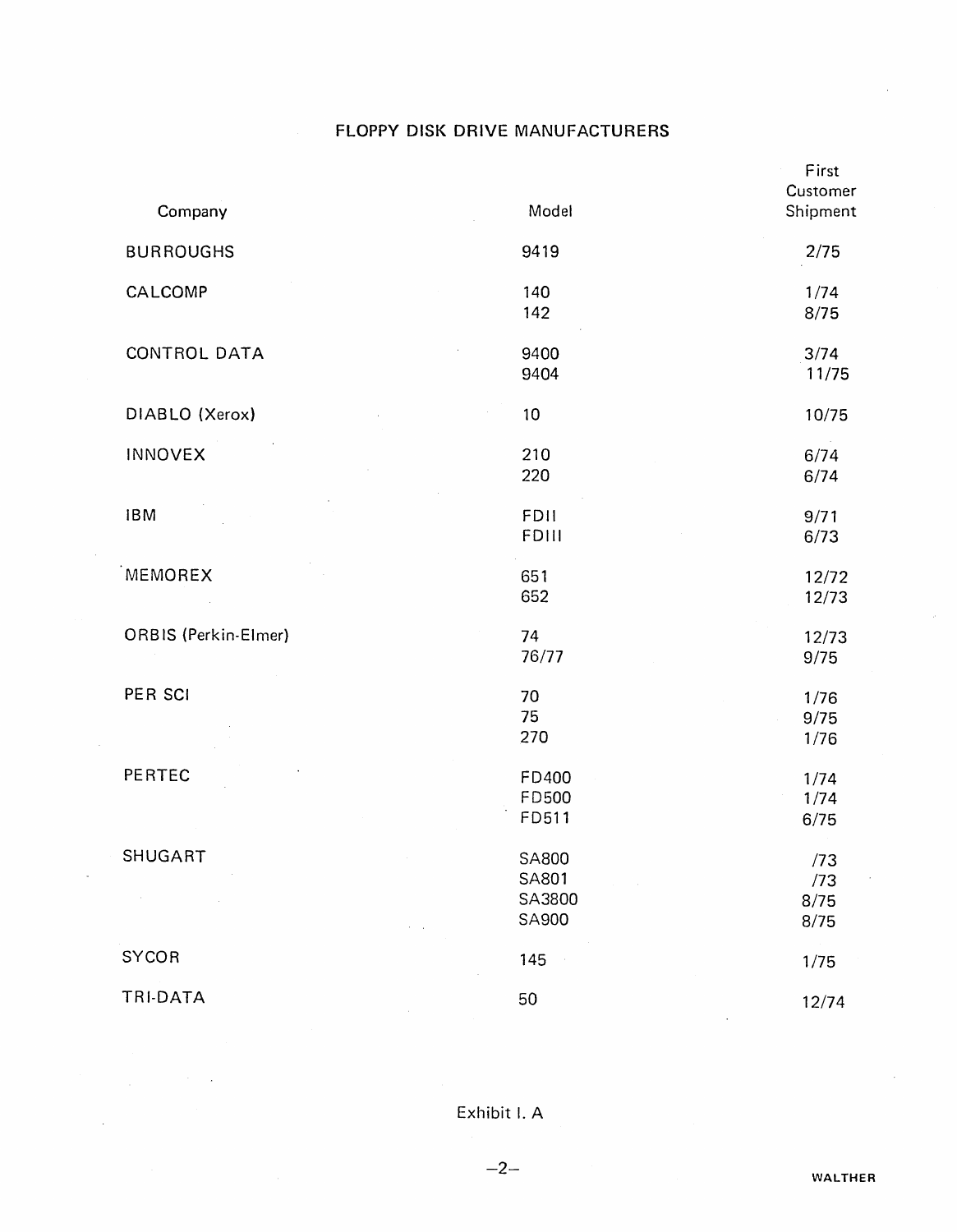### FLOPPY DISK DRIVES ESTIMATED MARKET SHARE Worldwide Shipments in Units

|                      |          | 1975 |          | 1976 |
|----------------------|----------|------|----------|------|
| Company              | Quantity | $\%$ | Quantity | $\%$ |
| <b>BURROUGHS</b>     | 1,000    | 1.1  | 12,000   | 6.7  |
| CALCOMP              | 4,000    | 4.3  | 10,000   | 5.5  |
| CONTROL DATA         | 5,000    | 5.4  | 11,000   | 6.1  |
| DIABLO (Xerox)       | 2,000    | 2.2  | 4,000    | 2.2  |
| <b>INNOVEX</b>       | 2,000    | 2.2  | 3,000    | 1.7  |
| <b>IBM</b>           | 29,600   | 32.2 | 62,000   | 34.4 |
| MEMOREX              | 12,000   | 13.0 | 23,000   | 12.8 |
| ORBIS (Perkin-Elmer) | 1,000    | 1.1  | 2,000    | 1.1  |
| PER SCI              | 500      | 0.5  | 2,000    | 1.1  |
| PERTEC               | 6,000    | 6.5  | 13,000   | 7.2  |
| POTTER               | 200      | 0.2  | 500      | 0.3  |
| <b>SHUGART</b>       | 18,000   | 19.6 | 35,000   | 19.4 |
| <b>SYCOR</b>         | 500      | 0.5  | 2,000    | 1.1  |
| TRI-DATA             | 200      | 0.2  | 500      | 0.3  |

 $\bar{z}$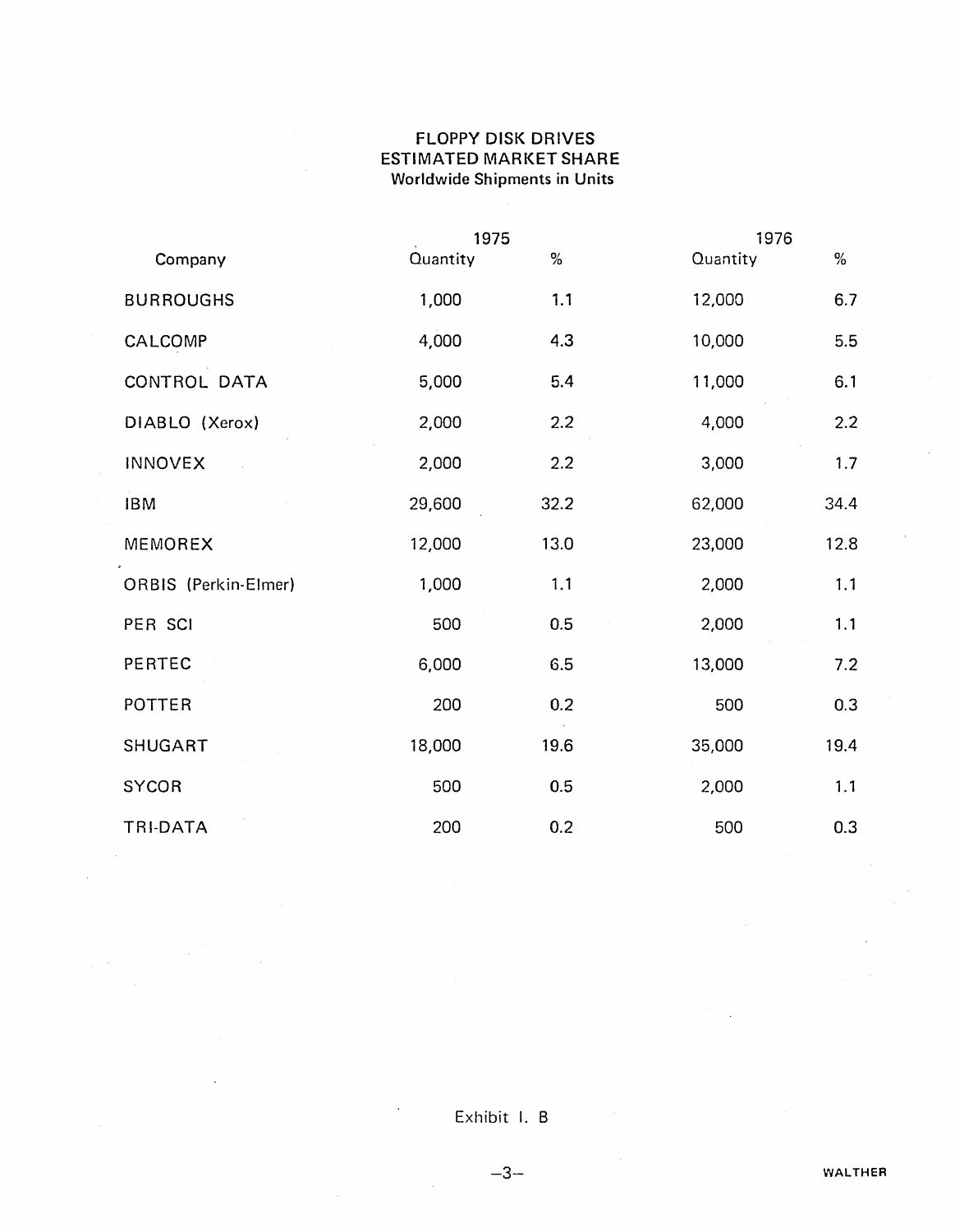#### FLOPPY DISK MEDIA MANUFACTURERS

**Company** ATHANA BASF GRAHAM MAGNETICS INFORMATION TERMINALS IBM K/TRONIX MEMOREX 3M Model Series 47 Flexydisk Perma-Disc Flexible Disk, Flippy Disk I BM Diskette K/Disk Markette Scotch 740

 $-4-$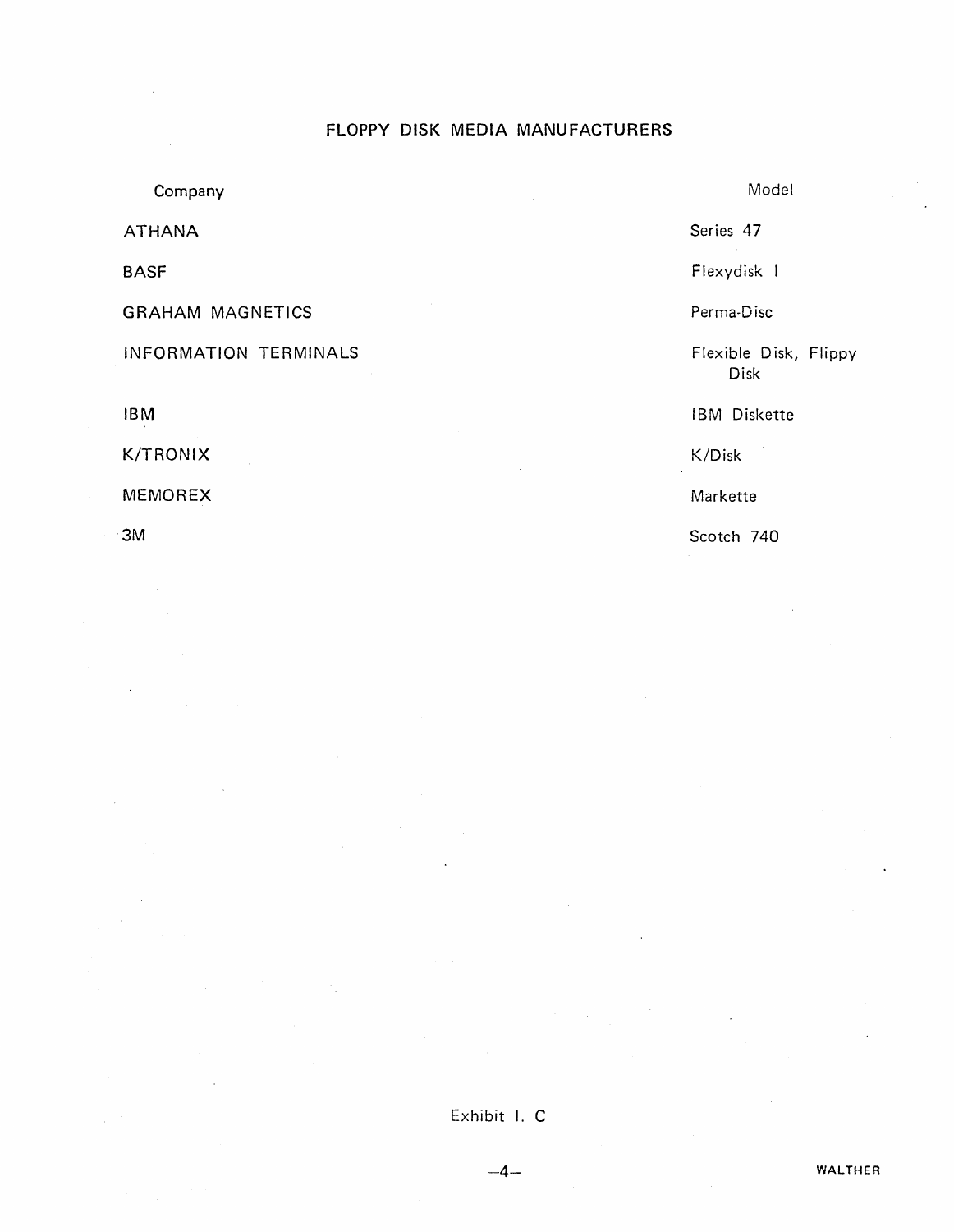#### FLOPPY DISKS ESTIMATED MARKET SHARE Worldwide Shipments in Units

| Company                      | Quantity  | %    | Quantity  | %    |
|------------------------------|-----------|------|-----------|------|
| <b>ATHANA</b>                | 0         |      | 100,000   | 0.9  |
| <b>BASF</b>                  | 800,000   | 11.8 | 1,000,000 | 9.1  |
| <b>GRAHAM MAGNETICS</b>      | 10,000    | 0.1  | 50,000    | 0.5  |
| <b>INFORMATION TERMINALS</b> | 200,000   | 2.9  | 750,000   | 6.8  |
| <b>IBM</b>                   | 5,000,000 | 73.5 | 8,000,000 | 72.7 |
| <b>K/TRONIX</b>              |           |      | 100,000   | 0.9  |
| MEMOREX                      | 500,000   | 7.4  | 750,000   | 6.8  |
| 3M                           | 200,000   | 2.9  | 300,000   | 2.7  |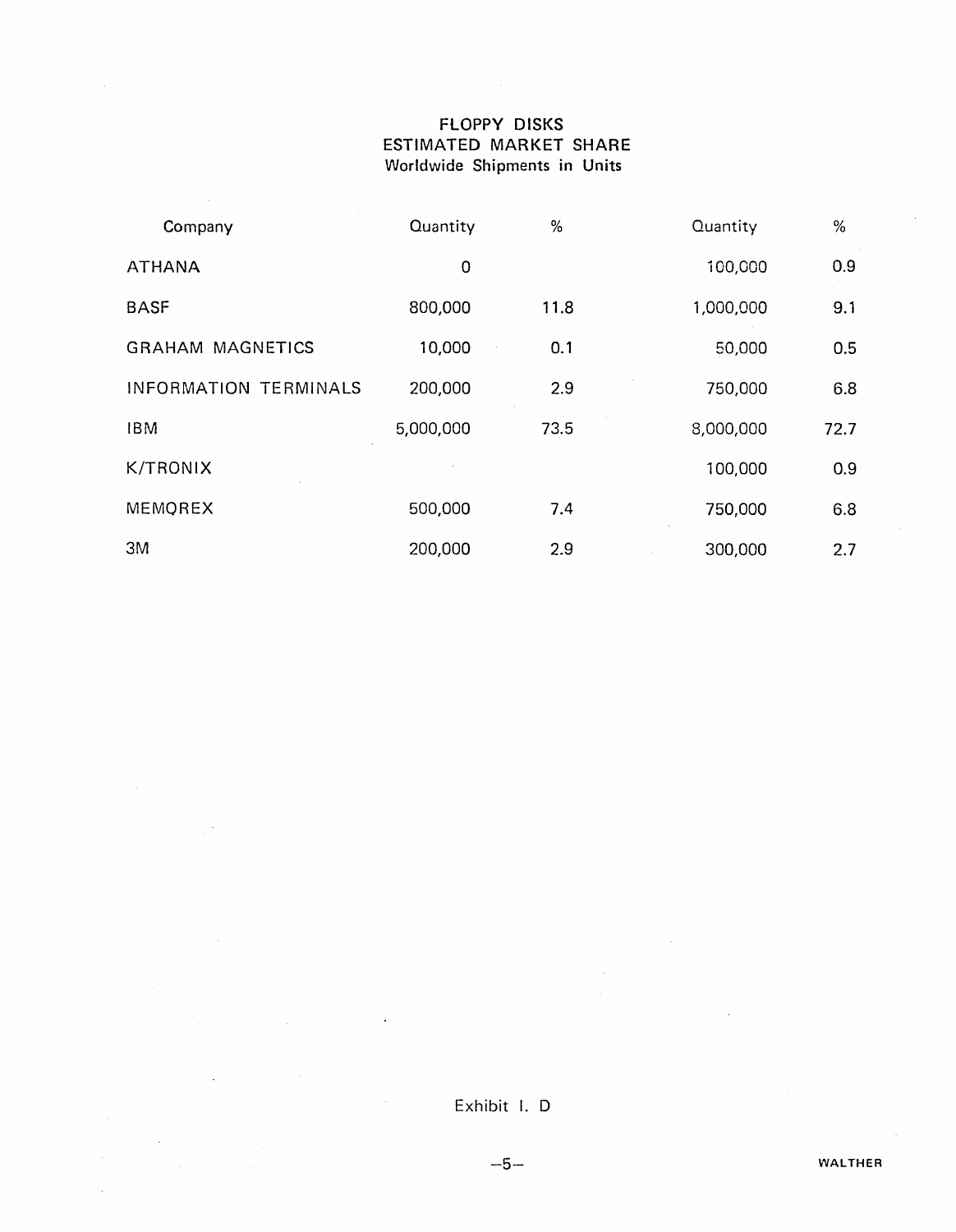|                                      | 1974   | 1975    | 1976    | 1977    | 1978    | 1979      | 1980      | 1981      |
|--------------------------------------|--------|---------|---------|---------|---------|-----------|-----------|-----------|
| <b>Drives</b><br>(1)<br>Installed    | 52,000 | 140,000 | 315,000 | 550,000 | 840,000 | 1,185,000 | 1,575,000 | 1,990,000 |
| Shipped (2)                          | 37,500 | 92,000  | 180,000 | 240,000 | 300,000 | 350,000   | 400,000   | 425,000   |
| <b>Diskettes</b><br>(M)<br>Installed | 2.6    | 7.0     | 15.8    | 27.5    | 42.0    | 59.3      | 78.8      | 99.5      |
| (M)<br>Shipped                       | 2.0    | 6.8     | 11.0    | 14.6    | 18.2    | 21.6      | 24.4      | 25.9      |

FLOPPY DISK DRIVES Worldwide Market

(1) Installed as of the end of the year

 $\bar{A}$ 

 $\sim$ 

 $\mathcal{L}^{\pm}$ 

. (2) Cumulative shipments during the year

Mq Millions

 $\sim$ 

Exhibit I.  $\overline{m}$ 

 $\sim$ 

 $\mathcal{L}$ 

 $\downarrow$ I

 $\bar{z}$ 

 $\sim 10^{-1}$ 

 $\mathcal{L}_{\mathcal{A}}$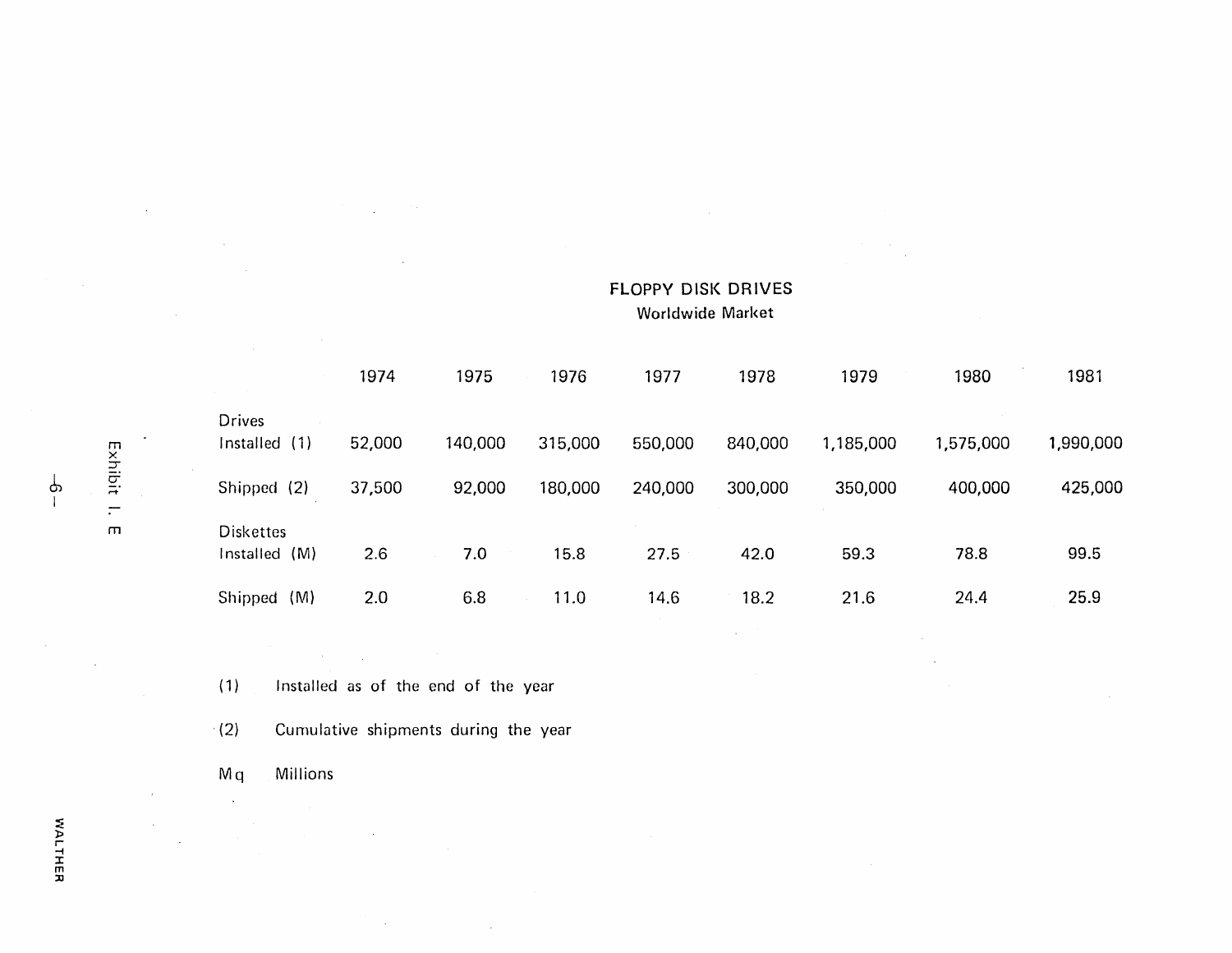## DISK CARTRIDGE DRIVE AND MEDIA

 $\mathcal{L}^{\text{max}}_{\text{max}}$  and  $\mathcal{L}^{\text{max}}_{\text{max}}$ 

 $\sim 10$ 

 $\sim$   $\sim$ 

 $\mathcal{L}_{\text{max}}$  ,  $\mathcal{L}_{\text{max}}$ 

 $\sim 100$ 

 $\sim 10^{11}$  km  $^{-1}$ 

 $\sim 10^{-1}$ 

 $\sim 10^6$ 

 $\sim 10^{11}$  km  $^{-1}$ 

 $\sim$ 

 $\bar{\mathcal{A}}$ 

 $\sim 10^{-1}$ 

 $\label{eq:2.1} \frac{1}{2\pi}\int_{0}^{2\pi} \frac{1}{\sqrt{2\pi}}\left(\frac{1}{\sqrt{2\pi}}\right)^{2\pi} \frac{1}{\sqrt{2\pi}}\left(\frac{1}{\sqrt{2\pi}}\right)^{2\pi} \frac{1}{\sqrt{2\pi}}\left(\frac{1}{\sqrt{2\pi}}\right)^{2\pi} \frac{1}{\sqrt{2\pi}}\left(\frac{1}{\sqrt{2\pi}}\right)^{2\pi} \frac{1}{\sqrt{2\pi}}\left(\frac{1}{\sqrt{2\pi}}\right)^{2\pi} \frac{1}{\sqrt{2\pi}}\left(\frac{1}{\sqrt{2$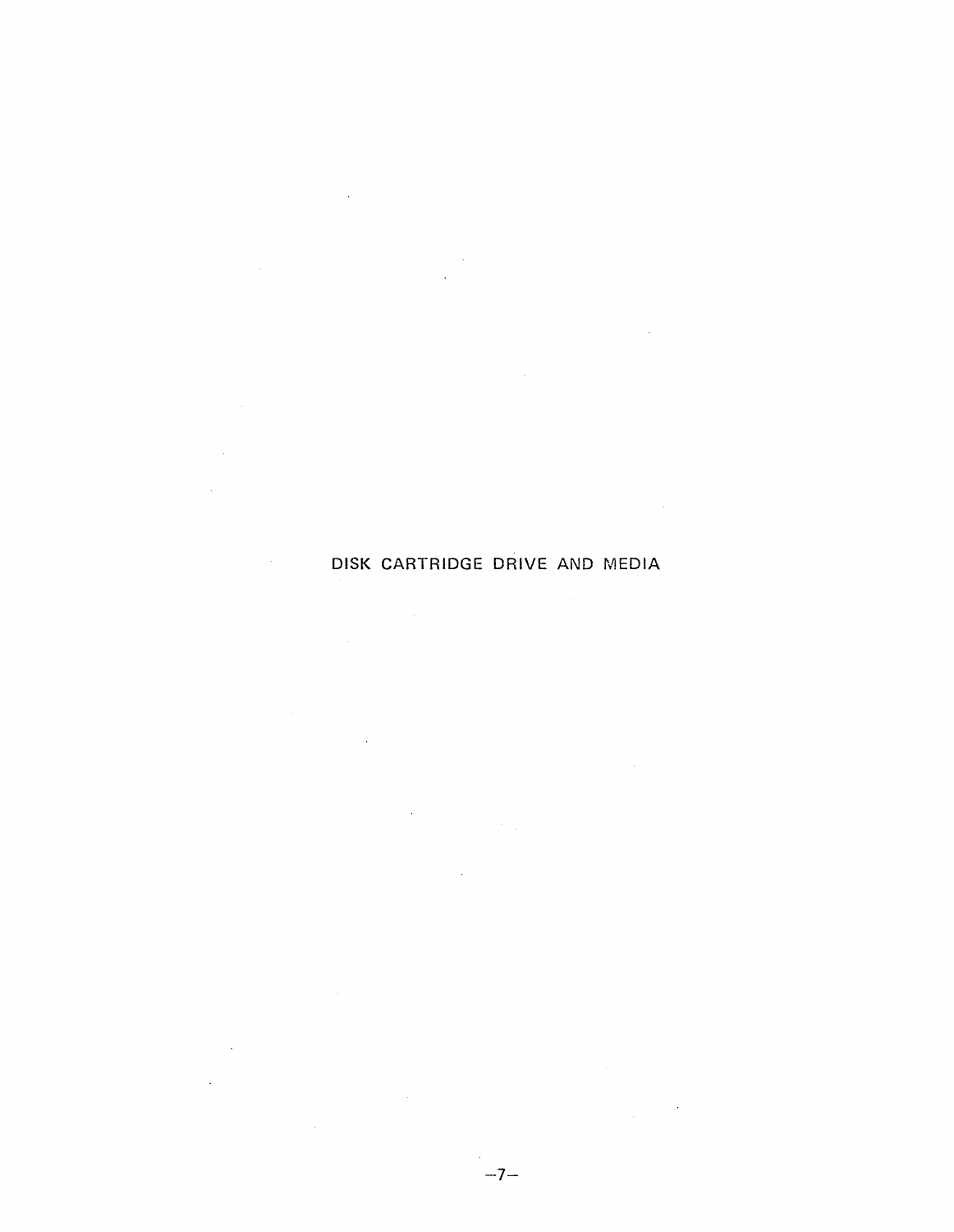### DISK CARTRIDGE DRIVE MANUFACTURERS

| Company                 | Model                                    | First<br>Customer<br>Shipment         |
|-------------------------|------------------------------------------|---------------------------------------|
| <b>BURROUGHS</b>        | 9480<br>9481                             | 1/74<br>1/74                          |
| CAELUS (EM&M)           | 203<br>206<br>303<br>306<br>312          | $5/72$<br>1/74<br>1/72<br>1/74        |
| CONTROL DATA CORP.      | 9727H                                    | 8/74                                  |
| DIABLO (Xerox)          | 31<br>33<br>44<br>43<br>41X              | 8/70<br>8/70<br>10/72<br>3/72<br>6/76 |
| DIGITAL EQUIPMENT CORP. | <b>RK05</b>                              | 3/72                                  |
| HEWLETT-PACKARD         | 7900A<br>7905A                           | 2/72<br>7/75                          |
| <b>IBM</b>              | 2310<br>5444                             | 11/65<br>1/70                         |
| IOMEC (Data 100)        | 300X<br>340X                             |                                       |
| MICRODATA               | 910X<br>920X                             | 12/73                                 |
| PERTEC                  | 33XX<br>34XX                             |                                       |
| <b>VERMONT RESEARCH</b> | 50XX                                     | 5/75                                  |
| WANGCO (Perkin-Elmer)   | F-1XXX<br>$F-22XX$<br>$T-12XX$<br>T-2XXX | 12/73<br>7/74<br>12/73<br>12/75       |
| WESTERN DYNEX           | 612X<br>622X                             | 9/72<br>1/73                          |

 $-8-$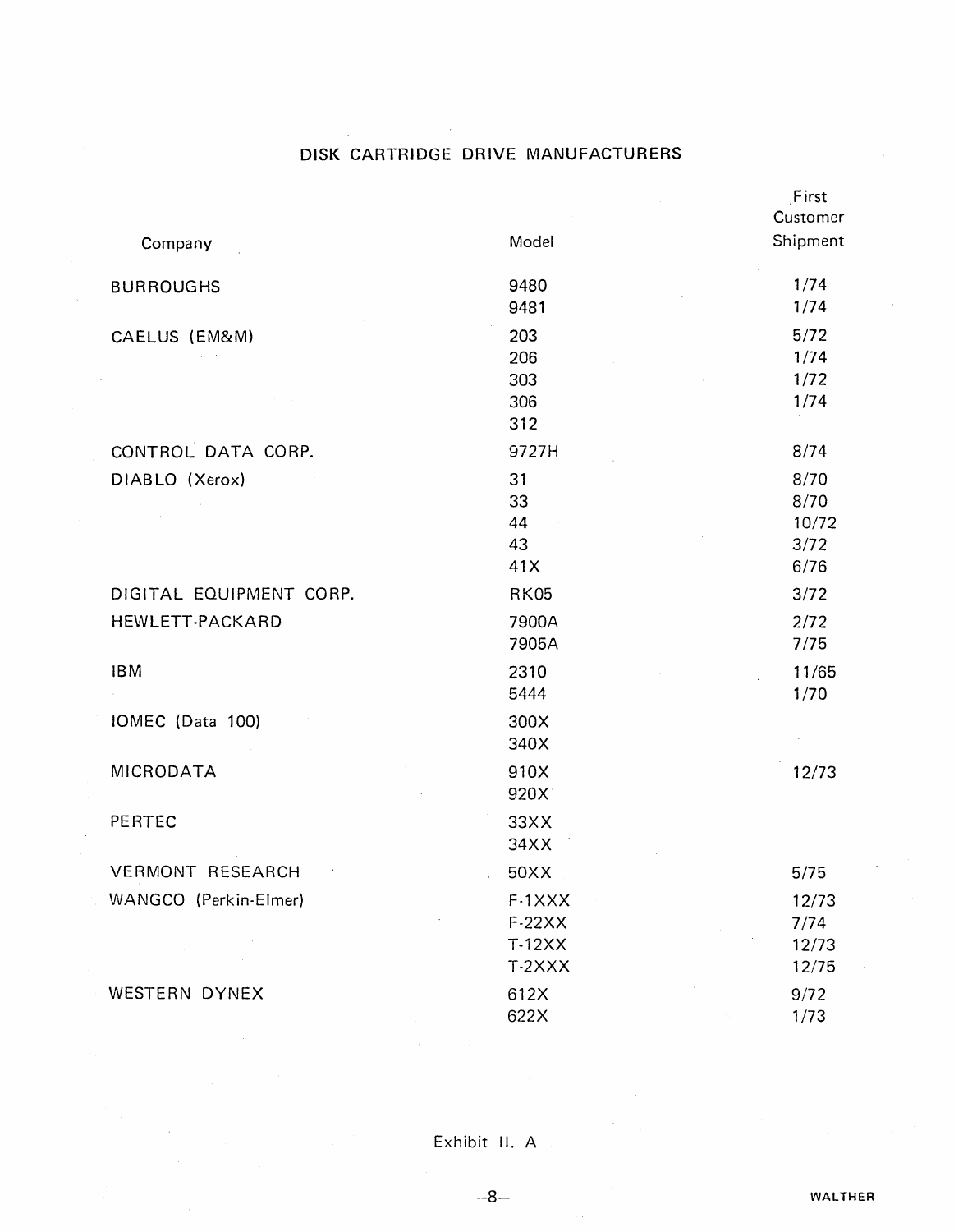### DISK CARTRIDGE DRIVES ESTIMATED MARKET SHARE Worldwide Shipments in Units

|                         | 1975     |             | 1976     |      |
|-------------------------|----------|-------------|----------|------|
| Company                 | Quantity | $\%$        | Quantity | $\%$ |
| <b>BURROUGHS</b>        | 12,000   | 21.5        | 15,000   | 21.2 |
| CAELUS (EM&M)           | 1,800    | 3.2         | 1,800    | 2.5  |
| CONTROL DATA            | 3,000    | 5.4         | 4,000    | 5.7  |
| DIABLO (Xerox)          | 13,200   | 23.6        | 15,800   | 22.3 |
| DEC                     | 6,000    | 10.7        | 8,000    | 11.3 |
| HEWLETT-PACKARD         | 2,000    | 3.6         | 2,200    | 3.1  |
| <b>JBM</b>              | 8,000    | 14.3        | 10,000   | 14.1 |
| IOMEC (Data 100)        | 2,000    | 3.6         | 2,500    | 3.5  |
| <b>MICRODATA</b>        | 500      | 0.9         | 1,800    | 2.5  |
| <b>PERTEC</b>           | 4,000    | 7.2         | 5,000    | 7.1  |
| <b>VERMONT RESEARCH</b> | 100      | $0.2^\circ$ | 200      | 0.3  |
| WANGCO (Perkin-Elmer)   | 1,500    | 2.7         | 1,800    | 2.5  |
| <b>WESTERN DYNEX</b>    | 1,800    | 3.2         | 2,600    | 3.7  |

 $\bar{\omega}$ 

 $\mathcal{L}$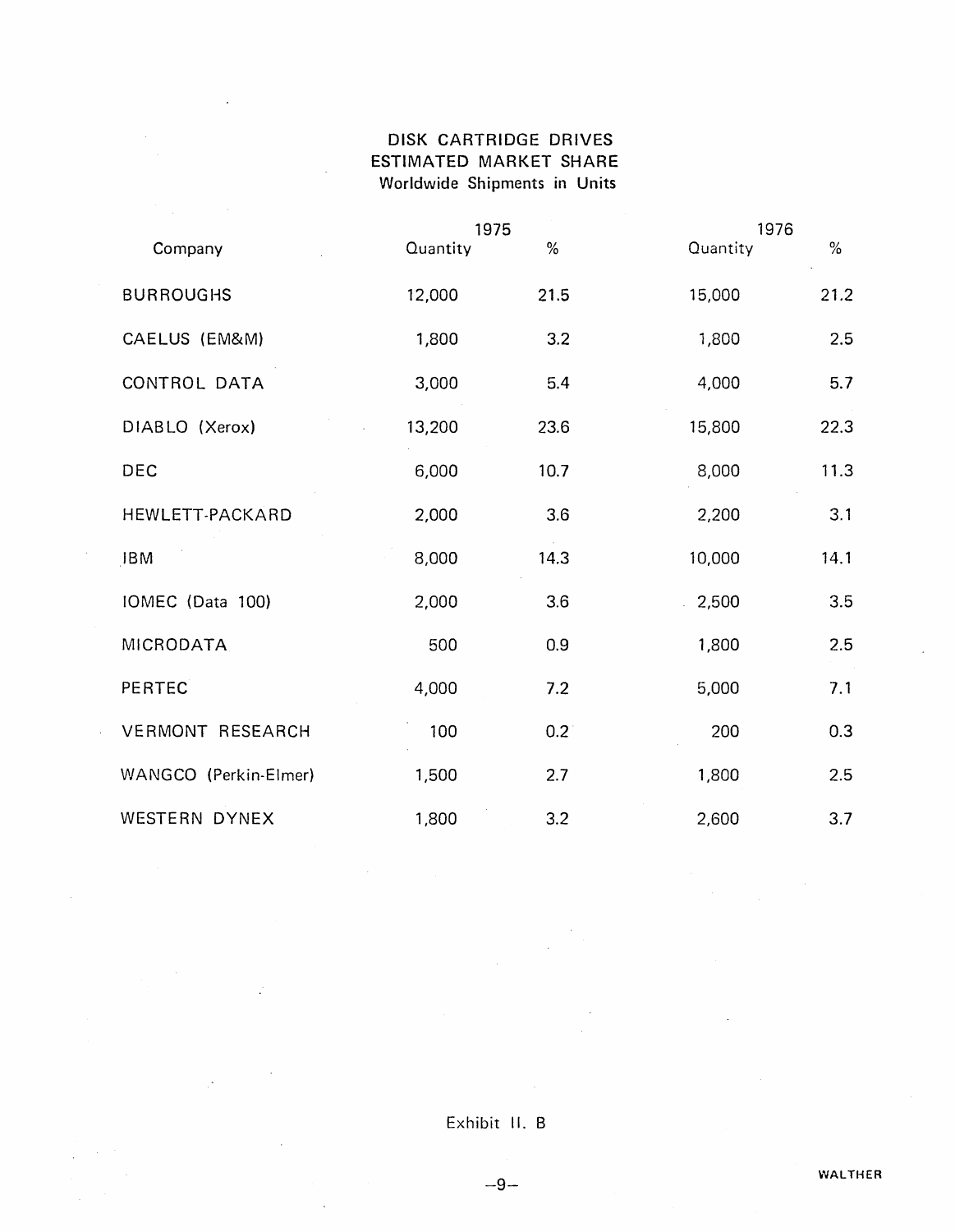## DISK CARTRIDGE MEDIA MANUFACTURERS

|                      |               | Model  |             |
|----------------------|---------------|--------|-------------|
| Company              | Front Loading |        | Top Loading |
| <b>ATHANA</b>        | 25XX11        |        | 50XXXX      |
| <b>BASF</b>          | 100           |        | 130         |
| <b>CFI</b>           | 2315          |        | 5440        |
| CDC                  | 9846          |        | 9847        |
| EM&M (Caelus/Univac) | CMI           |        | CMIII       |
| <b>IBM</b>           | 2315          |        | 5440        |
| MEMOREX              | Mark III-F    |        | Mark III-T  |
| 3M                   | 901           | $\sim$ | 903         |
| <b>NASHUA</b>        | 4415          |        | 4440        |

### Exhibit II. C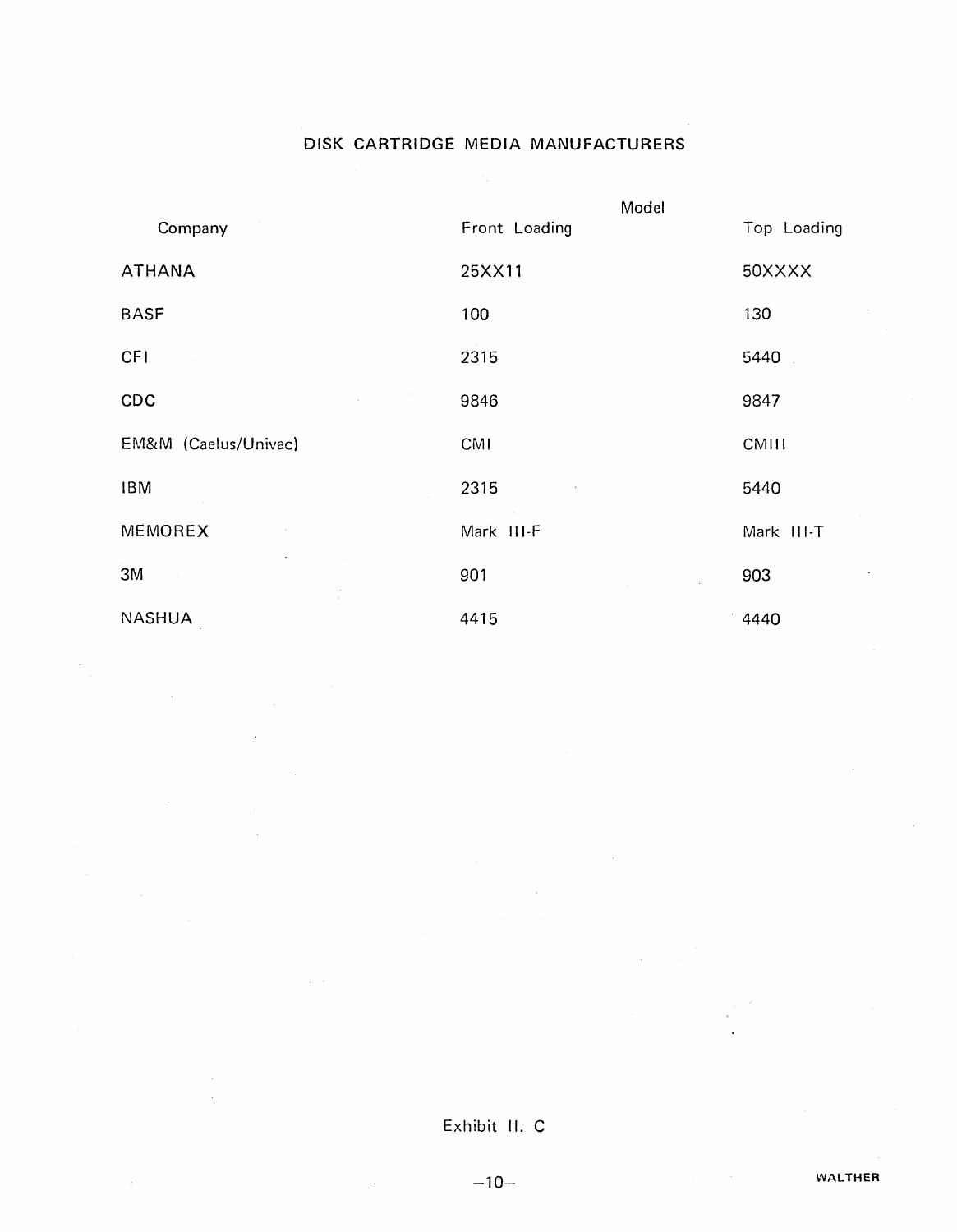### DISK CARTRIDGES ESTIMATED MARKET SHARE Worldwide Shipments in Units

|                      | 1975     |      | 1976     |      |  |
|----------------------|----------|------|----------|------|--|
| Company              | Quantity | $\%$ | Quantity | %    |  |
| <b>ATHANA</b>        | 18,000   | 3.0. | 24,000   | 3.7  |  |
| <b>BASF</b>          | 85,000   | 14.2 | 90,000   | 13.8 |  |
| <b>CFI</b>           | 90,000   | 15.0 | 130,000  | 20.0 |  |
| CDC                  | 48,000   | 8.0  | 59,000   | 9.1  |  |
| EM&M (Caelus/Univac) | 35,000   | 5.8  | 10,000   | 1.5  |  |
| <b>IBM</b>           | 120,000  | 20.0 | 140,000  | 21.5 |  |
| MEMOREX              | 32,000   | 5.3  | 22,000   | 3.4  |  |
| 3M                   | 80,000   | 13.3 | 85,000   | 13.1 |  |
| <b>NASHUA</b>        | 92,000   | 15.3 | 90,000   | 13.8 |  |

## Exhibit II. D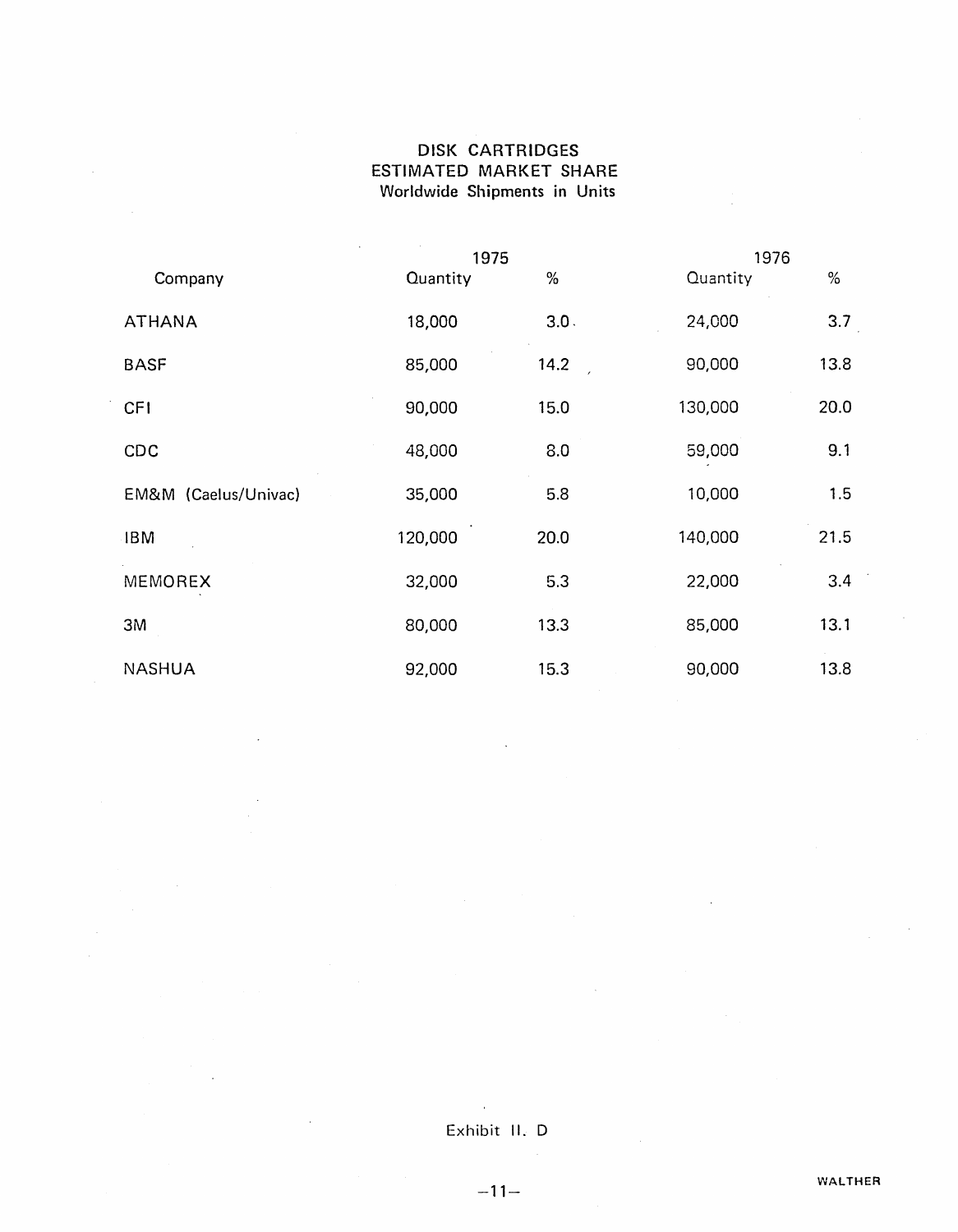#### DISK CARTRIDGE DRIVES

Worldwide Market

| Drives         | 1974               | 1975               | 1976               | 1977               | 1978               | 1979               | 1980               | 1981                          |
|----------------|--------------------|--------------------|--------------------|--------------------|--------------------|--------------------|--------------------|-------------------------------|
| Shipments (2)  |                    |                    |                    |                    |                    |                    |                    |                               |
| Total          | 42,000             | 53,100             | 69,250             | 71,800             | 70,600             | 60,000             | 48,000             | 34,000                        |
| Front          | 27,200             | 34,400             | 44,000             | 47,000             | 46,000             | 37,800             | 31,800             | 22,100                        |
| Top            | 14,800             | 18,700             | 25,250             | 24,800             | 24,600             | 22,200             | 16,200             | 11,900                        |
| Installed (1)  |                    |                    |                    |                    |                    |                    |                    |                               |
| <b>Total</b>   | 160,000            | 209,000            | 275,000            | 343,000            | 410,000            | 467,000            | 512,000            | 542,000                       |
| Front          | 86,000             | 118,000            | 160,000            | 205,000            | 249,000            | 2.85,000           | 315,000            | 335,000                       |
| Top            | 74,000             | 91,000             | 115,000            | 138,000            | 161,000            | 182,000            | 197,000            | 207,000                       |
|                |                    |                    |                    |                    |                    |                    |                    |                               |
| Cartridges     |                    |                    |                    |                    |                    |                    |                    |                               |
| Shipments      |                    |                    |                    |                    |                    |                    |                    |                               |
| Total<br>Front | 500,000            | 600,000<br>300,000 | 700,000<br>300,000 | 800,000<br>400,000 | 800,000<br>500,000 | 500,000<br>300,000 | 500,000<br>400,000 |                               |
| Top            | 250,000<br>250,000 | 300,000            | 400,000            | 400,000            | 300,000            | 200,000            | 100,000            | 400,000<br>300,000<br>100,000 |
| Installed      |                    |                    |                    |                    |                    |                    |                    |                               |
| Total(M)       | 1.5                | 2.1                | 2,8                | 3.6                | 4.4                | 4.9                | 5.4                | 5.8                           |
| (M)<br>Front   | .5                 | $\cdot$ 8          | 1.1                | 1.5                | 2.0                | 2, 3               | 2.7                | 3.0                           |

(1) Installed as of the end of the year

(2) Cumulative shipments during the year

 $M =$  millions

Revision A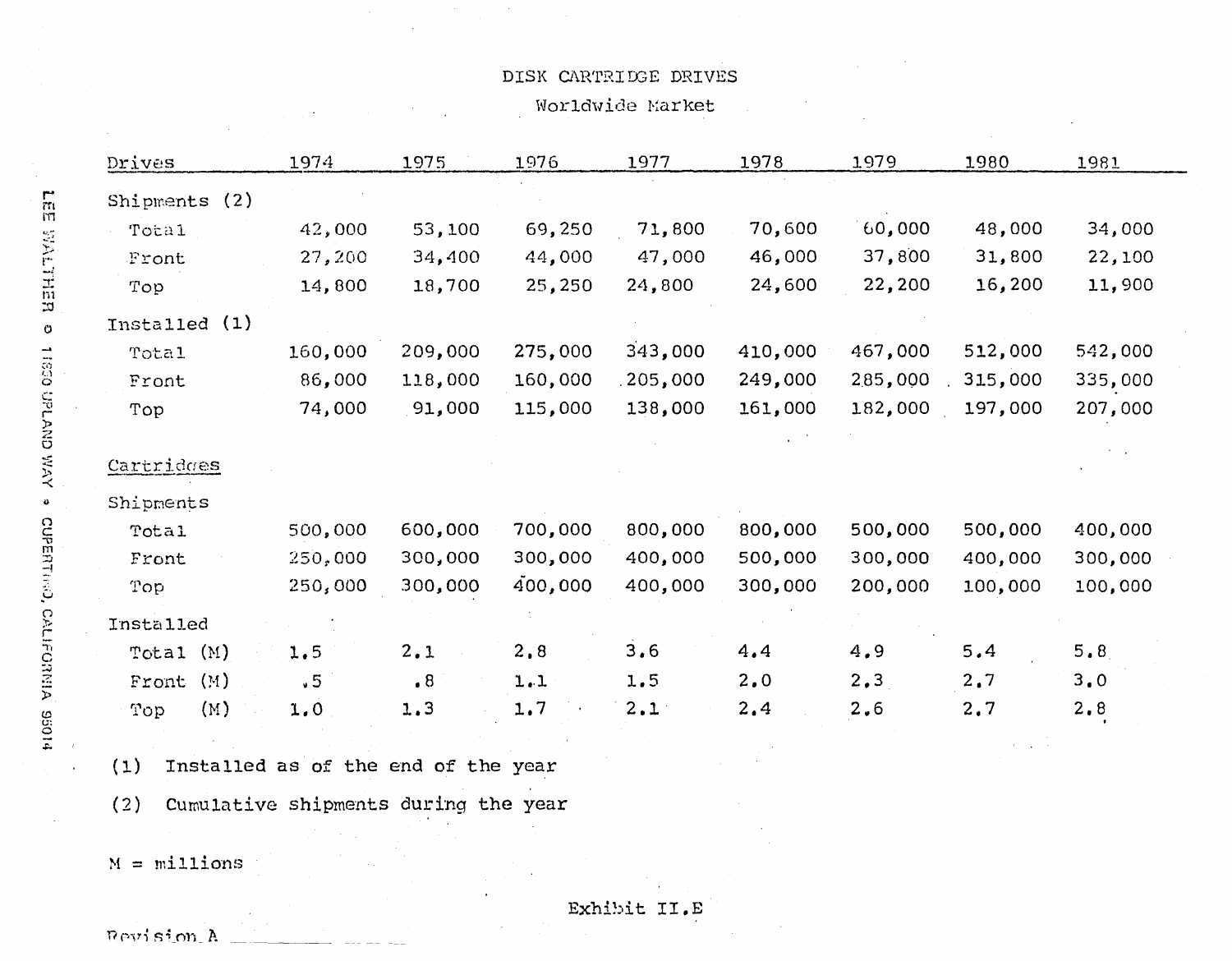| Drives           | 1974    | 1975    | 1976    | 1977    | 1978    | 1979    | 1980    | 1981    |
|------------------|---------|---------|---------|---------|---------|---------|---------|---------|
| Installed (1)    | 160,000 | 208,000 | 260,000 | 316,000 | 361,000 | 395,000 | 420,000 | 425,000 |
| Front            | 86,000  | 117,700 | 151,200 | 187,700 | 214,800 | 230,800 | 240,700 | 245,000 |
| Top              | 74,000  | 90,300  | 108,800 | 128,700 | 146,200 | 164,200 | 169,300 | 180,000 |
| Shipments (2)    | 39,000  | 49,100  | 54,000  | 57,600  | 47,500  | 36,300  | 27,700  | 20,000  |
| Front            | 25,700  | 32,000  | 34,500  | 37,300  | 28,300  | 17,200  | 11,200  | 8,000   |
| Top              | 13,300  | 16,800  | 19,500  | 20,300  | 19,200  | 19,100  | 16,500  | 12,000  |
| Cartridges       |         |         |         |         |         |         |         |         |
| Installed<br>(M) | 1.5     | 2.1     | 2.75    | 3.2     | 3.7     | 4.0     | 4.3     | 4.5     |
| Front (M)        | 0.5     | 0.8     | 1.15    | 1.4     | 1.7     | 1.9     | 2.1     | 2.2     |
| Top (M)          | 1.0     | 1.3     | 1.6     | 1.8     | 2.0     | 2.1     | 2.2     | 2.3     |
| Shipments        | 500,000 | 600,000 | 650,000 | 600,000 | 550,000 | 400,000 | 350,000 | 300,000 |
| Front            | 250,000 | 300,000 | 300,000 | 300,000 | 300,000 | 225,000 | 180,000 | 150,000 |
| Top              | 250,000 | 300,000 | 350,000 | 300,000 | 250,000 | 175,000 | 170,000 | 150,000 |

 $\mathcal{L}^{\pm}$ 

 $\sim 10^6$ 

 $\sim 10^7$ 

 $\sim$ 

#### DISK CARTRIDGE DRIVES Worldwide Market

 $\sim$ 

(1) Installed as of the end of the year

 $\sim 10^{11}$ 

(2) Cumulative shipments during the year

 $\sim$ 

 $\sim 10^{11}$ 

 $\sim 10^7$ 

M Millions

m<br>H<br>H

 $\chi^{\rm eff}$ 

 $\sim$ 

 $\mathcal{L}^{\text{max}}_{\text{max}}$  and  $\mathcal{L}^{\text{max}}_{\text{max}}$ 

id:<br>1<br>:-

m

 $-15-$ 

 $\bar{\alpha}$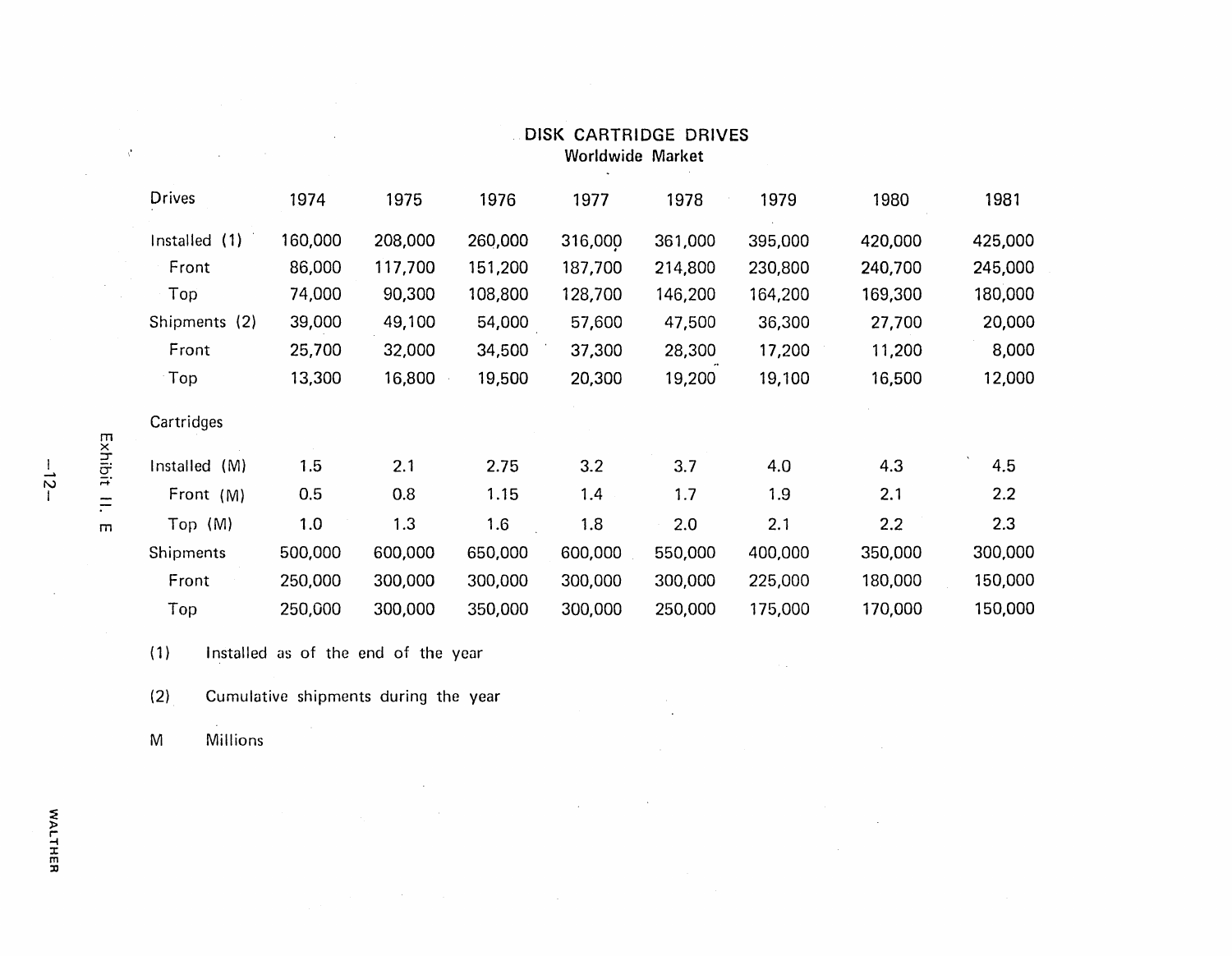# STORAGE MODULE DRIVE AND MEDIA

 $\mathcal{L}_{\mathrm{c}}$ 

 $\sim 10^7$ 

 $\sim$   $\sim$ 

 $\sim$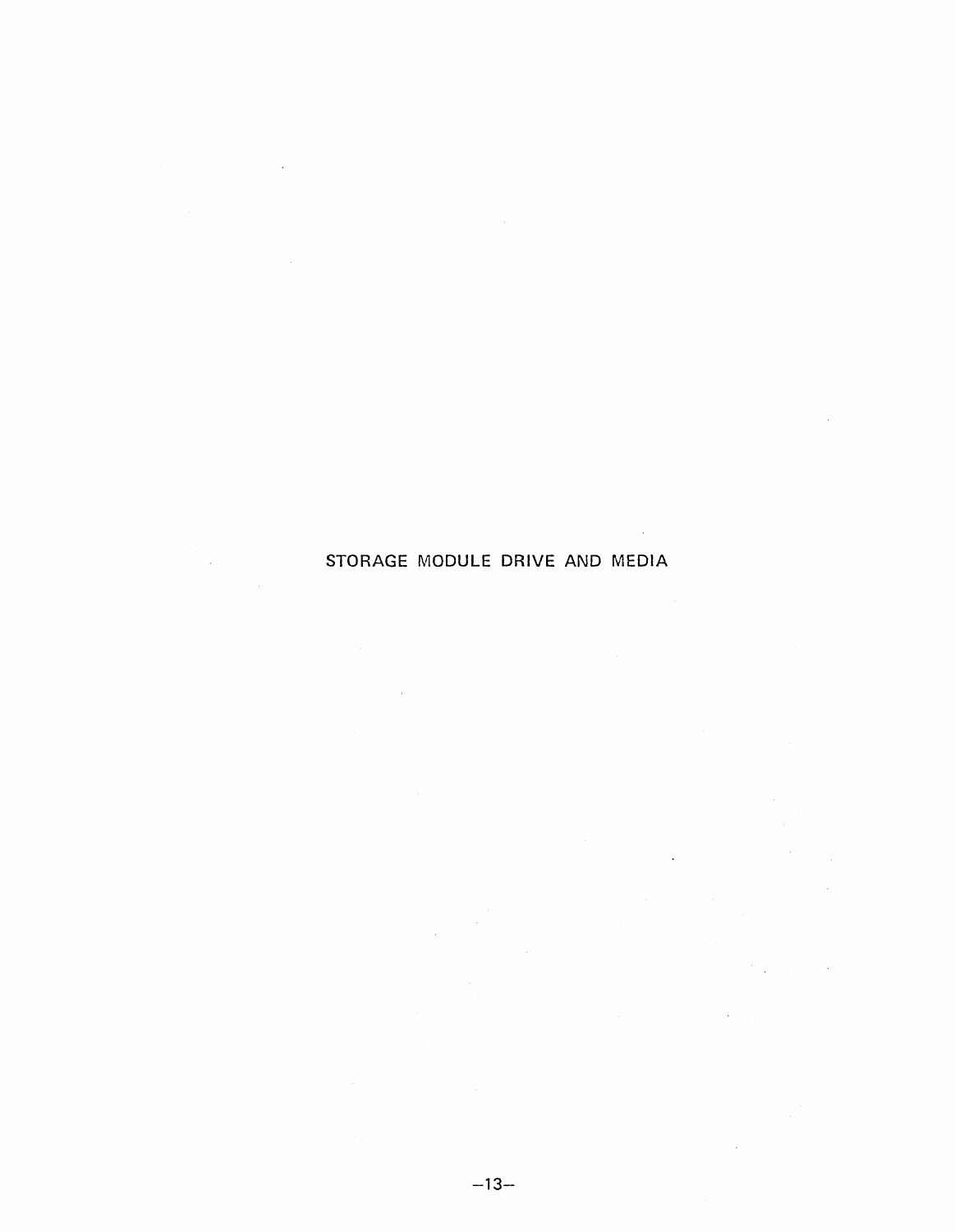### STORAGE MODULE DRIVE MANUFACTURERS

| Company           | Model                                       | First<br>Customer<br>Shipment       |
|-------------------|---------------------------------------------|-------------------------------------|
| <b>AMPEX</b>      | DM 940<br>DM 980                            | 10/75<br>1/76                       |
| <b>BALL</b>       | BD 50                                       | 6/76                                |
| CALCOMP           | T <sub>25</sub><br><b>T50</b><br><b>T80</b> | 8/75<br>10/74<br>8/75<br>$\epsilon$ |
| CONTROL DATA CORP | 9760<br>9762<br>9730                        | 3/74<br>3/75                        |
| HEWLETT-PACKARD   | 79XX                                        | 11/76                               |
| MEMOREX           | 601                                         | 6/76                                |
| <b>UNIVAC</b>     | 8418-92<br>8418-94                          | 11/75<br>3/76                       |

 $-14-$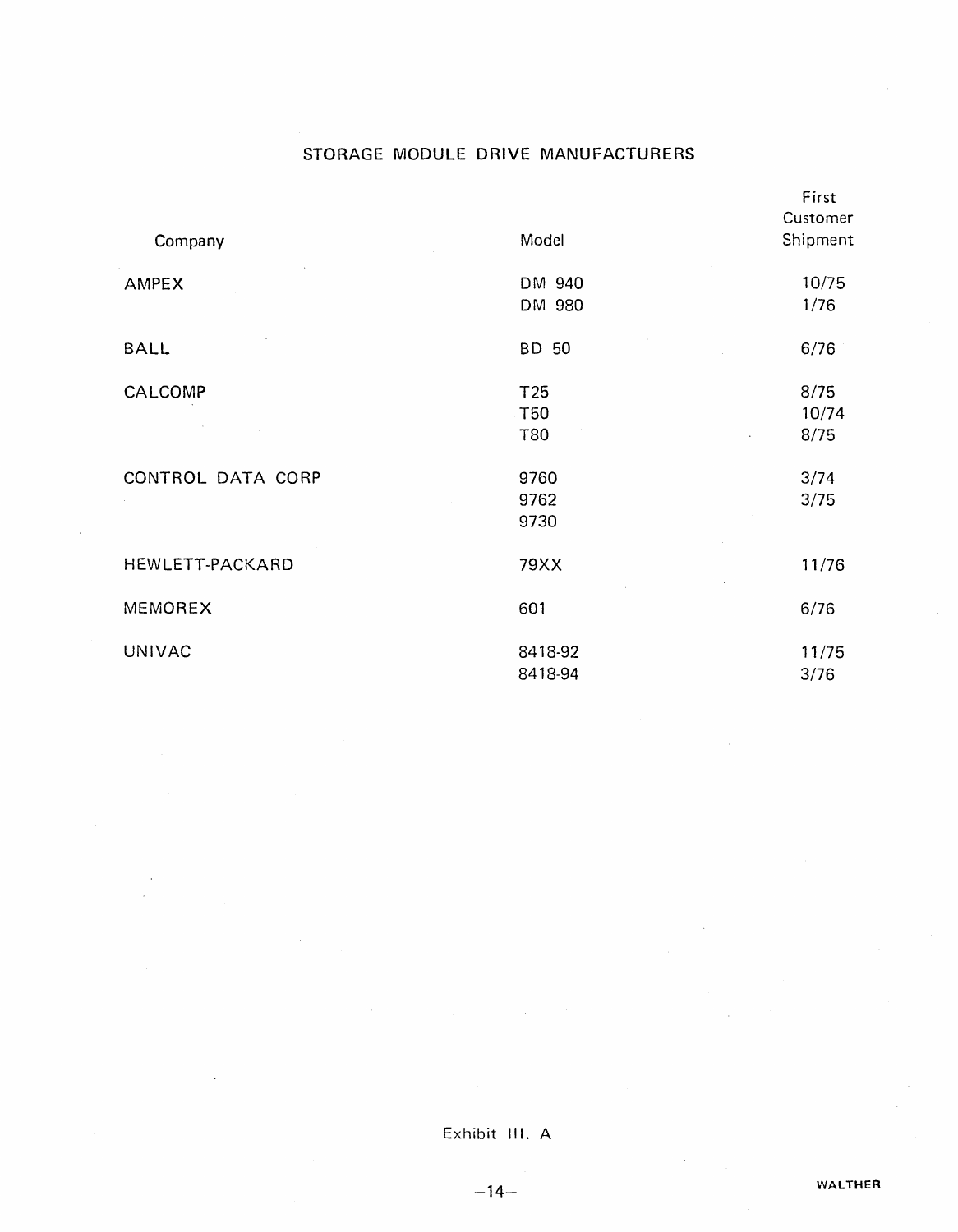### STORAGE MODULE DRIVES ESTIMATED MARKET SHARE Worldwide Shipments in Units

 $\mathcal{L}^{\text{max}}_{\text{max}}$ 

|                 | 1975        |      | 1976     |      |  |
|-----------------|-------------|------|----------|------|--|
| Company         | Quantity    | $\%$ | Quantity | $\%$ |  |
| <b>AMPEX</b>    | 500         | 10.0 | 2,000    | 16.7 |  |
| <b>BALL</b>     | $\mathbf 0$ | 0    | 500      | 4.2  |  |
| CALCOMP         | 2,300       | 46.0 | 4,000    | 33.3 |  |
| CDC             | 2,000       | 40.0 | 3,800    | 31.7 |  |
| HEWLETT-PACKARD | $\mathbf 0$ | 0    | 200      | 1.7  |  |
| MEMOREX         | $\mathbf 0$ | 0    | 500      | 4.2  |  |
| UNIVAC (ISS)    | 200         | 4.0  | 1,000    | 8.3  |  |

### Exhibit III. B

 $\bar{\psi}$ 

 $-15-$ 

 $\bar{a}$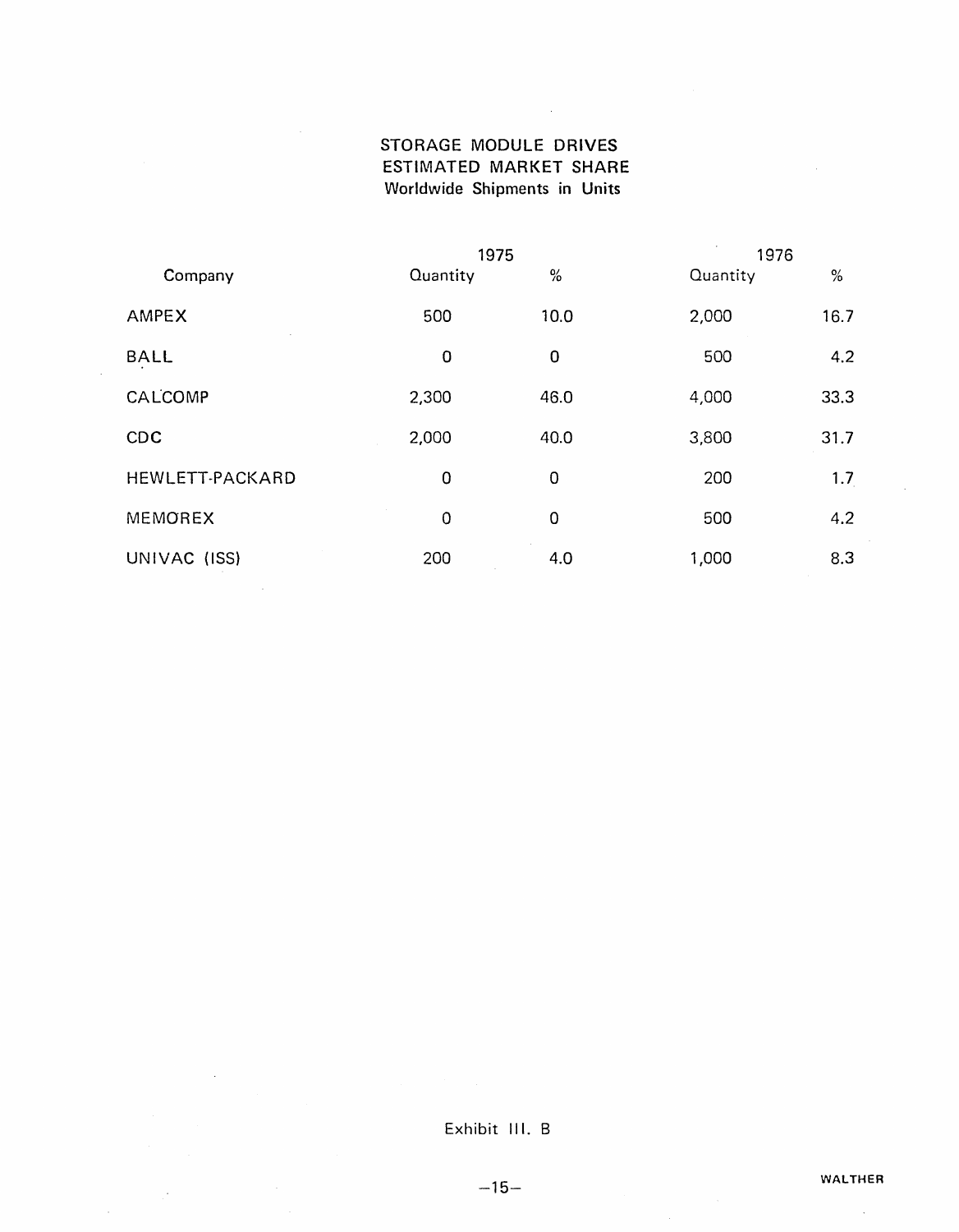### STORAGE MODULE MEDIA MANUFACTURERS

| Company                       | Model                                          |
|-------------------------------|------------------------------------------------|
| <b>ATHANA</b>                 | 340024<br>340044<br>340046<br>350024<br>350044 |
| <b>BASF</b>                   | <b>T50</b><br>T80                              |
| <b>CFI</b><br><b>Contract</b> | Storage Module<br>Trident                      |
| CONTROL DATA                  | 9876<br>9877                                   |
| MEMOREX                       | Mark VIII                                      |
| 3M                            | 949/40<br>949/80                               |
| <b>NASHUA</b>                 | 4460                                           |
| UNIVAC (Caelus)               | F1216-02<br>$\sim$                             |

Exhibit III. C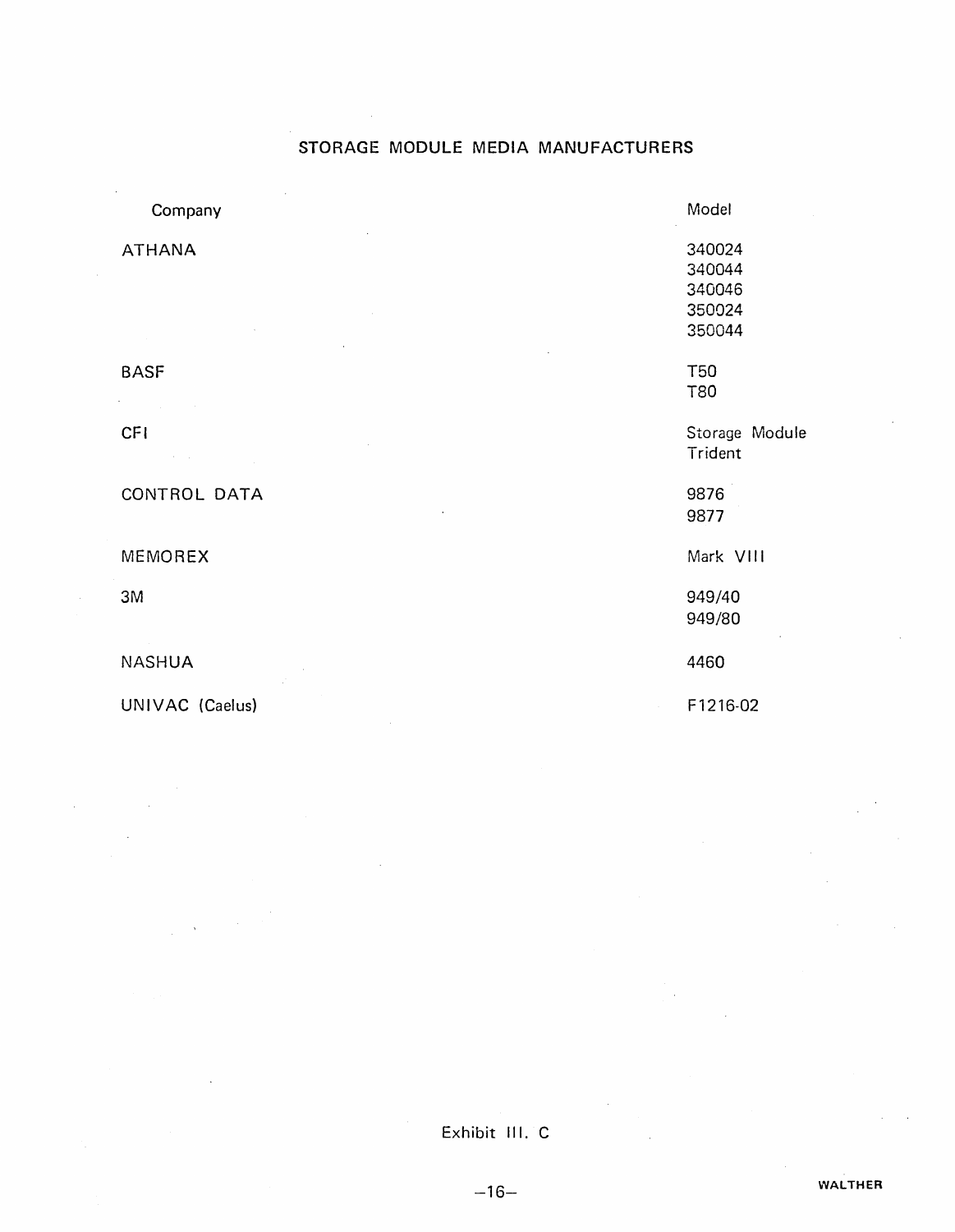### STORAGE MODULES ESTIMATED MARKET SHARE Worldwide Shipments in Units

 $\mathcal{L}$ 

| Company        | Quantity    | $\%$        | Quantity | $\%$ |
|----------------|-------------|-------------|----------|------|
| <b>ATHANA</b>  | 0           | $\mathbf 0$ | 5,000    | 13.5 |
| <b>BASF</b>    | 1,000       | 5.6         | 1,000    | 2.7  |
| <b>CFI</b>     | 3,000       | 16.7        | 5,000    | 13.5 |
| CDC            | 9,000       | 50.0        | 16,000   | 43.2 |
| <b>MEMOREX</b> | 1,000       | 5.6         | 2,000    | 5.4  |
| 3M             | 1,000       | 5.6         | 3,000    | 8.1  |
| <b>NASHUA</b>  | 3,000       | 16.7        | 4,000    | 10.8 |
| <b>UNIVAC</b>  | $\mathbf 0$ | 0           | 1,000    | 2.7  |

#### Exhibit III. 0

 $-17-$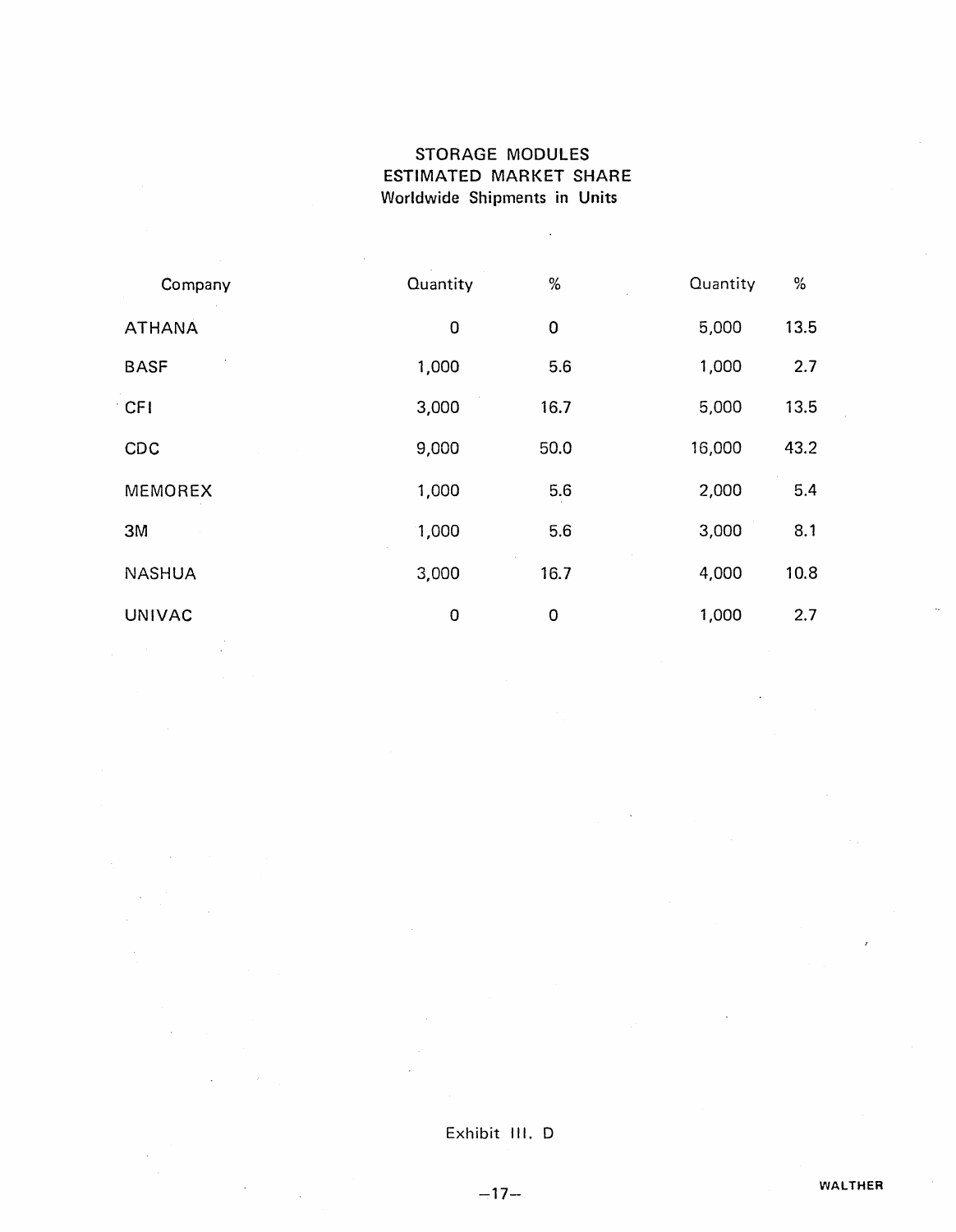|                  | 1974  | 1975   | 1976   | 1977    | 1978    | 1979    | 1980    | 1981    |
|------------------|-------|--------|--------|---------|---------|---------|---------|---------|
| <b>Drives</b>    |       |        |        |         |         |         |         |         |
| (1)<br>Installed | 700   | 5,600  | 17,000 | 38,000  | 70,000  | 110,000 | 155,000 | 200,000 |
| (2)<br>Shipped   | 750   | 5,000  | 12,000 | 22,000  | 34,000  | 42,000  | 50,000  | 55,000  |
| <b>Modules</b>   |       |        |        |         |         |         |         |         |
| (1)<br>Installed | 1,500 | 16,000 | 51,000 | 106,000 | 182,000 | 275,000 | 372,000 | 440,000 |
| (2)<br>Shipped   | 2,000 | 18,000 | 37,000 | 60,000  | 80,000  | 100,000 | 105,000 | 75,000  |

STORAGE MODULE DISK DRIVES

 $\alpha$ 

Worldwide Market

(1) Installed as of the end of the year

(2) Cumulative shipments during the year

 $-\frac{1}{8}$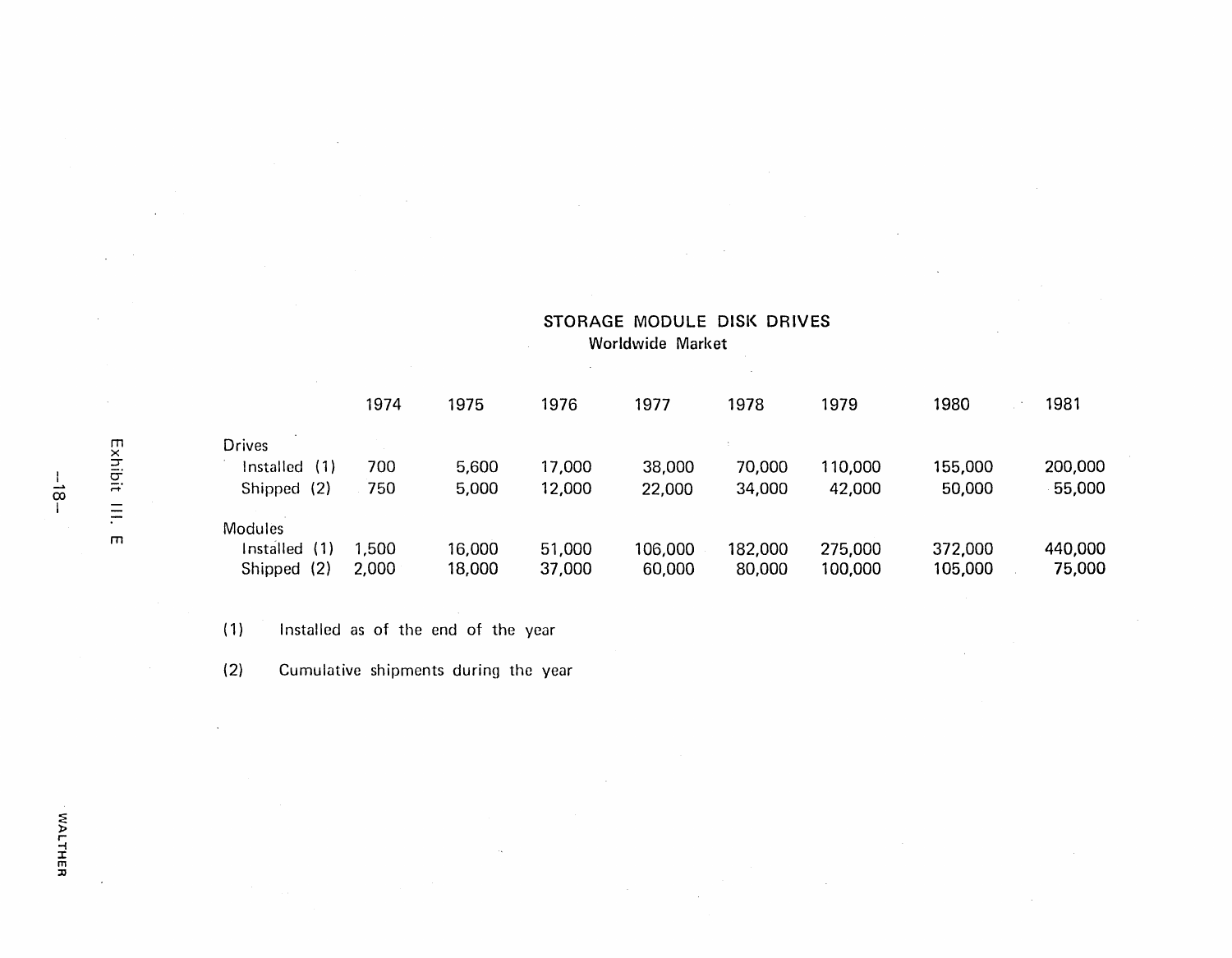## DATA MODULE DRIVE AND MEDIA

 $\mathcal{L}^{\text{max}}_{\text{max}}$  , where  $\mathcal{L}^{\text{max}}_{\text{max}}$ 

 $\label{eq:2.1} \frac{1}{\sqrt{2\pi}}\int_{\mathbb{R}^3}\frac{1}{\sqrt{2\pi}}\int_{\mathbb{R}^3}\frac{1}{\sqrt{2\pi}}\int_{\mathbb{R}^3}\frac{1}{\sqrt{2\pi}}\int_{\mathbb{R}^3}\frac{1}{\sqrt{2\pi}}\int_{\mathbb{R}^3}\frac{1}{\sqrt{2\pi}}\int_{\mathbb{R}^3}\frac{1}{\sqrt{2\pi}}\int_{\mathbb{R}^3}\frac{1}{\sqrt{2\pi}}\int_{\mathbb{R}^3}\frac{1}{\sqrt{2\pi}}\int_{\mathbb{R}^3}\frac{1$ 

 $\mathcal{L}(\mathcal{L}^{\text{max}}_{\mathcal{L}})$  ,  $\mathcal{L}^{\text{max}}_{\mathcal{L}}$ 

 $\mathcal{L}^{\text{max}}_{\text{max}}$ 

 $\sim 10$ 

 $\mathcal{L}(\mathbf{q},\mathbf{q})$  , and  $\mathcal{L}(\mathbf{q})$ 

 $\label{eq:2.1} \frac{1}{2} \sum_{i=1}^n \frac{1}{2} \sum_{j=1}^n \frac{1}{2} \sum_{j=1}^n \frac{1}{2} \sum_{j=1}^n \frac{1}{2} \sum_{j=1}^n \frac{1}{2} \sum_{j=1}^n \frac{1}{2} \sum_{j=1}^n \frac{1}{2} \sum_{j=1}^n \frac{1}{2} \sum_{j=1}^n \frac{1}{2} \sum_{j=1}^n \frac{1}{2} \sum_{j=1}^n \frac{1}{2} \sum_{j=1}^n \frac{1}{2} \sum_{j=1}^n \frac{$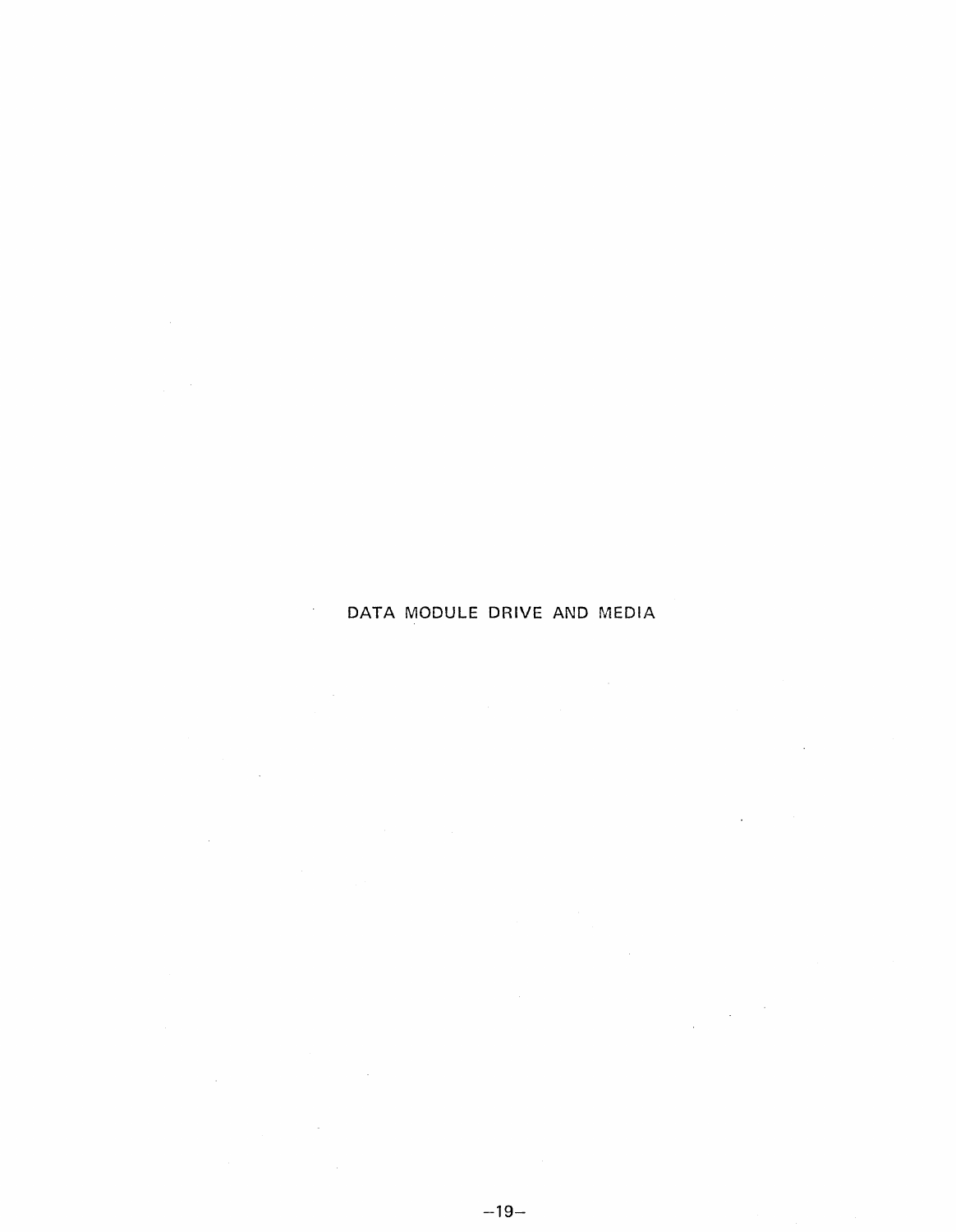#### DATA MODULE DRIVE MANUFACTURERS

| Company                | Model       | First<br>Customer<br>Shipment |
|------------------------|-------------|-------------------------------|
| CONTROL DATA CORP.     | 9770        | 6/76                          |
| <b>IBM</b>             | 3340        | 6/73                          |
| MEMOREX (1)            | 3763        | 6/76                          |
| NIPPON PERIPHERAL LTD. | <b>NP20</b> | 6/75                          |

(1) Memorex is a licensee of NPL which is a joint venture of Fujitsu and Hitachi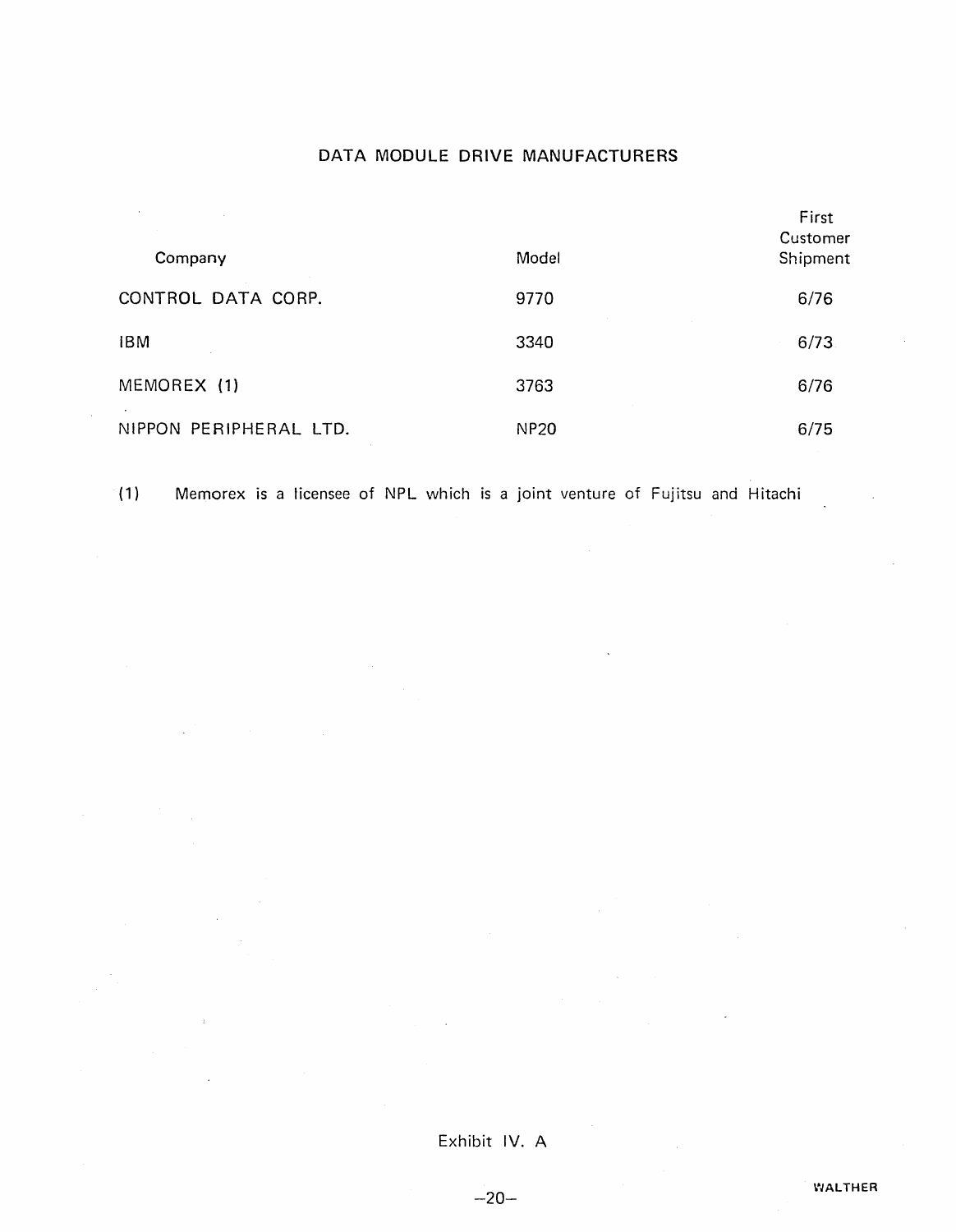#### DATA MODULE DRIVES ESTIMATED MARKET SHARE Worldwide Shipments in Units

 $\mathcal{A}^{\mathcal{A}}$ 

 $\ddot{\phantom{a}}$ 

 $\sim 10^4$ 

| $\epsilon$     |          | 1975 |          | 1976 |  |  |
|----------------|----------|------|----------|------|--|--|
| Company        | Quantity | %    | Quantity | %    |  |  |
| <b>CDC</b>     | 0        | 0    | 200      | 0.8  |  |  |
| <b>IBM</b>     | 19,000   | 95.0 | 23,000   | 88.5 |  |  |
| <b>MEMOREX</b> | 0        | 0    | 300      | 1.1  |  |  |
| <b>NPL</b>     | 1,000    | 5.0  | 1,500    | 5.8  |  |  |

Exhibit IV. B

 $\sim$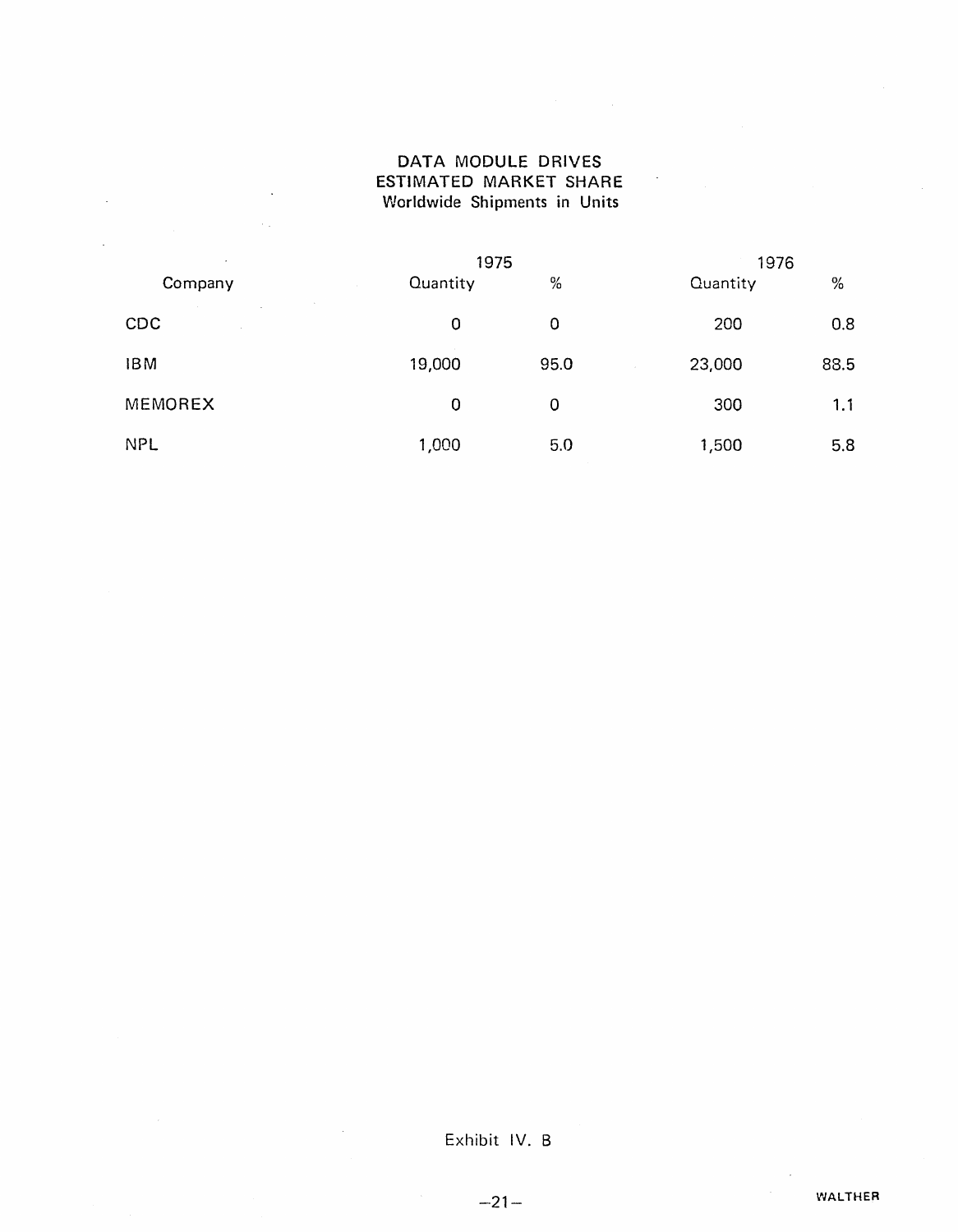### DATA MODULES MEDIA MANUFACTURERS

| Company       | Model                      |
|---------------|----------------------------|
| <b>ATHANA</b> | None                       |
| <b>BASF</b>   | 1335/1370                  |
| CDC           | 9889/9892                  |
| <b>CFI</b>    | None                       |
| EM&M (Caelus) | None                       |
| <b>IBM</b>    | 3348-35<br>3348-70         |
| 3M            | 948-35<br>$-948 - 70$      |
| MEMOREX       | <b>DM35</b><br><b>DM70</b> |
| <b>NASHUA</b> | 4438-35<br>4438-70         |

Exhibit IV. C

 $-22-$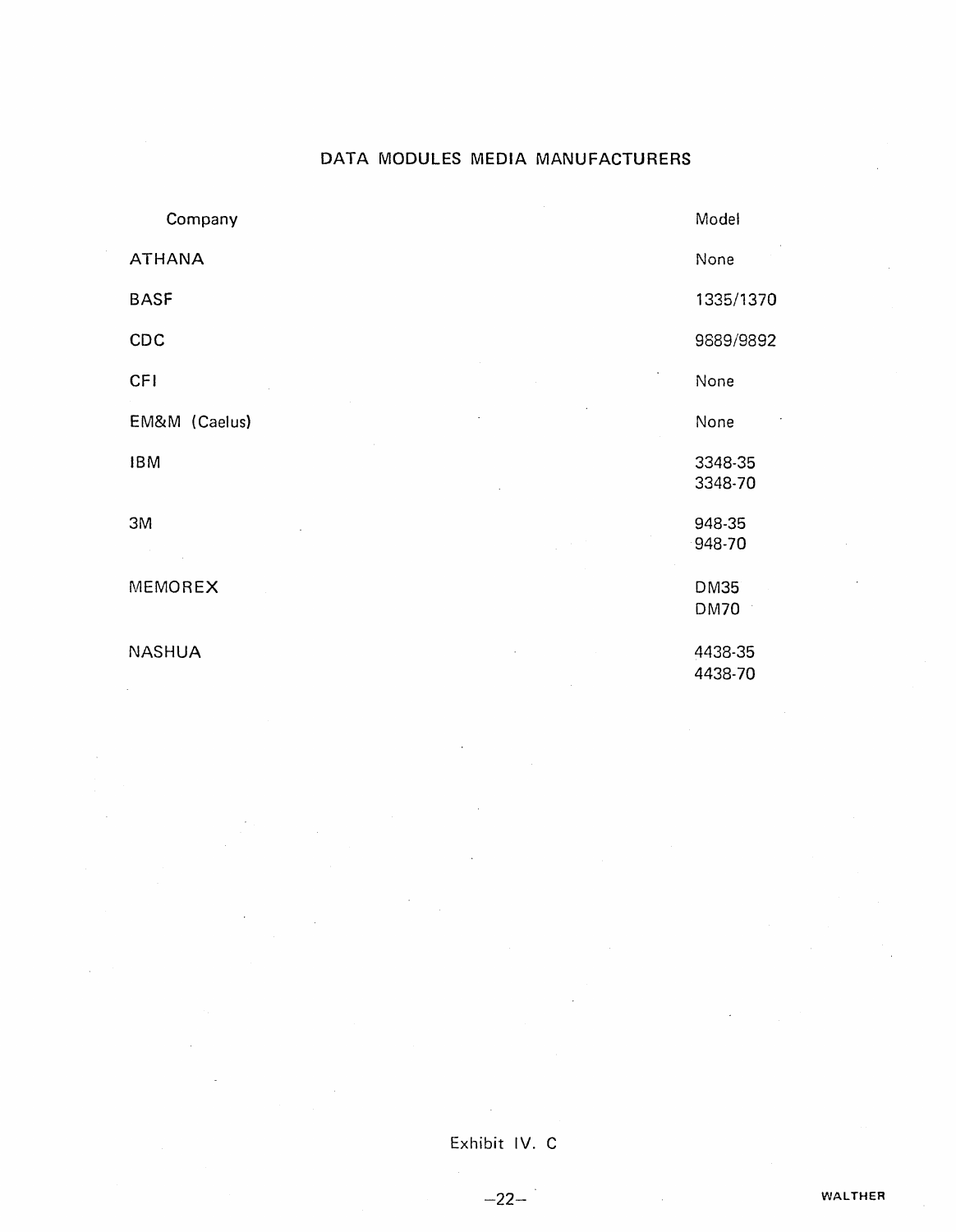### DATA MODULES ESTIMATED MARKET SHARE Worldwide Shipments in Units

|               | 1975     |      | 1976     |      |  |
|---------------|----------|------|----------|------|--|
| Company       | Quantity | %    | Quantity | %    |  |
| <b>BASF</b>   | 1,800    | 6.0  | 2,000    | 5.0  |  |
| CDC           | 2,000    | 6.7  | 3,000    | 7.5  |  |
| <b>IBM</b>    | 19,900   | 66.3 | 27,000   | 67.5 |  |
| 3M            | 2,000    | 6.7  | 3.000    | 7.5  |  |
| MEMOREX       | 2,500    | 8.3  | 3,000    | 7.5  |  |
| <b>NASHUA</b> | 1,800    | 6.0  | 2,000    | 5.0  |  |

Exhibit IV. D

 $-23-$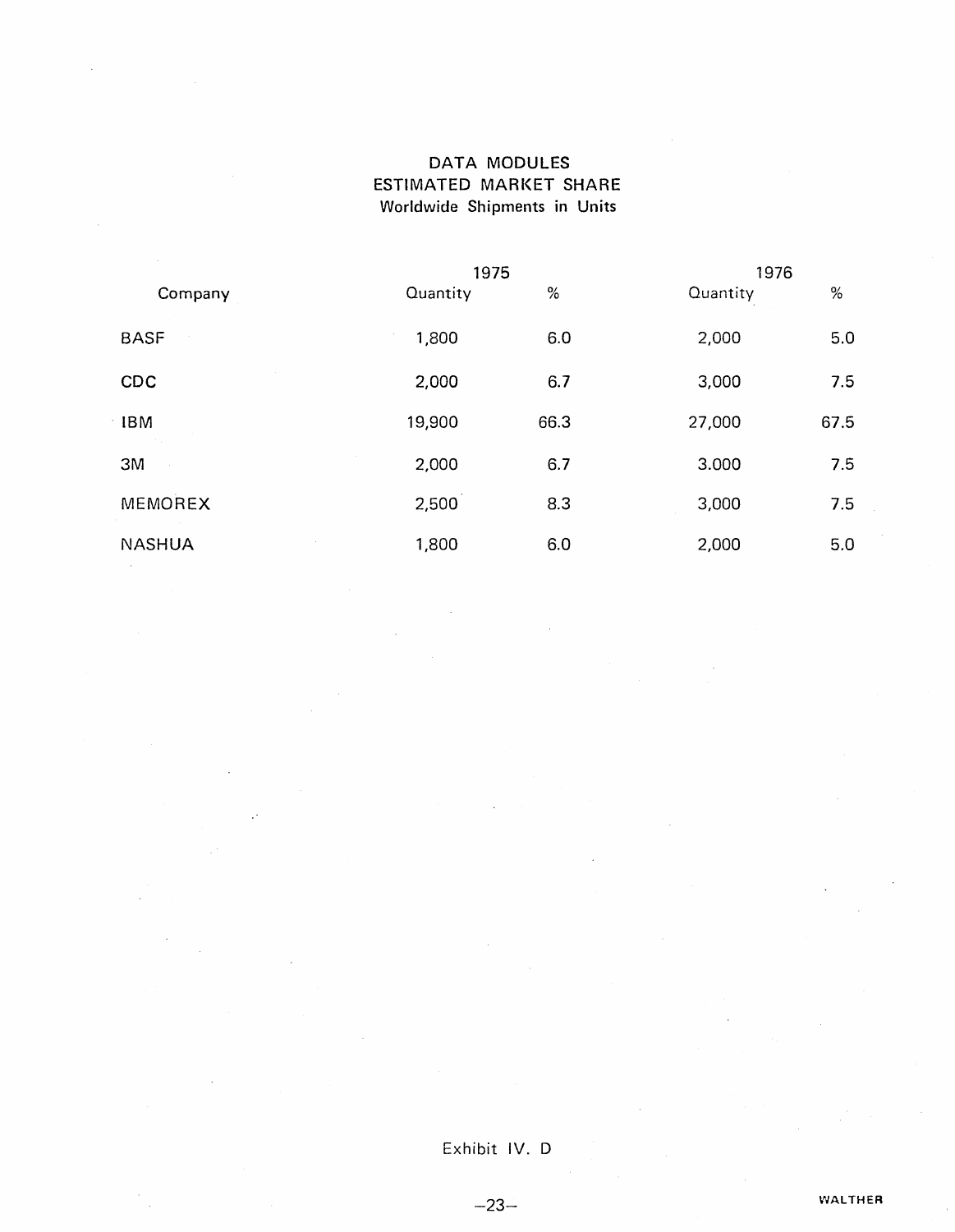#### DATA MODULE DISK DRIVES Worldwide Market

 $\mathcal{L}^{\text{max}}_{\text{max}}$  , where  $\mathcal{L}^{\text{max}}_{\text{max}}$ 

|                      | 1974   | 1975   | 1976    | 1977    | 1978    | 1979    | 1980    | 1981    |
|----------------------|--------|--------|---------|---------|---------|---------|---------|---------|
| <b>Drives</b>        |        |        |         |         |         |         |         |         |
| (1)<br>Installed     | 23,000 | 42,700 | 60,000  | 96,000  | 130,000 | 170,000 | 215,000 | 250,000 |
| Shipments (2) 13,600 |        | 20,000 | 26,000  | 32,000  | 38,000  | 45,000  | 50,000  | 42,000  |
| <b>Modules</b>       |        |        |         |         |         |         |         |         |
| (1)<br>Installed     | 34,500 | 64,000 | 102,000 | 144,000 | 195,000 | 255,000 | 322,000 | 375,000 |
| (2)<br>Shipped       | 20,000 | 30,000 | 40,000  | 44,000  | 55,000  | 65,000  | 70,000  | 55,000  |

 $\sim$ 

 $\sim 10$ 

 $\sim$ 

 $\sim 10^7$ 

(1) Installed as of the end of the year

(2) Cumulative shipments during the year

 $\sim 100$ 

 $\sim 10^{11}$  km s  $^{-1}$ 

 $\mathcal{A}(\mathcal{A})$  and  $\mathcal{A}(\mathcal{A})$ 

m

 $\mathcal{A}^{\pm}$ 

 $-24.$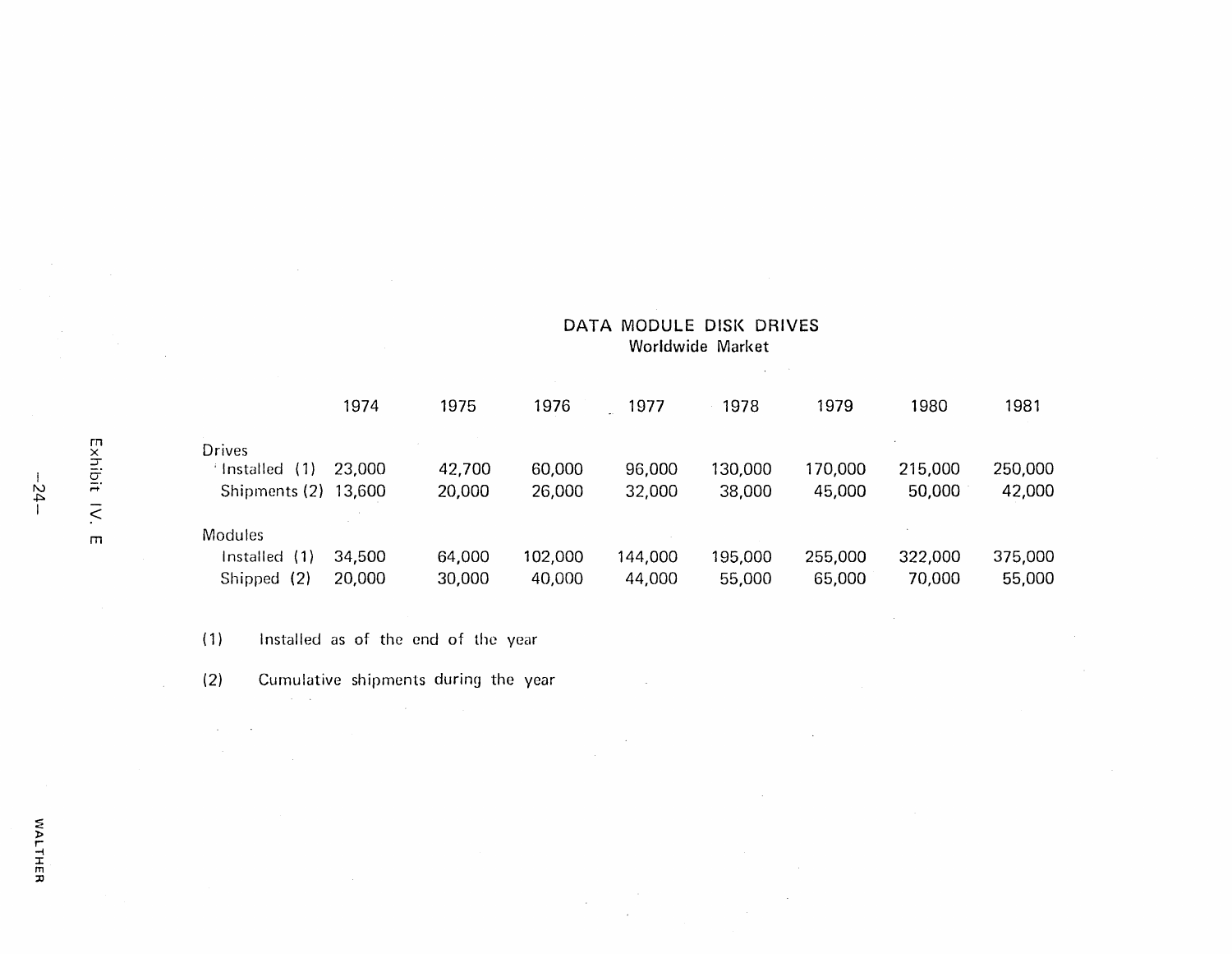#### DISK PACK (2314) DRIVE AND MEDIA

 $\label{eq:2.1} \frac{1}{\sqrt{2\pi}}\frac{1}{\sqrt{2\pi}}\int_{0}^{\infty}\frac{1}{\sqrt{2\pi}}\frac{1}{\sqrt{2\pi}}\frac{1}{\sqrt{2\pi}}\frac{1}{\sqrt{2\pi}}\frac{1}{\sqrt{2\pi}}\frac{1}{\sqrt{2\pi}}\frac{1}{\sqrt{2\pi}}\frac{1}{\sqrt{2\pi}}\frac{1}{\sqrt{2\pi}}\frac{1}{\sqrt{2\pi}}\frac{1}{\sqrt{2\pi}}\frac{1}{\sqrt{2\pi}}\frac{1}{\sqrt{2\pi}}\frac{1}{\sqrt{2\pi}}\frac{1}{\sqrt{2\$ 

 $\mathcal{L}_{\text{max}}$  , where  $\mathcal{L}_{\text{max}}$ 

 $\frac{1}{\sqrt{2}}\sum_{i=1}^{n} \frac{1}{\sqrt{2}} \left( \frac{1}{\sqrt{2}} \right)^{2} \left( \frac{1}{\sqrt{2}} \right)^{2}$ 

 $\label{eq:2} \frac{1}{\sqrt{2}}\sum_{i=1}^n\frac{1}{\sqrt{2}}\sum_{i=1}^n\frac{1}{\sqrt{2}}\sum_{i=1}^n\frac{1}{\sqrt{2}}\sum_{i=1}^n\frac{1}{\sqrt{2}}\sum_{i=1}^n\frac{1}{\sqrt{2}}\sum_{i=1}^n\frac{1}{\sqrt{2}}\sum_{i=1}^n\frac{1}{\sqrt{2}}\sum_{i=1}^n\frac{1}{\sqrt{2}}\sum_{i=1}^n\frac{1}{\sqrt{2}}\sum_{i=1}^n\frac{1}{\sqrt{2}}\sum_{i=1}^n\frac{1$ 

 $\mathcal{L}(\mathcal{A})$  and  $\mathcal{L}(\mathcal{A})$  are  $\mathcal{L}(\mathcal{A})$  . Then

 $\sim$   $\sim$ 

 $\sim$ 

 $\sim 100$ 

 $\sim$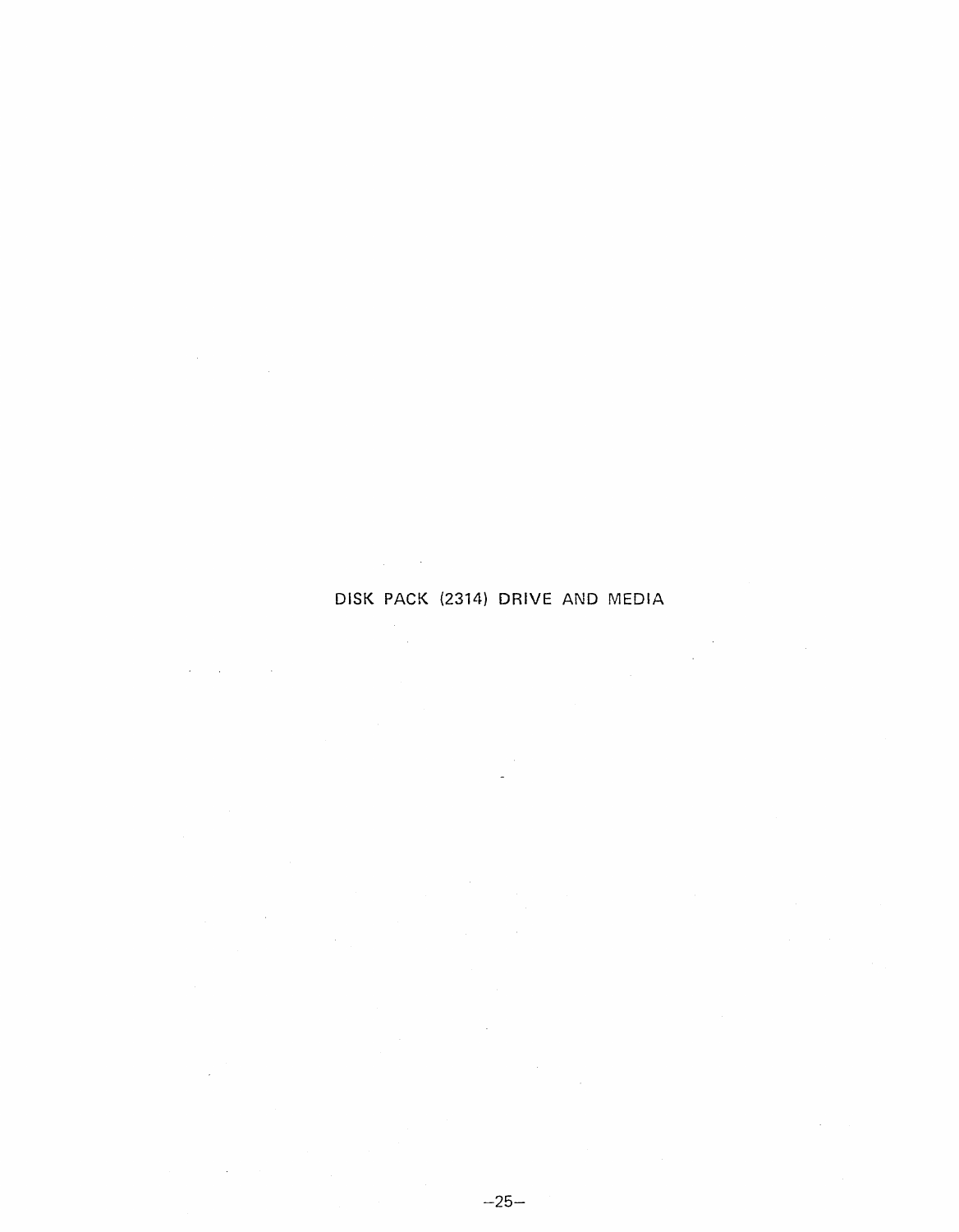# DISK PACK (2314) DRIVE MANUFACTURERS

| Company            | Model | First<br>Customer<br>Shipment |
|--------------------|-------|-------------------------------|
|                    |       |                               |
| AMPEX              | 323   | 1/71                          |
|                    | 324   | 6/71                          |
| CALCOMP            | CD22  | 3/70                          |
|                    | CD44  | 6/71                          |
| CONTROL DATA CORP. | 9746  | 6/74                          |
|                    | 9747  | 12/74                         |
| <b>IBM</b>         | 2314/ |                               |
|                    | 2319  | 4/66                          |
| ISS/UNIVAC         | 715   | 4/72                          |
|                    |       |                               |
| MEMOREX            | 660   | 9/69                          |
| POTTER             | 314   | 6/70                          |

Exhibit V. A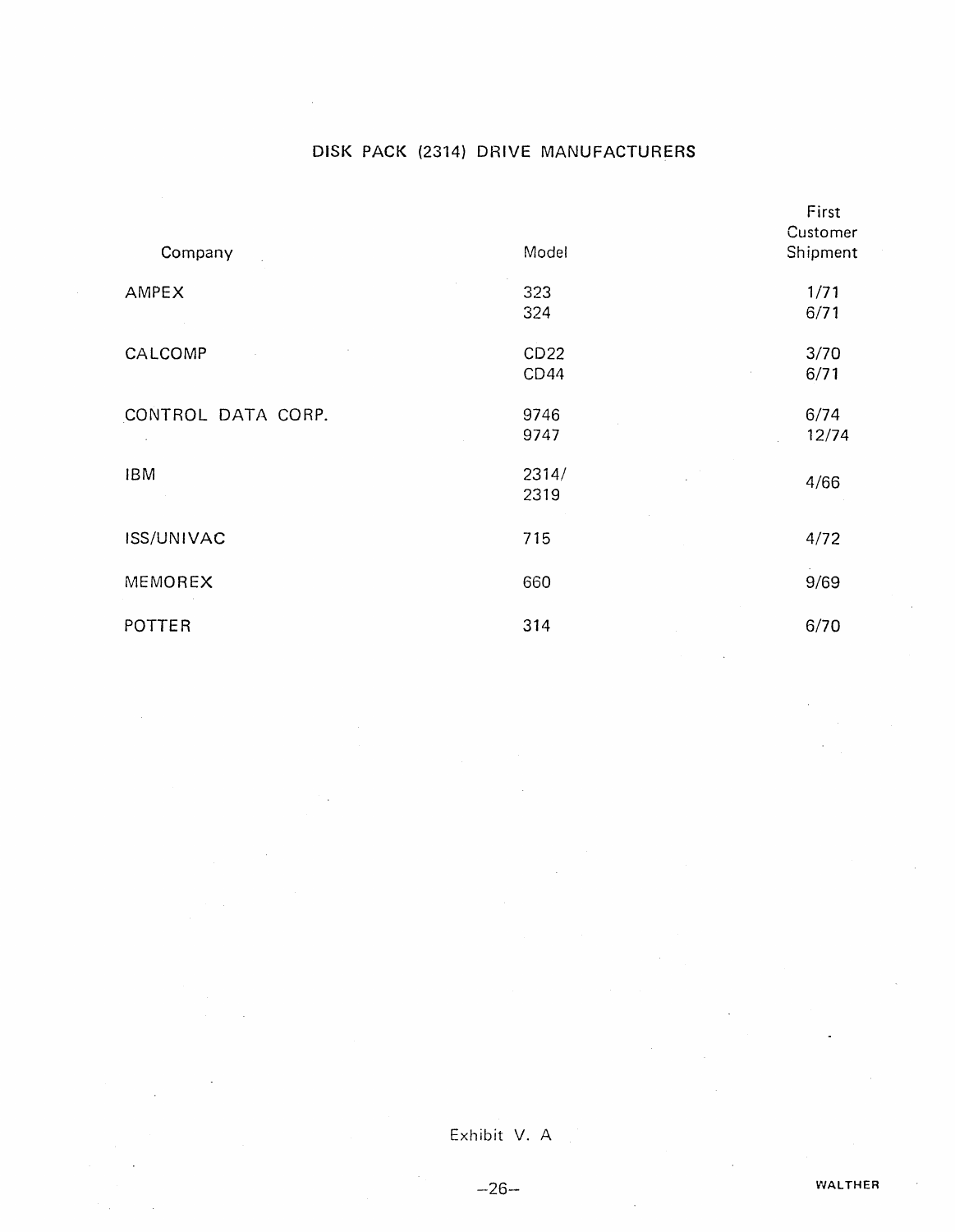### DISK PACK (2314) DRIVES ESTIMATED MARKET SHARE Worldwide Shipments in Units

|            | 1975        |             | 1976        |             |
|------------|-------------|-------------|-------------|-------------|
| Company    | Quantity    | %           | Quantity    | $\%$        |
| AMPEX      | 1,000       | 16.7        | 500         | 12.5        |
| CALCOMP    | 2,000       | 33.3        | 2,000       | 50.0        |
| CDC        | 2,000       | 33.3        | 1,000       | 25.0        |
| <b>IBM</b> | $\mathbf 0$ | $\mathbf 0$ | $\mathbf 0$ | $\mathbf 0$ |
| ISS/UNIVAC | 1,000       | 16.7        | 500         | 12.5        |
| MEMOREX    | $\mathbf 0$ | $\mathbf 0$ | 0           | $\mathbf 0$ |
| POTTER     | 0           | $\mathbf 0$ | $\mathbf 0$ | $\mathbf 0$ |

Exhibit V. B

 $-27-$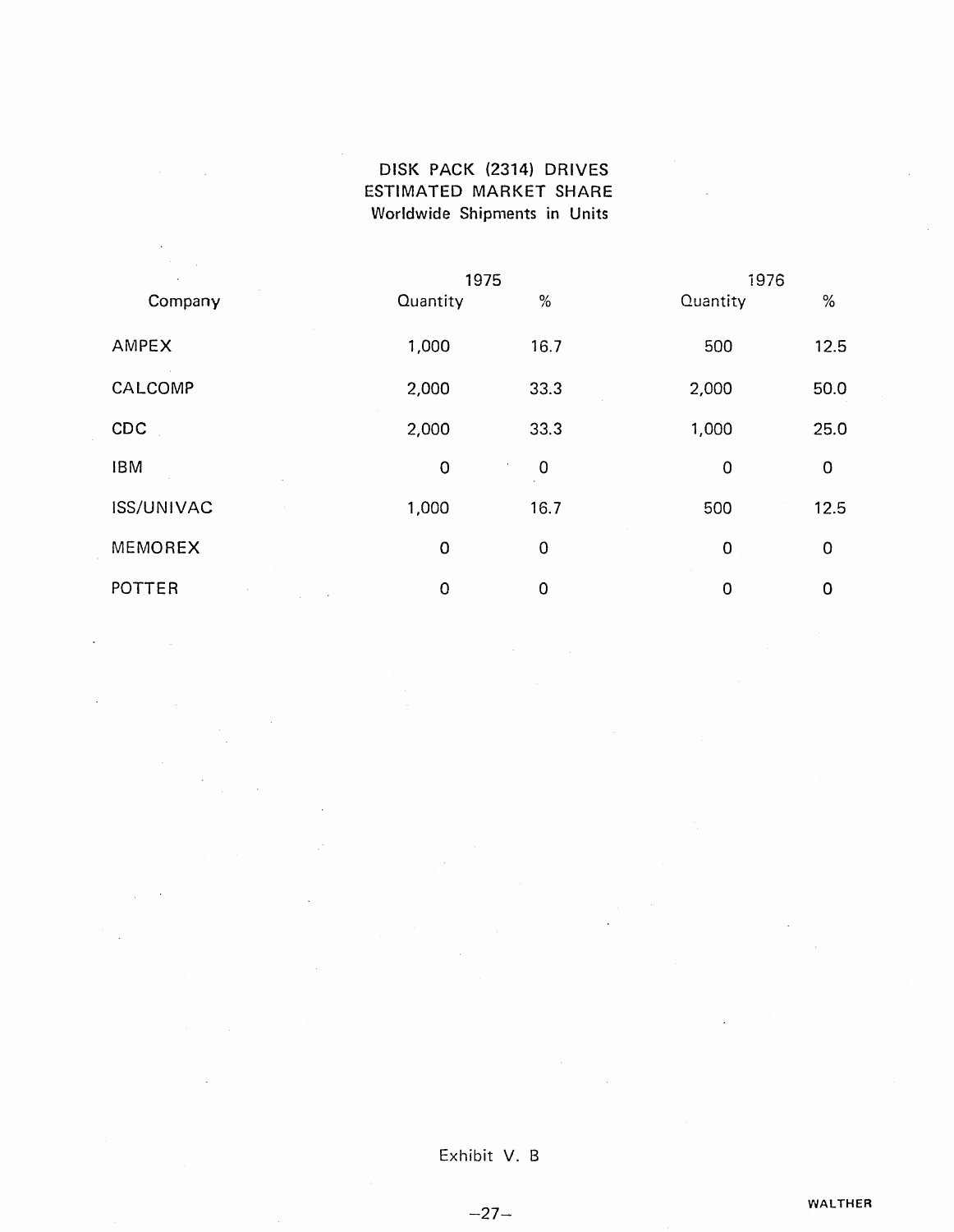### DISK PACK (2314) MEDIA MANUFACTURERS

| Company                                      | Model       |
|----------------------------------------------|-------------|
| $\bullet$<br><b>ATHANA</b><br>×<br>$\bar{L}$ | 2601XX      |
| <b>BASF</b>                                  | 1100        |
| CDC                                          | 9869        |
| $\omega_{\rm{eff}}=2$<br>CFI                 | 2316        |
| EM&M (Caelus)                                | <b>CMXI</b> |
| <b>IBM</b>                                   | 2316        |
| 3M                                           | 911         |
| MEMOREX                                      | Mark VI     |
| <b>NASHUA</b>                                | 4411        |

Exhibit V. C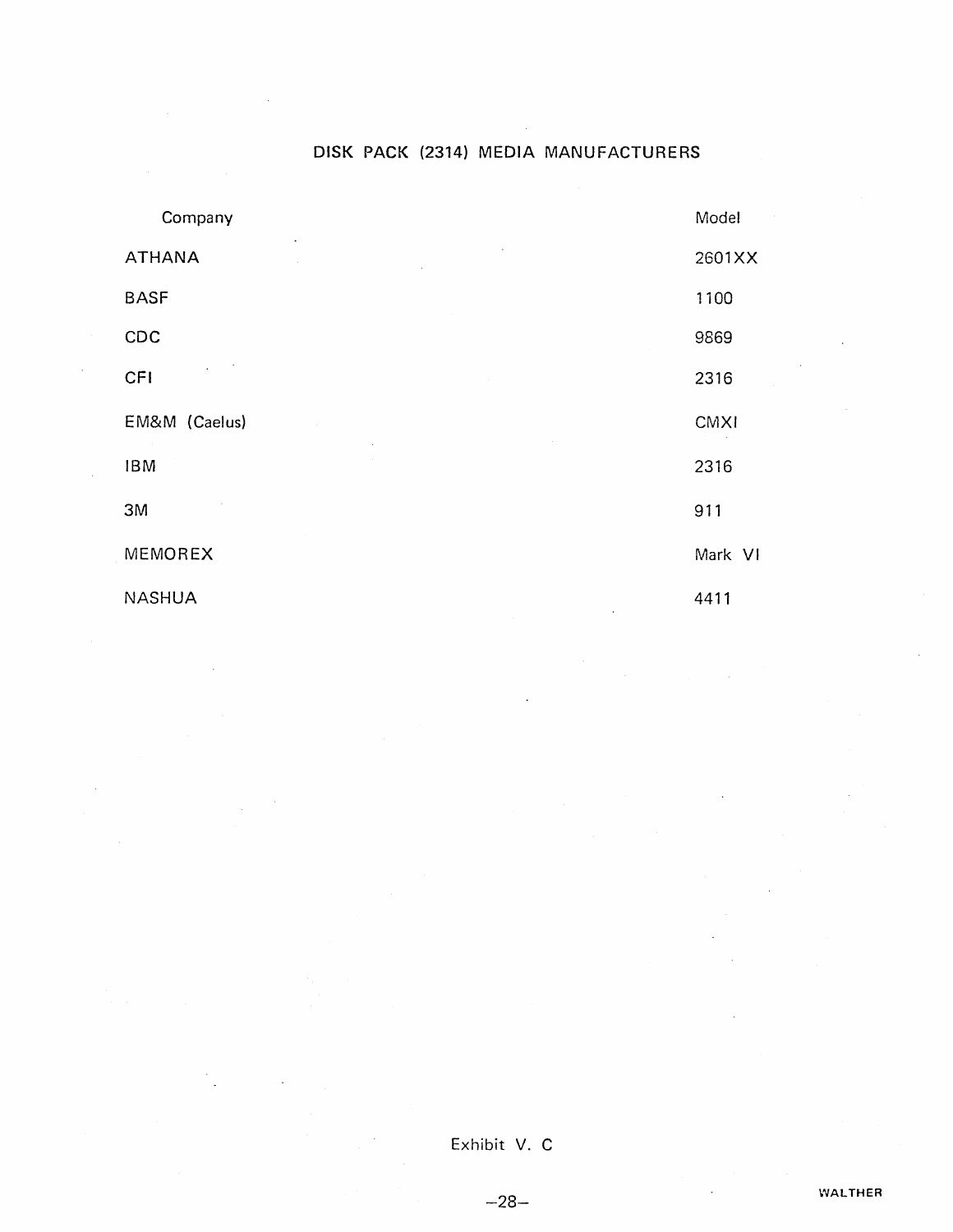#### DISK PACKS (2314) ESTIMATED MARKET SHARE Worldwide Shipments in Units

|                      | 1975        |           | 1976     |             |
|----------------------|-------------|-----------|----------|-------------|
| Company              | Quantity    | $\%$      | Quantity | $\%$        |
| <b>ATHANA</b>        | 8,000       | 12.3      | 8,000    | 13.3        |
| <b>BASF</b>          | 10,000      | 15.4      | 9,000    | 15.0        |
| CDC                  | 15,000      | 23.1      | 14,000   | 23.3        |
| <b>CFI</b>           | 9,000       | 13.8      | 9,000    | 15.0        |
| EM&M (Caelus/Univac) | 1,000       | 1.5       | 0        | $\mathbf 0$ |
| <b>IBM</b>           | $\mathbf 0$ | $\pmb{0}$ | 0        | $\mathbf 0$ |
| 3M                   | 11,000      | 16.9      | 10,000   | 16.7        |
| MEMOREX              | 6,000       | 9.2       | 5,000    | 8.3         |
| <b>NASHUA</b>        | 5,000       | 7.7       | 5,000    | 8.3         |

 $\bar{A}$ 

### Exhibit V. 0

 $-29-$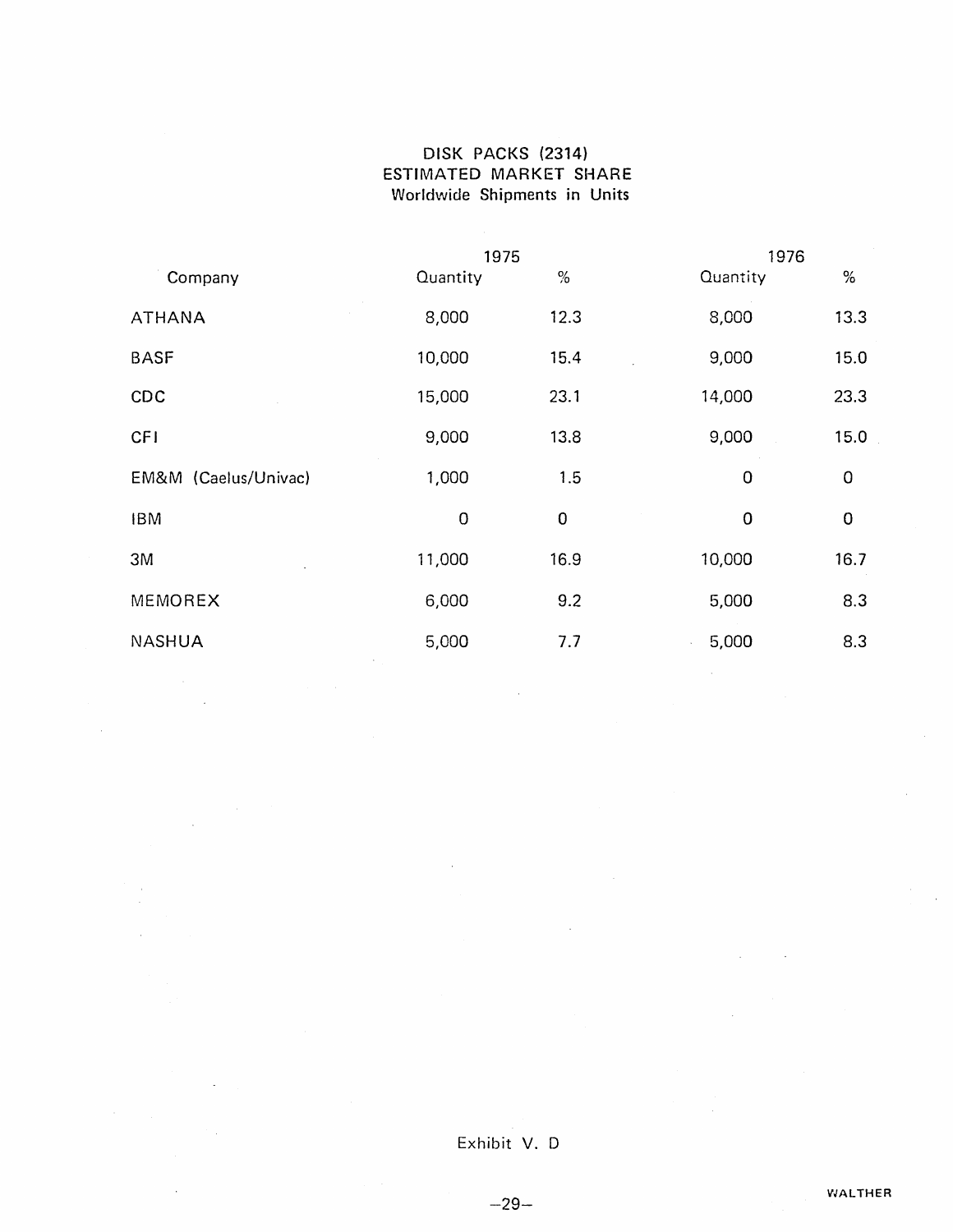#### DISK PACK (2314) DRIVES Worldwide Market

 $\sim$ 

 $\sim$ 

 $\sim 10^7$ 

 $\sim 10^4$ 

|                  |                                                 | 1974              | 1975              | 1976              | 1977              | 1978              | 1979              | 1980              | 1981              |
|------------------|-------------------------------------------------|-------------------|-------------------|-------------------|-------------------|-------------------|-------------------|-------------------|-------------------|
| Exh<br>ip:<br>Fi | <b>Drives</b><br>Installed (1)<br>Shipments (2) | 131,800<br>9,000  | 135,000<br>6,000  | 130,000<br>4,000  | 122,000<br>2,000  | 110,000           | 90,000            | 70,000            | 65,000            |
| $\prec$<br>m     | Packs<br>Installed<br>Shipped                   | 494,000<br>58,000 | 505,000<br>65,000 | 494,000<br>60,000 | 480,000<br>54,000 | 440,000<br>48,000 | 427,000<br>40,000 | 308,000<br>25,000 | 266,500<br>15,000 |

(1) Installed as of the end of the year

(2) Cumulative shipments during the year

 $\alpha$ 

 $\epsilon$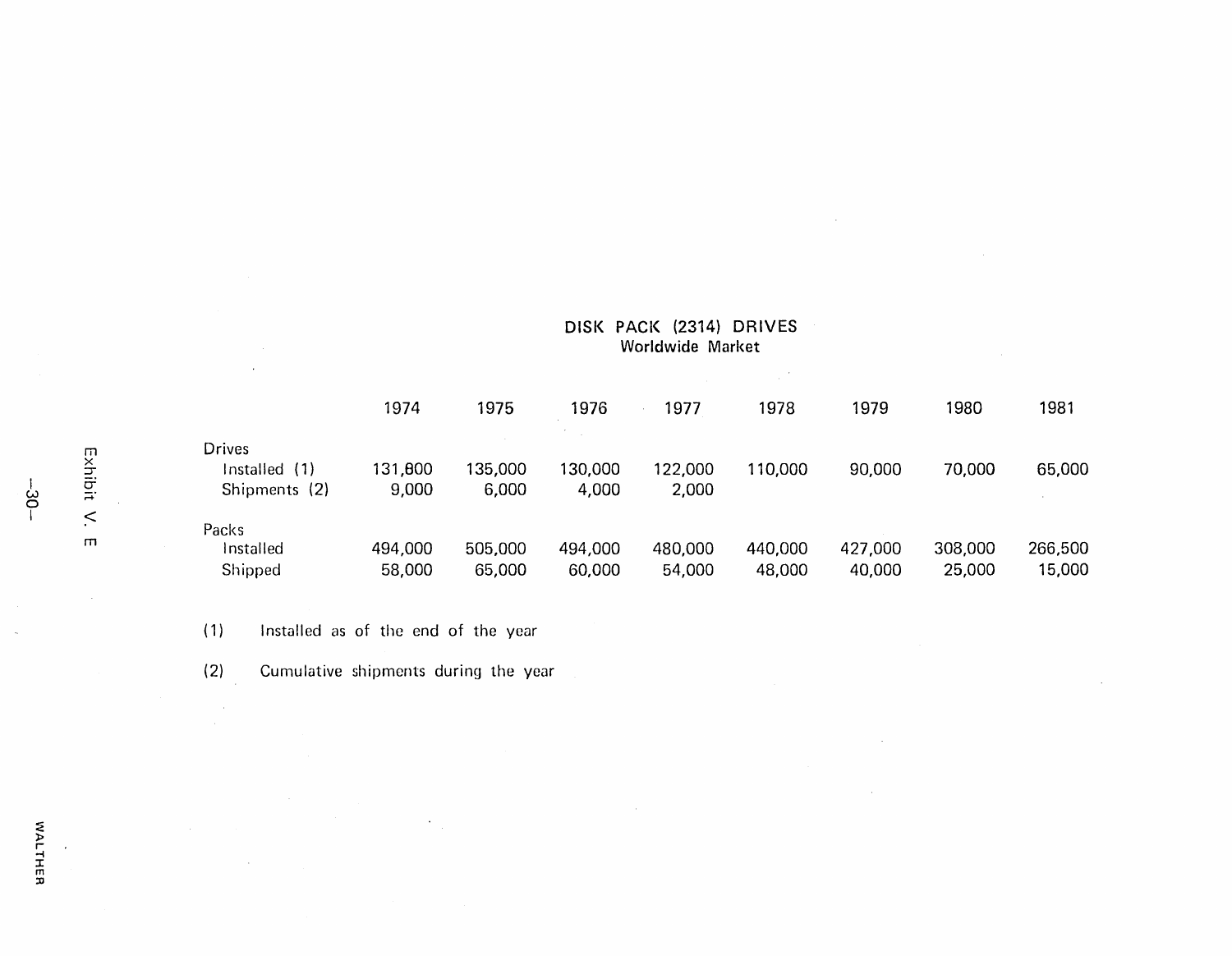### DISK PACK (3330-1) DRIVE AND MEDIA

 $\label{eq:2.1} \mathcal{L}_{\text{max}}(\mathcal{L}_{\text{max}}) = \mathcal{L}_{\text{max}}(\mathcal{L}_{\text{max}})$ 

 $\sim 10^{11}$  km s  $^{-1}$ 

 $\mathcal{L}^{\text{max}}_{\text{max}}$  and  $\mathcal{L}^{\text{max}}_{\text{max}}$ 

 $\mathcal{L}^{\text{max}}_{\text{max}}$  and  $\mathcal{L}^{\text{max}}_{\text{max}}$ 

 $\mathcal{L}^{\text{max}}_{\text{max}}$ 

 $\mathcal{L}_{\text{max}}$  , and  $\mathcal{L}_{\text{max}}$ 

 $\label{eq:2} \mathcal{L}^{\text{max}}_{\text{max}} = \mathcal{L}^{\text{max}}_{\text{max}} \left( \mathcal{L}^{\text{max}}_{\text{max}} \right)$ 

 $\sim 1000$  km s  $^{-1}$ 

 $\mathcal{L}^{\text{max}}_{\text{max}}$ 

 $\mathcal{L}_{\text{max}}$  , and  $\mathcal{L}_{\text{max}}$ 

 $\mathcal{L}^{\text{max}}_{\text{max}}$  and  $\mathcal{L}^{\text{max}}_{\text{max}}$ 

 $\label{eq:2.1} \frac{1}{\sqrt{2}}\int_{\mathbb{R}^3}\frac{1}{\sqrt{2}}\left(\frac{1}{\sqrt{2}}\right)^2\frac{1}{\sqrt{2}}\left(\frac{1}{\sqrt{2}}\right)^2\frac{1}{\sqrt{2}}\left(\frac{1}{\sqrt{2}}\right)^2.$ 

 $\label{eq:2.1} \begin{split} \mathcal{L}_{\text{max}}(\mathbf{r}) & = \mathcal{L}_{\text{max}}(\mathbf{r}) \mathcal{L}_{\text{max}}(\mathbf{r}) \,, \\ \mathcal{L}_{\text{max}}(\mathbf{r}) & = \mathcal{L}_{\text{max}}(\mathbf{r}) \mathcal{L}_{\text{max}}(\mathbf{r}) \,, \end{split}$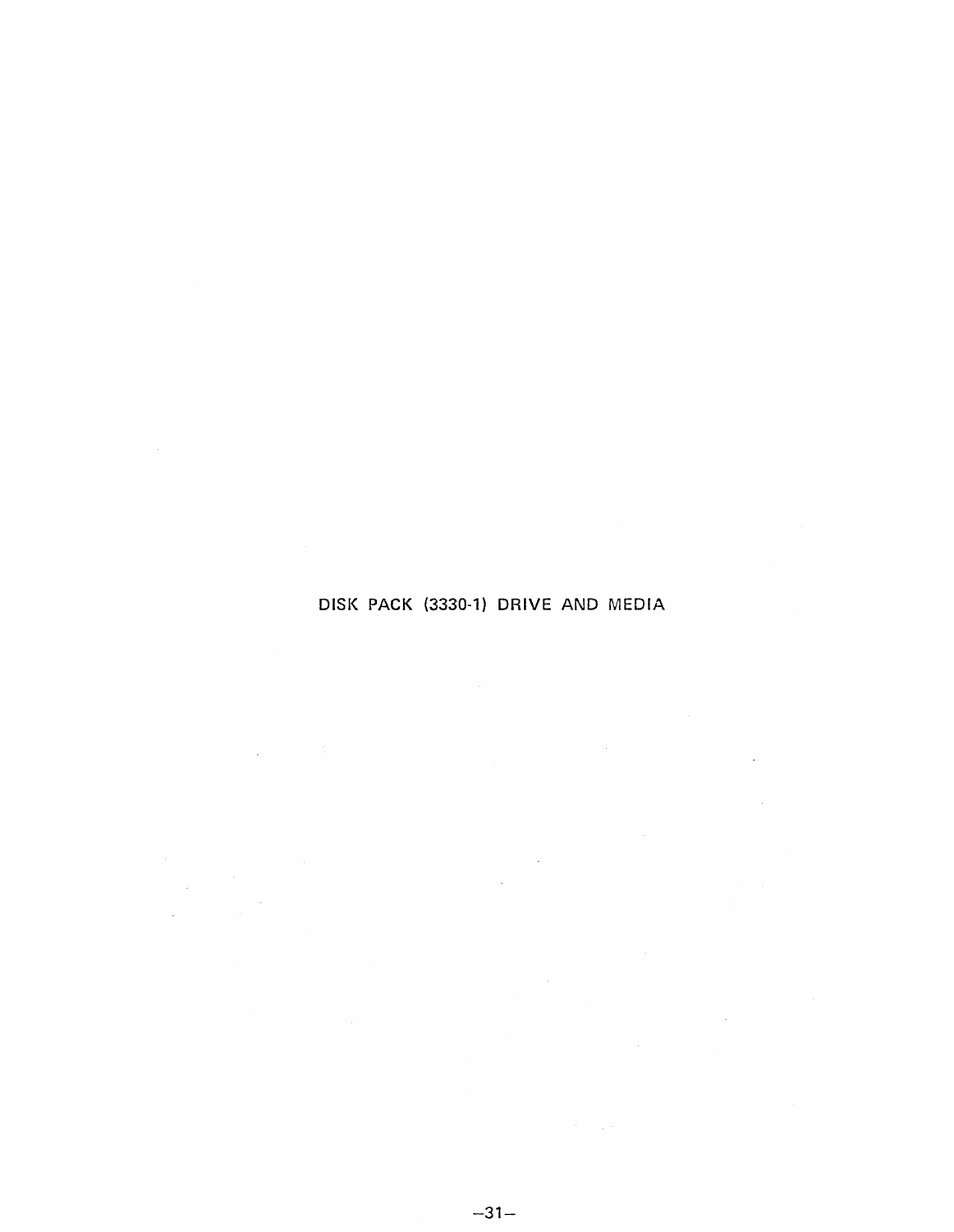### DISK PACK (3330-1) DRIVE MANUFACTURERS

|                        |        | First                |
|------------------------|--------|----------------------|
| Company                | Model  | Customer<br>Shipment |
| AMPEX                  | DM9100 | 11/75                |
| CALCOMP                | 1030   | 6/72                 |
| CONTROL DATA CORP.     | 9756   | 2/73                 |
| <b>IBM</b>             | 3330-1 | 8/71                 |
| ٠<br><b>ISS/UNIVAC</b> | 733-10 | 4/74                 |
| <b>MEMOREX</b>         | 670-2  | 10/72                |

Exhibit VI. A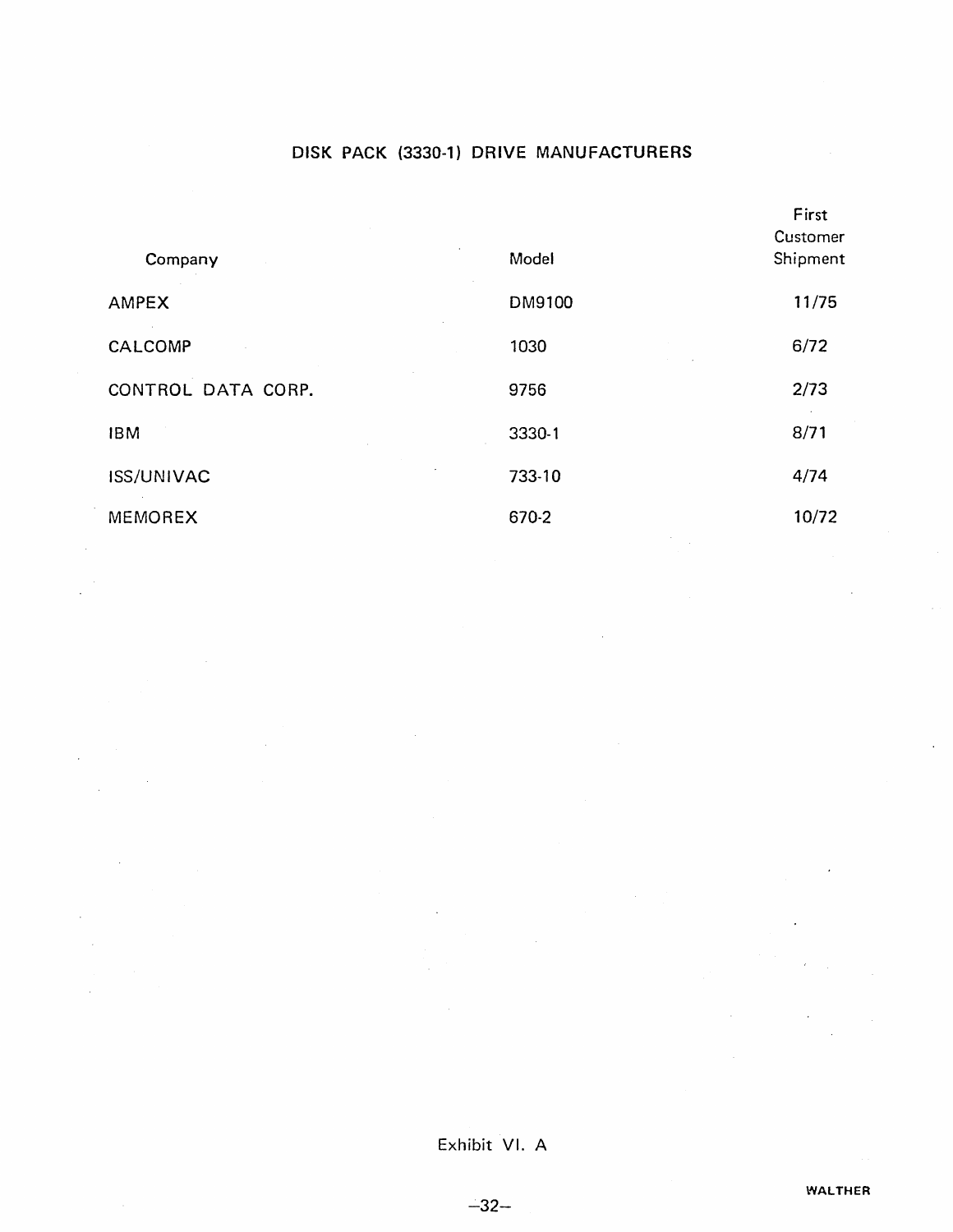### DISK PACK (3330-1) DRIVES ESTIMATED MARKET SHARE Worldwide Shipments in Units

 $\hat{\mathcal{A}}$ 

 $\bar{z}$ 

 $\Delta \phi$ 

 $\bar{\beta}$ 

|                    |          | 1976<br>1975 |          |               |
|--------------------|----------|--------------|----------|---------------|
| Company            | Quantity | $\%$         | Quantity | $\frac{0}{2}$ |
| AMPEX              | 600      | 8.7          | 200      | 3.7           |
| CALCOMP            | 600      | 8.7          | 200      | 3.7           |
| CONTROL DATA CORP. | 1,000    | 14.5         | 1,000    | 18.5          |
| <b>IBM</b>         | 1,000    | 14.5         |          |               |
| <b>ISS/UNIVAC</b>  | 2,700    | 39.1         | 3,000    | 55.6          |
| <b>MEMOREX</b>     | 1,000    | 14.5         | 1,000    | 18.5          |

### Exhibit VI. B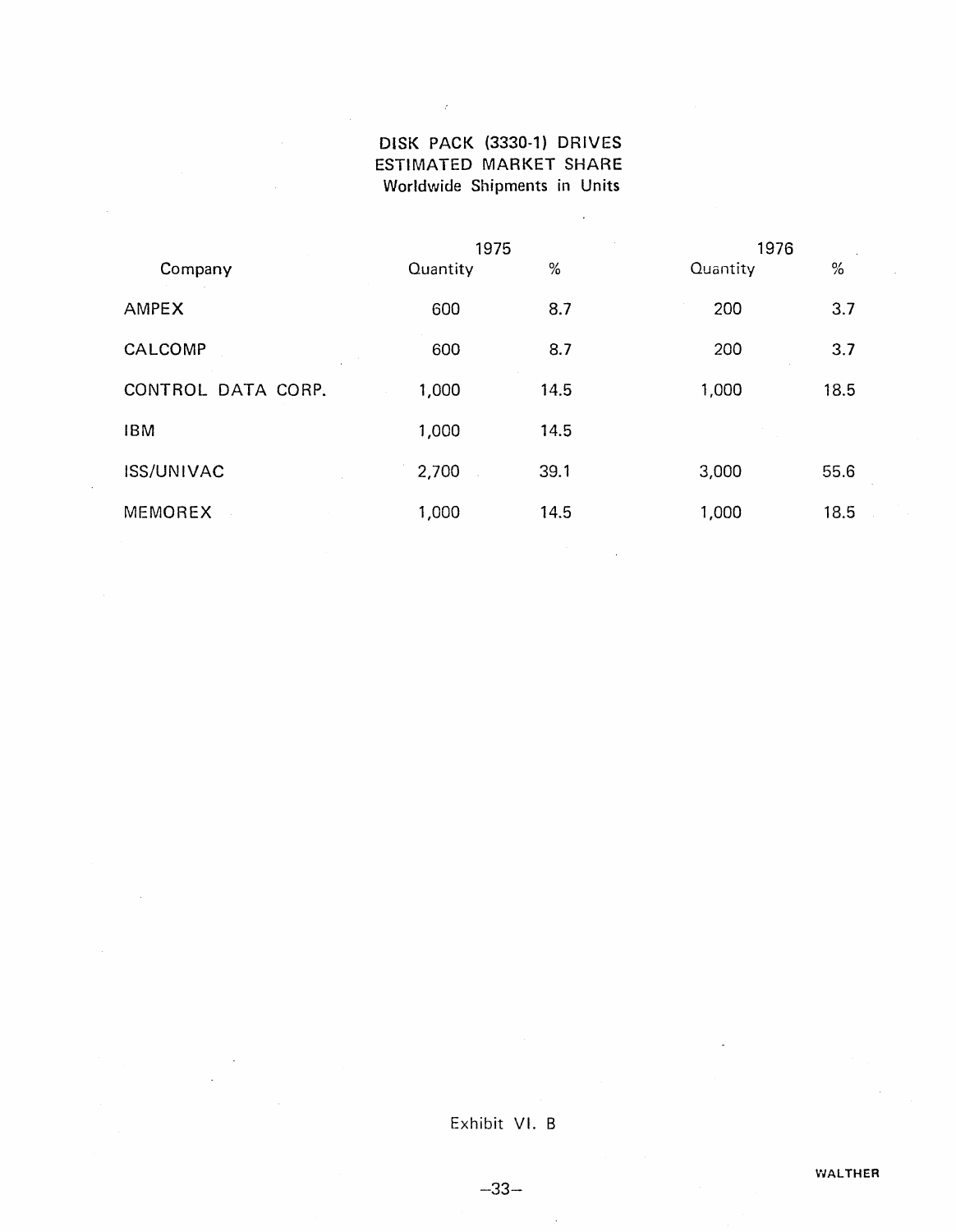### DISK PACK (3330-1) MEDIA MANUFACTURERS

| Company       | Model    |
|---------------|----------|
| <b>ATHANA</b> | 360024   |
| <b>BASF</b>   | 1236     |
| CDC           | 9879     |
| CFI           | 3336-1   |
| EM&M          | CMCX     |
| <b>IBM</b>    | 3336-1   |
| 3M            | 936-1    |
| MEMOREX       | Mark X/L |
| <b>NASHUA</b> | 4436     |

 $\mathcal{L}_{\mathcal{A}}$ 

 $\Delta \phi$ 

 $\sim$ 

 $\sim$ 

 $\hat{\boldsymbol{\beta}}$ 

 $\sim$ 

 $\mathcal{O}(10^{11} \log \log n)$ 

Exhibit VI. C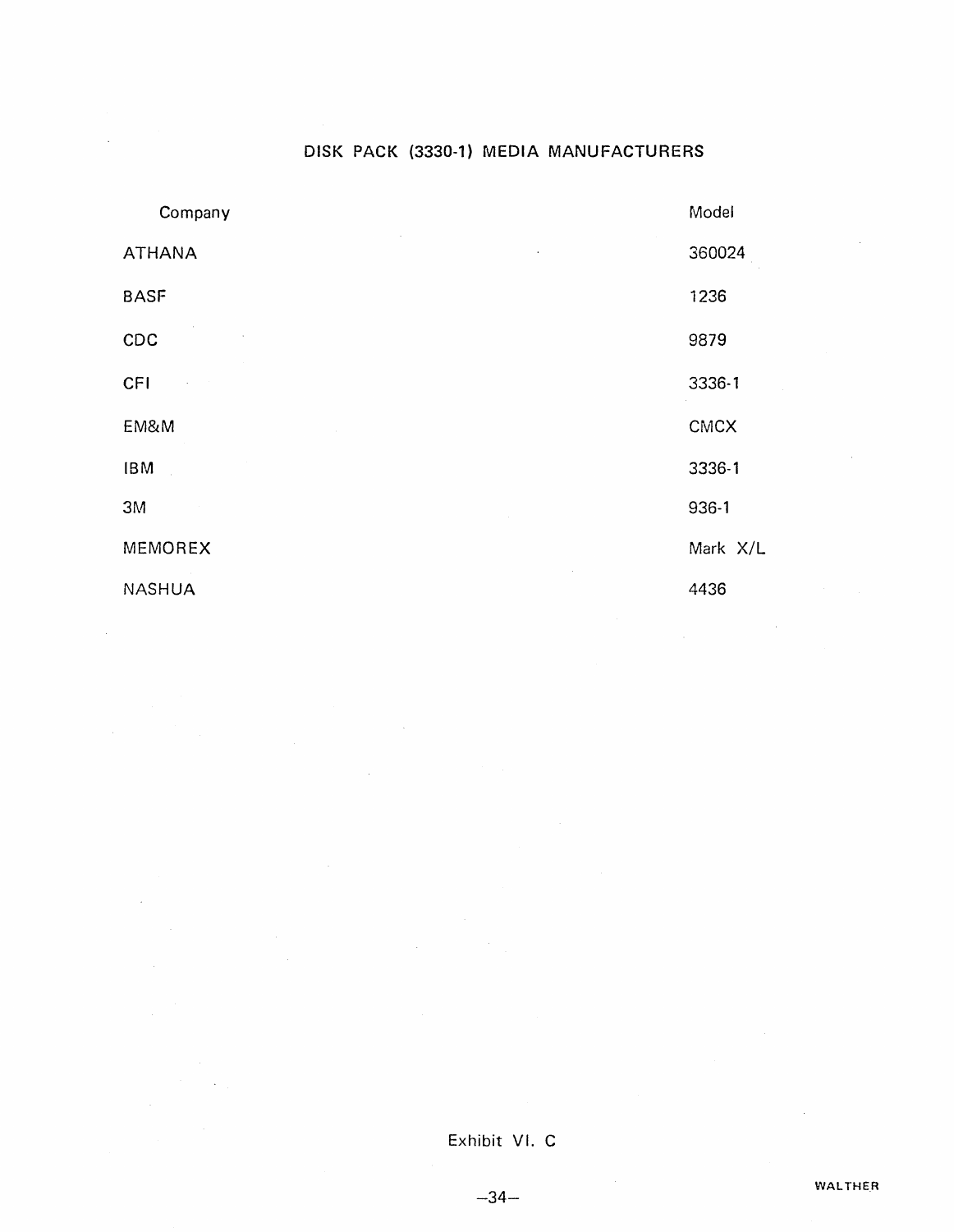### DISK PACKS (3330-1) ESTIMATED MARKET SHARE Worldwide Shipments in Units

|                      | 1975     |      | 1976     |      |
|----------------------|----------|------|----------|------|
| Company              | Quantity | %    | Quantity | $\%$ |
| <b>ATHANA</b>        | 800      | 3.3  | 900      | 4.8  |
| <b>BASF</b>          | 2,050    | 8.5  | 1,000    | 5.3  |
| CDC                  | 3,500    | 14.5 | 3,000    | 15.9 |
| <b>CFI</b>           | 2,250    | 9.3  | 2,000    | 10.6 |
| EM&M (Caelus/Univac) | 850      | 3.5  | 1,500    | 7.9  |
| <b>IBM</b>           | 4,000    | 16.6 | 1,000    | 5.3  |
| 3M                   | 4,000    | 16.6 | 3,500    | 18.5 |
| <b>MEMOREX</b>       | 4,000    | 16.6 | 3,500    | 18.5 |
| <b>NASHUA</b>        | 2,700    | 11.2 | 2,500    | 13.2 |

### Exhibit VI. D

 $\mathcal{F}^{\text{max}}_{\text{max}}$ 

-35-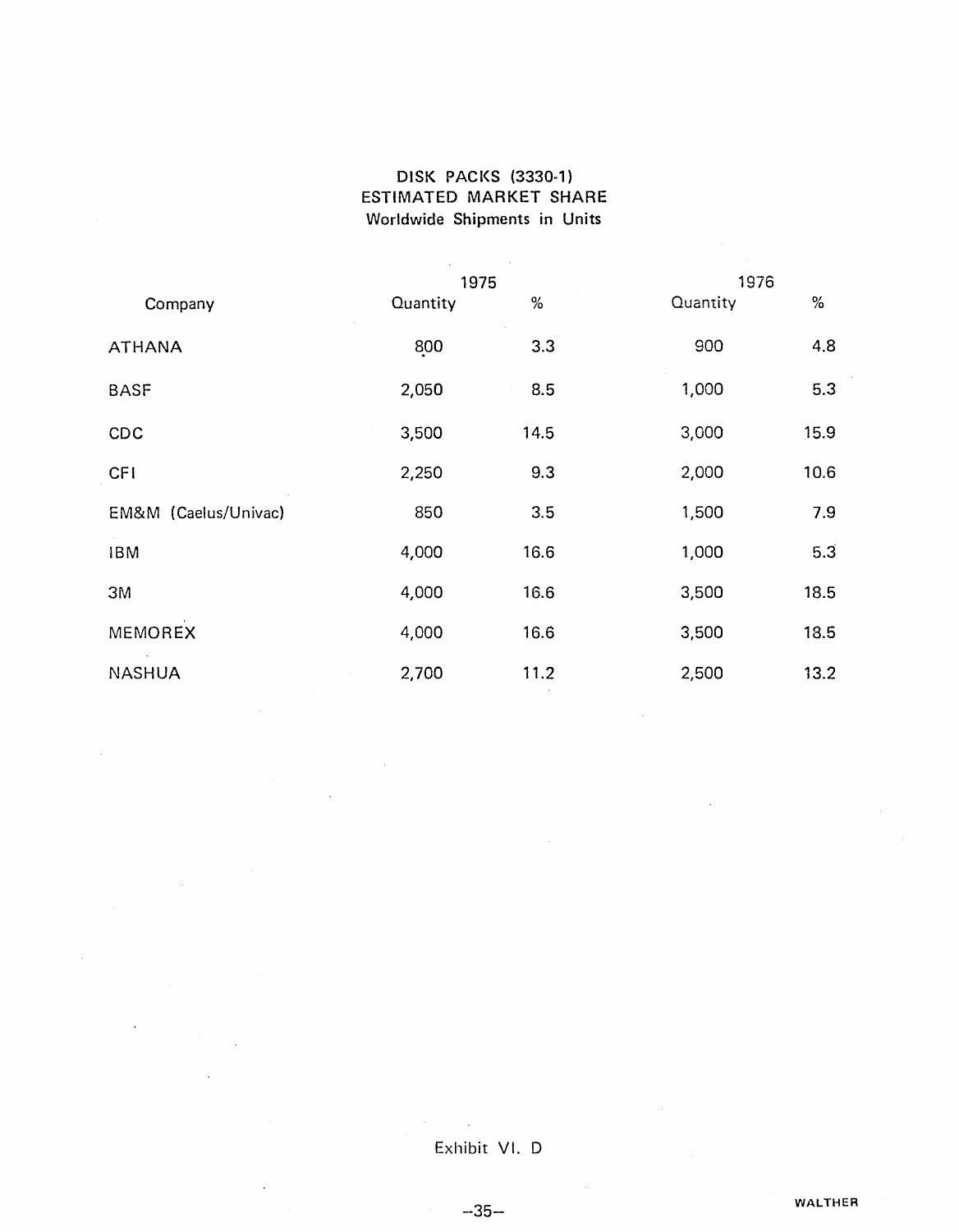|                |                                          |                                         | 1974              | 1975              | 1976              | 1977              | 1978             | 1979             | 1980   | 1981   |
|----------------|------------------------------------------|-----------------------------------------|-------------------|-------------------|-------------------|-------------------|------------------|------------------|--------|--------|
| Exhibit<br>ယ္က | Drives<br>Installed (1)<br>Shipments (2) | 70,500<br>4,800                         | 67,500<br>6,900   | 66,000<br>5,400   | 65,000<br>4,200   | 64,000<br>2,200   | 59,000           | 55,000           | 50,000 |        |
|                | $\leq$<br>m                              | Packs<br>Installed (1)<br>Shipments (2) | 126,900<br>36,000 | 121,500<br>24,150 | 118,800<br>18,900 | 117,000<br>14,700 | 115,200<br>7,700 | 106,200<br>3,000 | 99,000 | 90,000 |

DISK PACK (3330-1) DRIVES Worldwide Market

 $\sim$ 

 $\sim$ 

(1) Installed as of the end of the year

(2) Cumulative shipments during the year

 $\sim$ 

 $\sim$ 

 $\mathbb{R}^2$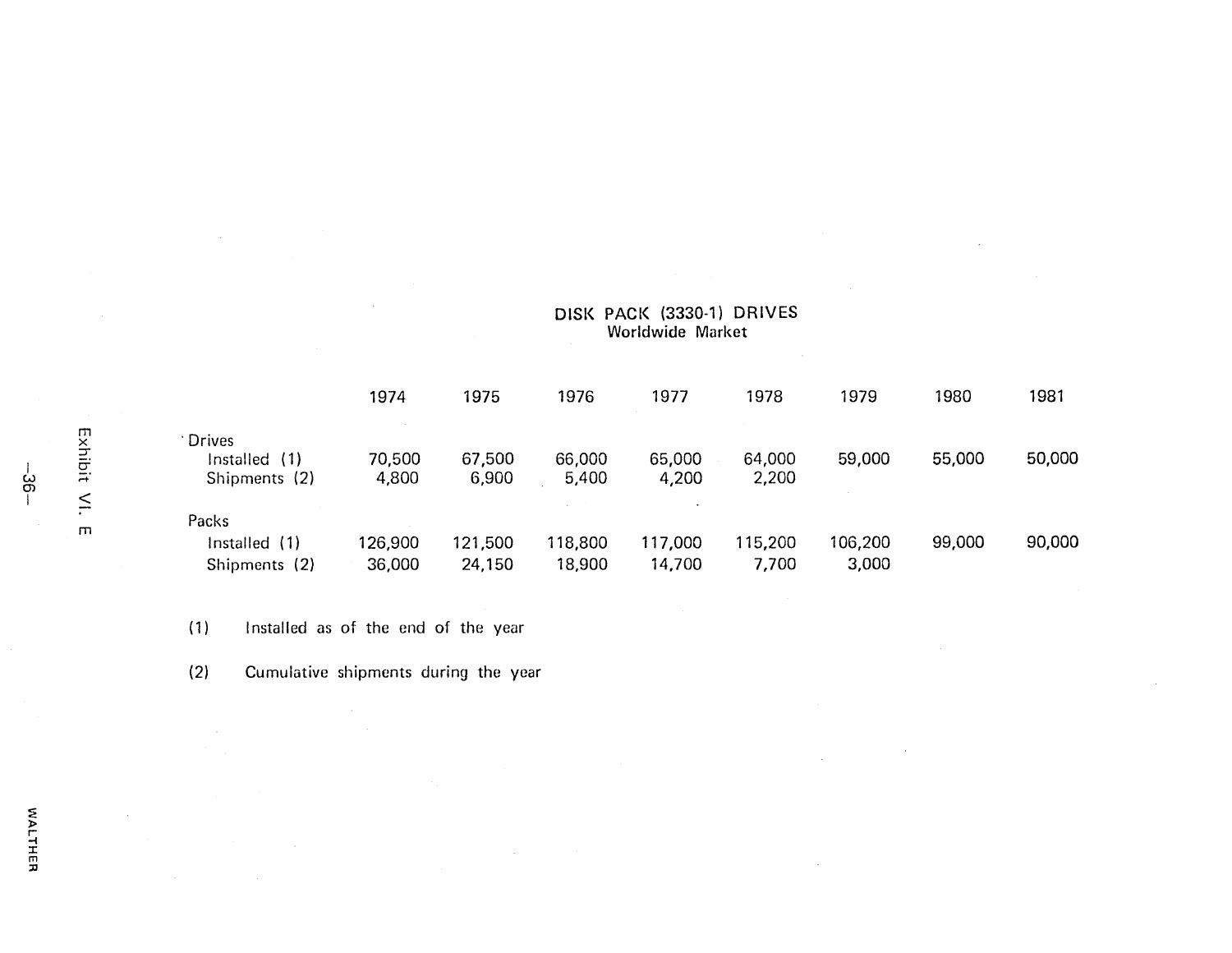### DISK PACK (3330-11) DRIVE AND MEDIA

 $\sim$ 

 $\sim 10$ 

 $\sim$ 

 $\bar{\mathcal{L}}$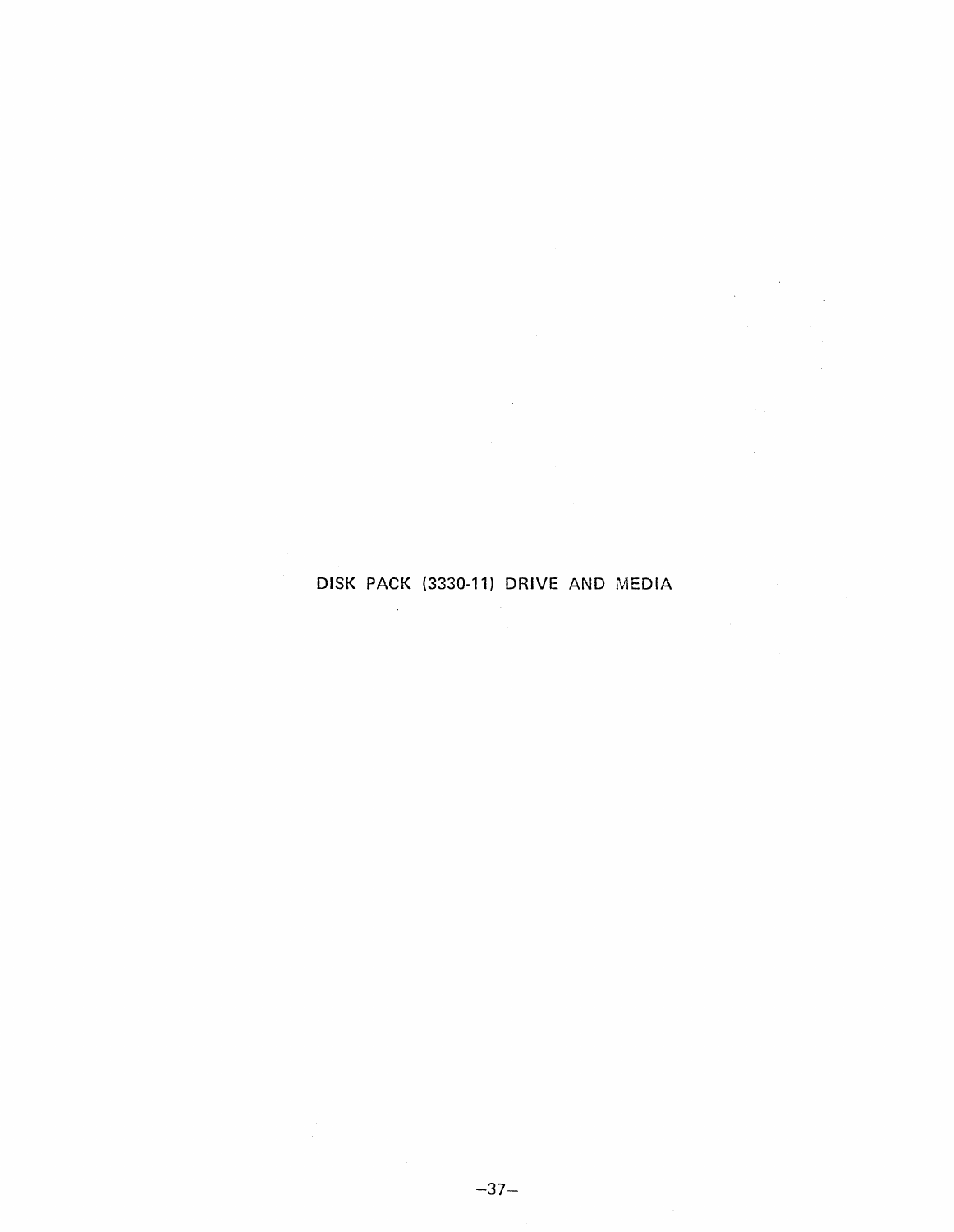### DISK PACK (3330-11) DRIVE MANUFACTURERS

|                    |         | First<br>Customer |
|--------------------|---------|-------------------|
| Company            | Model   | Shipment          |
| AMPEX              | DM9200  | 11/75             |
| CALCOMP            | T200    | 5/76              |
| CONTROL DATA CORP. | 9780    | 3/74              |
| <b>IBM</b>         | 3330-11 | 1/74              |
| <b>ISS/UNIVAC</b>  | 733-11  | 4/75              |
| MEMOREX-           | 3675    | 10/74             |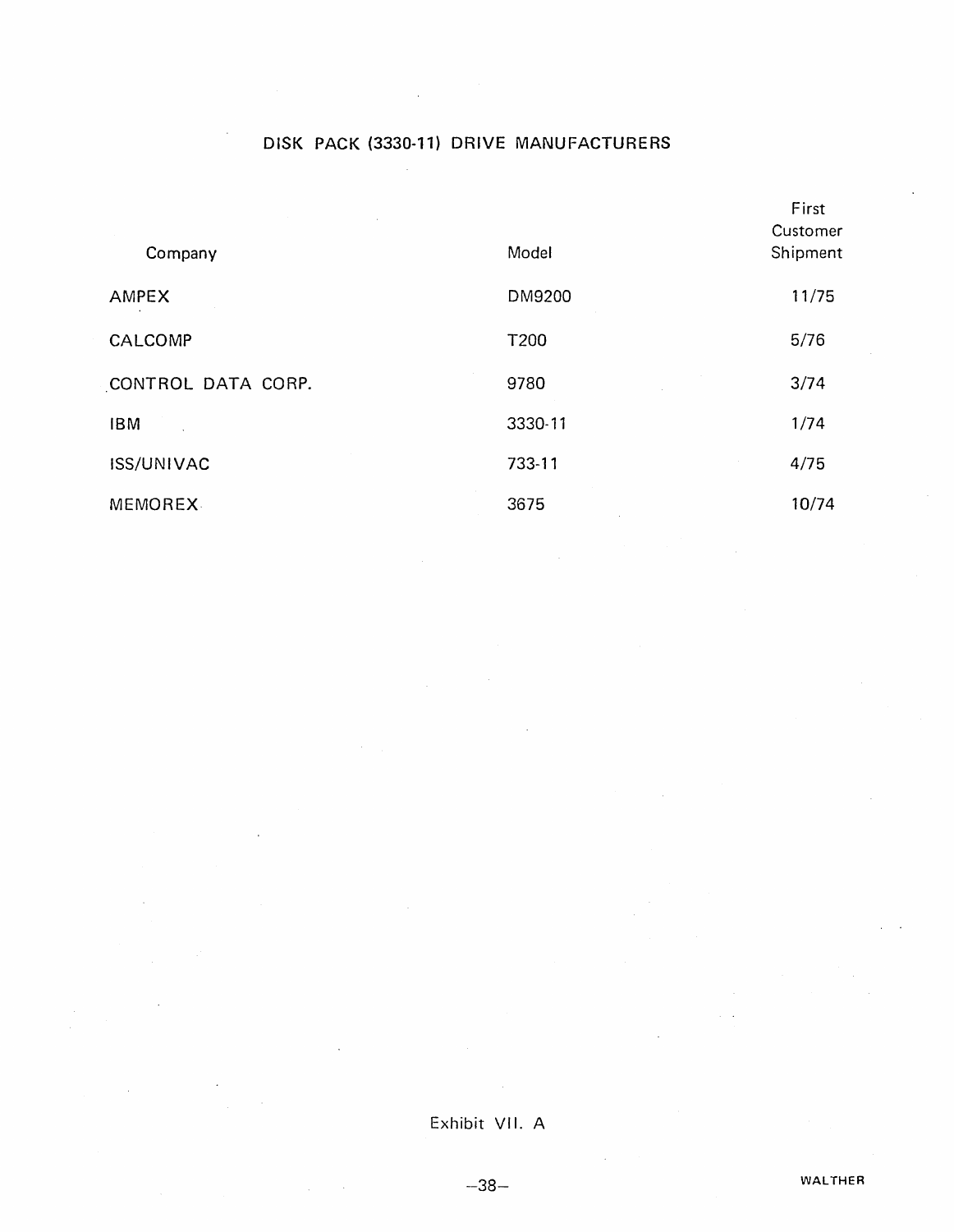#### DISK PACK (3330-11) DRIVES ESTIMATED MARKET SHARES Worldwide Shipments in Units

|                    | 1975     |      | 1976     |               |  |
|--------------------|----------|------|----------|---------------|--|
| Company            | Quantity | %    | Quantity | $\frac{0}{2}$ |  |
| AMPEX              | 200      | 1.4  | 400      | 3.0           |  |
| CALCOMP            | 600      | 4.3  | 1,000    | 7.4           |  |
| CONTROL DATA CORP. | 1,400    | 10.0 | 2,000    | 14.8          |  |
| <b>IBM</b>         | 6,900    | 49.3 | 2,000    | 14.8          |  |
| ISS/UNIVAC         | 4,300    | 30.7 | 5,200    | 38.5          |  |
| <b>MEMOREX</b>     | 1,000    | 7.1  | 2,900    | 21.5          |  |

Exhibit VII. B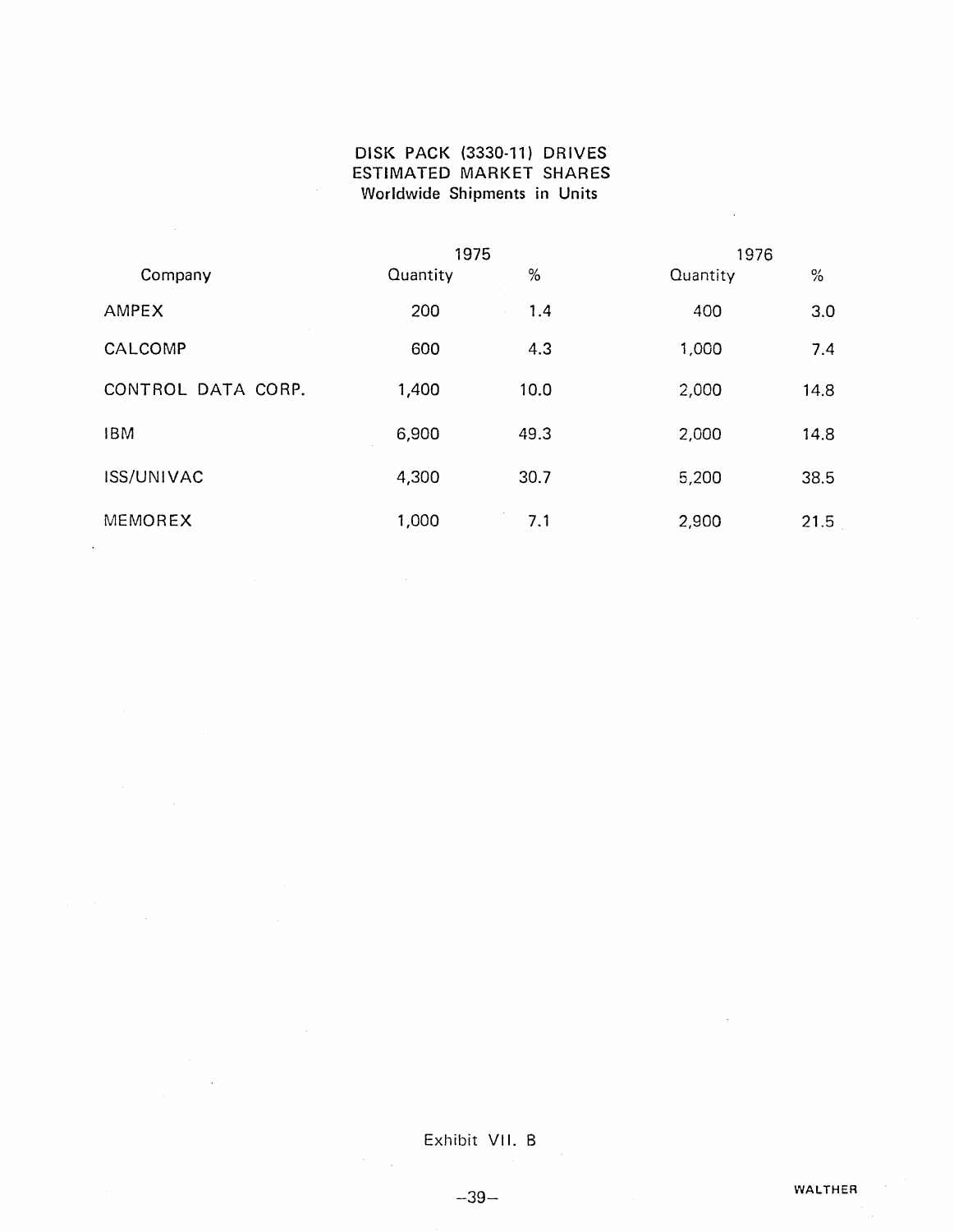### DISK PACK (3330-11) MEDIA MANUFACTURERS

 $\overline{a}$ 

| Company       | Model   |
|---------------|---------|
| <b>ATHANA</b> | 360044  |
| <b>BASF</b>   | 1246    |
| CDC           | 9882    |
| <b>CFI</b>    | 3336-11 |
| EM&M          | CMCX-DD |
| <b>IBM</b>    | 3336-11 |
| 3M            | 936-11  |
| MEMOREX       | Mark XI |
| <b>NASHUA</b> | 4436-DD |

#### Exhibit VIII. C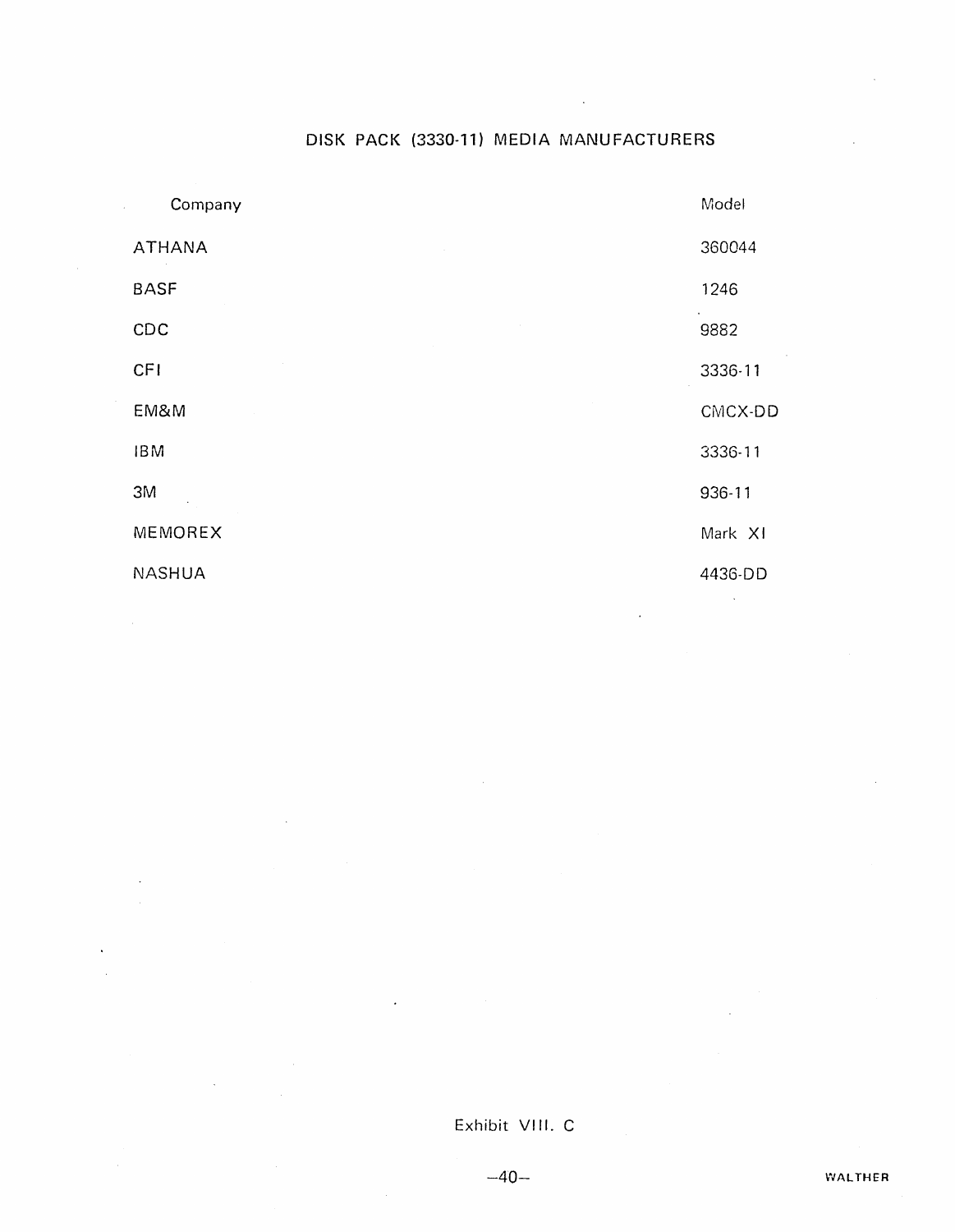#### DISK PACKS (3330-11) ESTIMATED MARKET SHARE Worldwide Shipments in Units

 $\bar{z}$ 

|                      | 1975     |      | 1976     |      |  |
|----------------------|----------|------|----------|------|--|
| Company              | Quantity | $\%$ | Quantity | $\%$ |  |
| <b>ATHANA</b>        | 800      | 3.8  | 1,000    | 4.9  |  |
| <b>BASF</b>          | 1,800    | 8.6  | 2,000    | 9.7  |  |
| CDC                  | 2,400    | 11.4 | 3,000    | 14.6 |  |
| CFI                  | 1,000    | 4.8  | 1,000    | 4.9  |  |
| EM&M (Caelus/Univac) | 1,000    | 4.8  | 1,000    | 4.9  |  |
| <b>IBM</b>           | 5,000    | 23.8 | 2,000    | 9.7  |  |
| 3M                   | 3,500    | 16.7 | 4,000    | 19.5 |  |
| MEMOREX              | 3,000    | 14.3 | 3,500    | 17.1 |  |
| <b>NASHUA</b>        | 2,500    | 11.9 | 3,000    | 14.6 |  |

## Exhibit VII. 0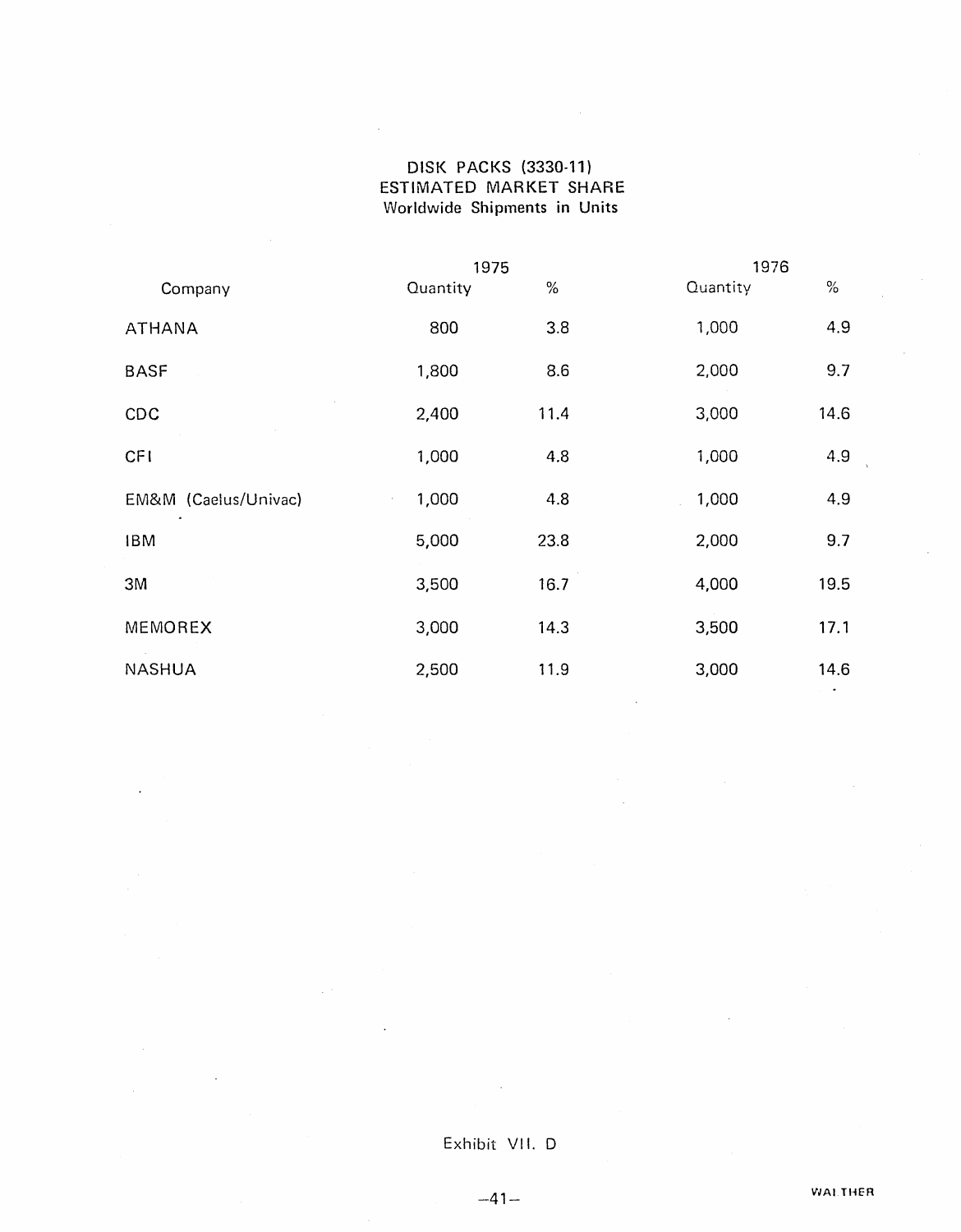|                         |                                                 | 1974             | 1975             | 1976             | 1977             | 1978             | 1979             | 1980             | 1981            |
|-------------------------|-------------------------------------------------|------------------|------------------|------------------|------------------|------------------|------------------|------------------|-----------------|
| Exhibit                 | <b>Drives</b><br>Installed (1)<br>Shipments (2) | 9,100<br>8,500   | 22,900<br>14,000 | 36,200<br>13,500 | 52,300<br>16,000 | 57,500<br>15,300 | 57,000<br>12,000 | 56,000<br>10,000 | 50,000<br>8,000 |
| $\leqq$<br>$\mathsf{m}$ | Packs<br>Installed (1)<br>Shipments             | 10,900<br>12,750 | 27,500<br>21,000 | 43,500<br>20,250 | 62,750<br>24,000 | 69,000<br>21,000 | 68,400<br>15,600 | 67,200<br>12,000 | 60,000<br>9,600 |

 $\sim$ 

DISK PACK (3330-11) DRIVES Worldwide Market

 $\sim$ 

 $\sim 10^{11}$  km  $^{-1}$ 

(1) Installed as of the end of the year

(2) Cumulative shipments during the year

 $\sim$ 

 $\sim$   $\sim$ 

 $-5 -$ 

 $\gamma_{\rm{eff}}=8$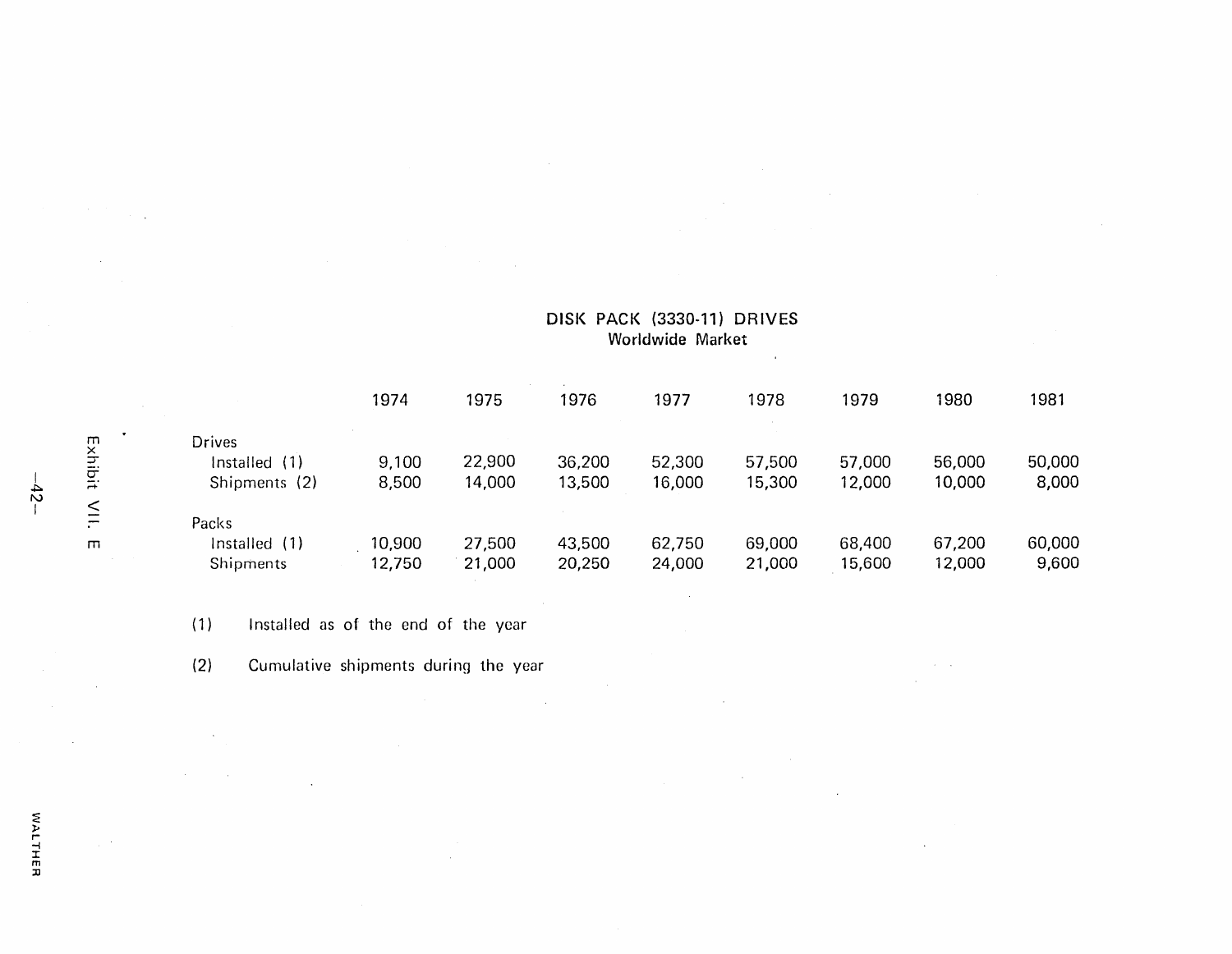### NON-REMOVABLE MEDIA DISK DRIVES WITH STORAGE CAPACITIES LESS THAN 200 MEGABYTES

 $\overline{\phantom{a}}$ 

 $\mathcal{L}$ 

 $\sim 10$ 

 $\bar{\beta}$ 

 $\mathcal{L}$ 

 $\bar{z}$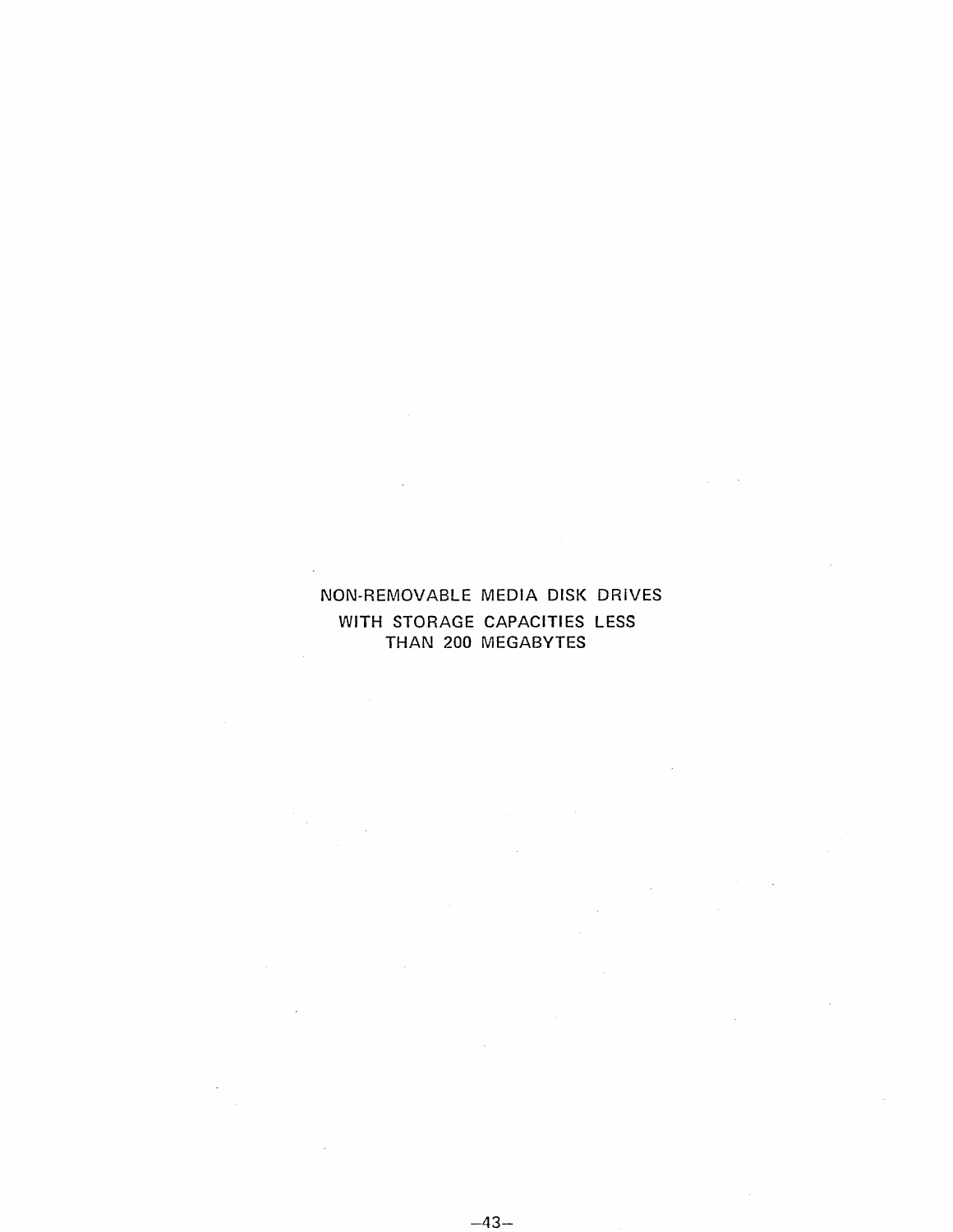#### NON-REMOVABLE MEDIA DISK DRIVES STORAGE CAPACITY LESS THAN 200 MEGABYTES

|                    |                | First        |
|--------------------|----------------|--------------|
|                    |                | Customer     |
| Company            | Model          | Shipment     |
| CAELUS (EM&M)      | 103<br>106     | 1/73         |
| CONTROL DATA CORP. | 9414A<br>9414B | 9/76<br>9/76 |
| DIABLO (Xerox)     | 20             |              |
| <b>IBM</b>         | 62FV           |              |
| $\sim 10^{-1}$ k   | 5448           | 3/77         |
| <b>MICRODATA</b>   | Reflex         | 9/76         |
| PERTEC             | D1460          | 6/76         |
|                    | D1660          | 6/76         |
|                    |                |              |

WANGCO (Perkin-Elmer) N Series

 $\ddot{\phantom{a}}$ 

 $\mathcal{L}$ 

Exhibit VIII. A

 $-44-$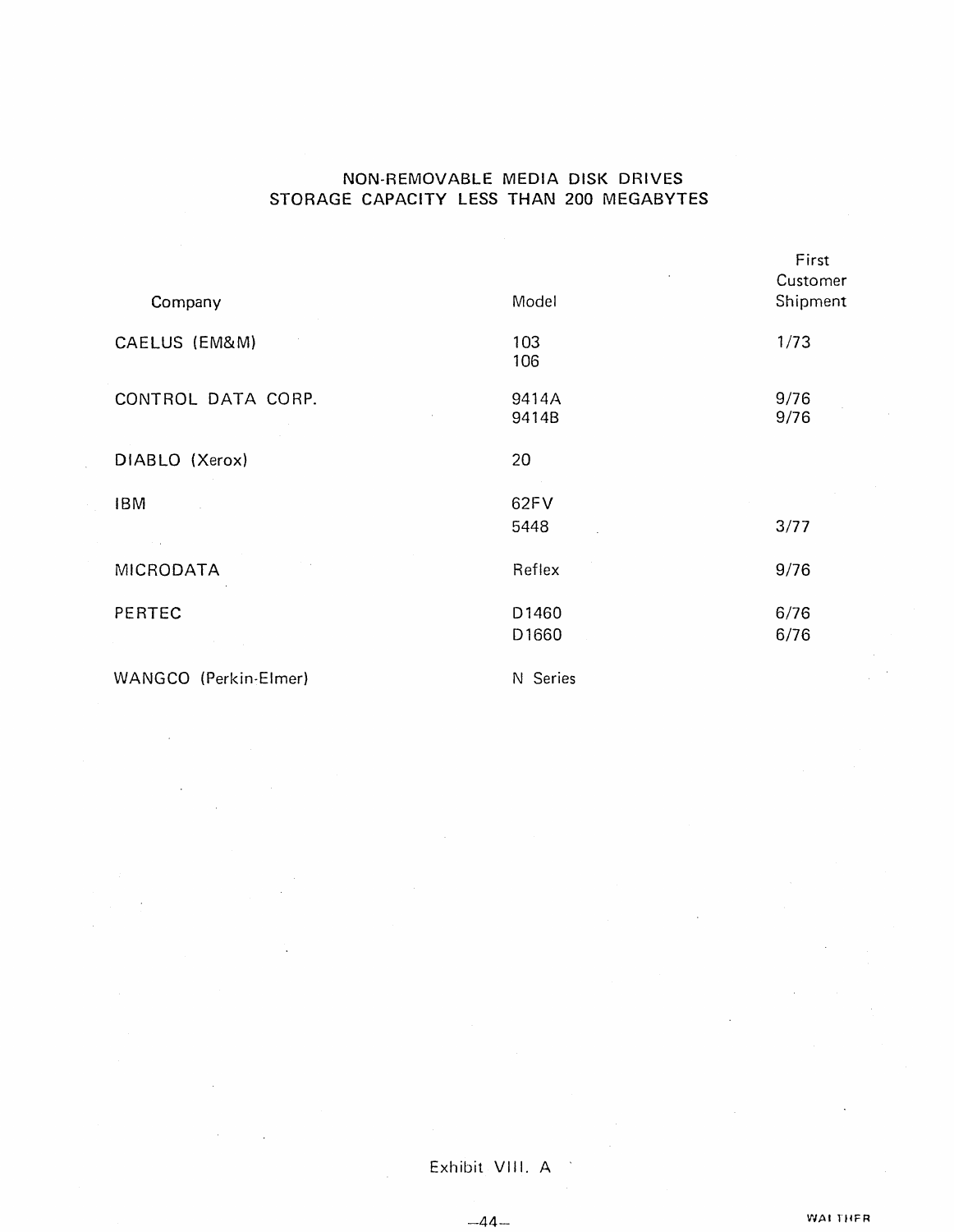### NON-REMOVABLE MEDIA DISK DRIVES STORAGE CAPACITY LESS THAN 200 MEGABYTES

|                       | 1975        |                    | 1976     |      |  |  |
|-----------------------|-------------|--------------------|----------|------|--|--|
| Company               | Quantity    | %                  | Quantity | $\%$ |  |  |
| CAELUS (EM&M)         | 1,000       | 11.1<br>$\epsilon$ | 1,000    | 6.7  |  |  |
| CDC                   | $\mathbf 0$ | 0                  | 200      | 1.3  |  |  |
| <b>DIABLO</b>         | 1,000       | 11.1               | 1,000    | 6.7  |  |  |
| <b>IBM</b>            | 6,000       | 66.7               | 10,000   | 66.7 |  |  |
| MICRODATA             | $\mathbf 0$ | 0                  | 200      | 1.3  |  |  |
| PERTEC                | 500         | 5.5                | 1,600    | 10.7 |  |  |
| WANGCO (Perkin-Elmer) | 500         | 5.5                | 1,000    | 6.7  |  |  |

Exhibit VIII. B

 $\overline{AB}$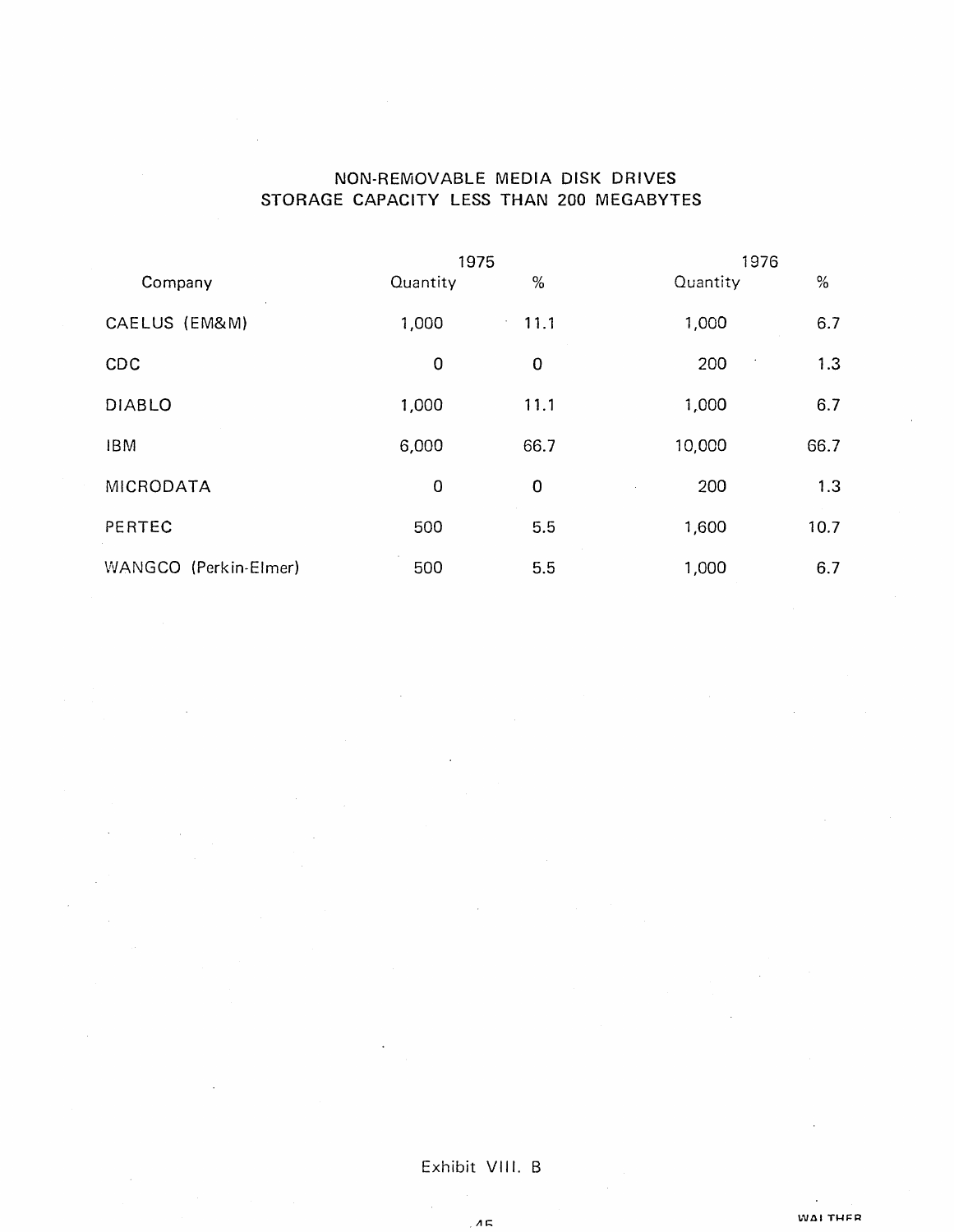|                  | NON-REMOVABLE MEDIA DISK DRIVES          |  |  |  |  |  |  |
|------------------|------------------------------------------|--|--|--|--|--|--|
|                  | STORAGE CAPACITY LESS THAN 200 MEGABYTES |  |  |  |  |  |  |
| Worldwide Market |                                          |  |  |  |  |  |  |

 $\bullet$ 

| Drives          | 1974 | 1975  | 1976   | 1977   | 1978    | 1979    | 1980    | 1981    |
|-----------------|------|-------|--------|--------|---------|---------|---------|---------|
| Installed $(1)$ | 700  | 9,700 | 24,500 | 60,000 | 110,000 | 170,000 | 245,000 | 330,000 |
| Shipped (2)     | 530  | 9,000 | 15,000 | 36,000 | 50,000  | 65,000  | 78,000  | 90,000  |

 $\sim$ 

(1) Installed as of the end of the year

(2) Cumulative shipments during the year

 $\bullet$ 

ذ<br>ذ

-i 1: T1 D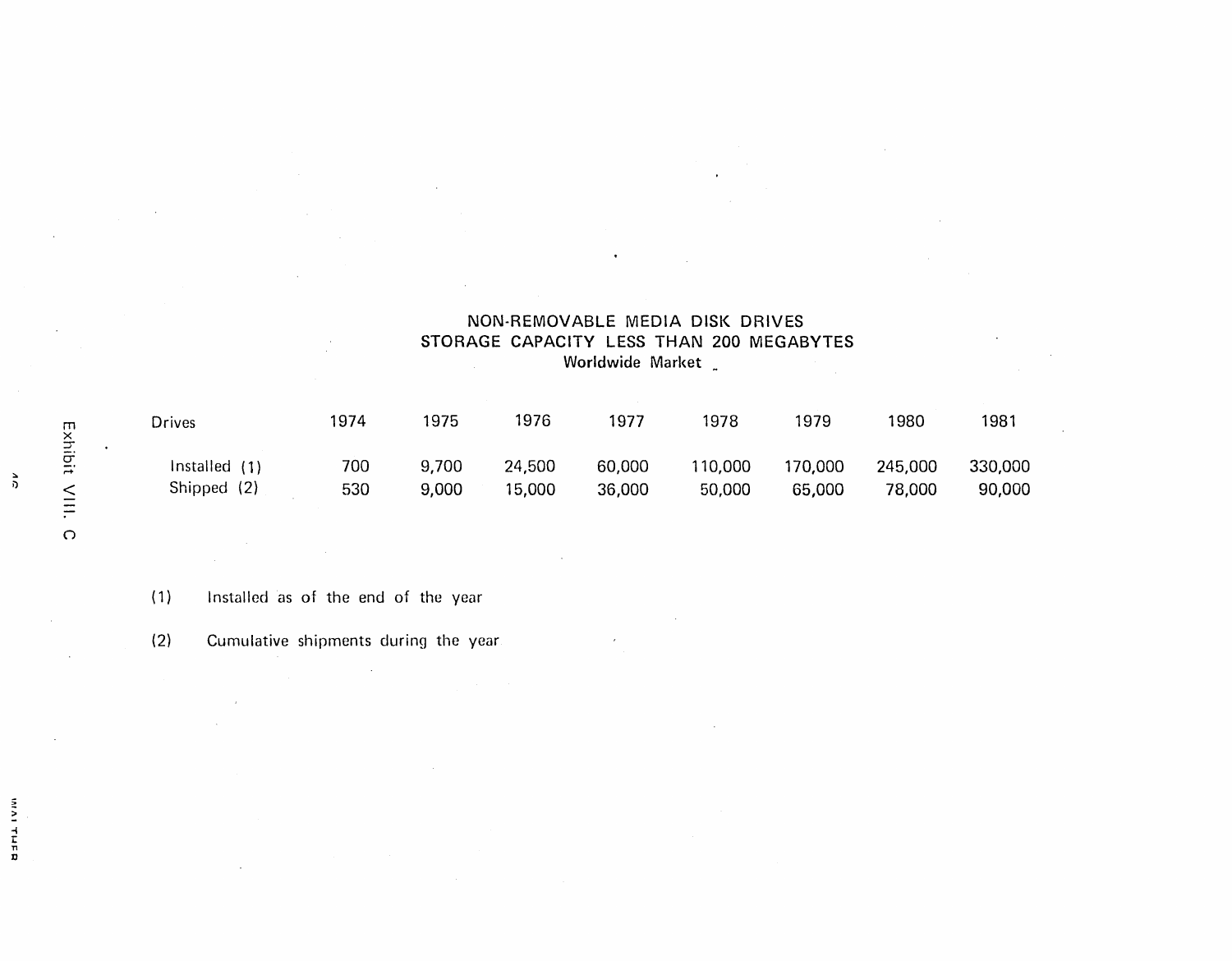#### NON-REMOVABLE MEDIA DISK DRIVES WITH STORAGE CAPACITIES GREATER THAN 200 MEGABYTES  $\sim 10^6$

 $\sim 10^{11}$ 

 $\sim$   $\sim$ 

 $\sim$   $\sim$ 

 $\sim$   $^{\prime}$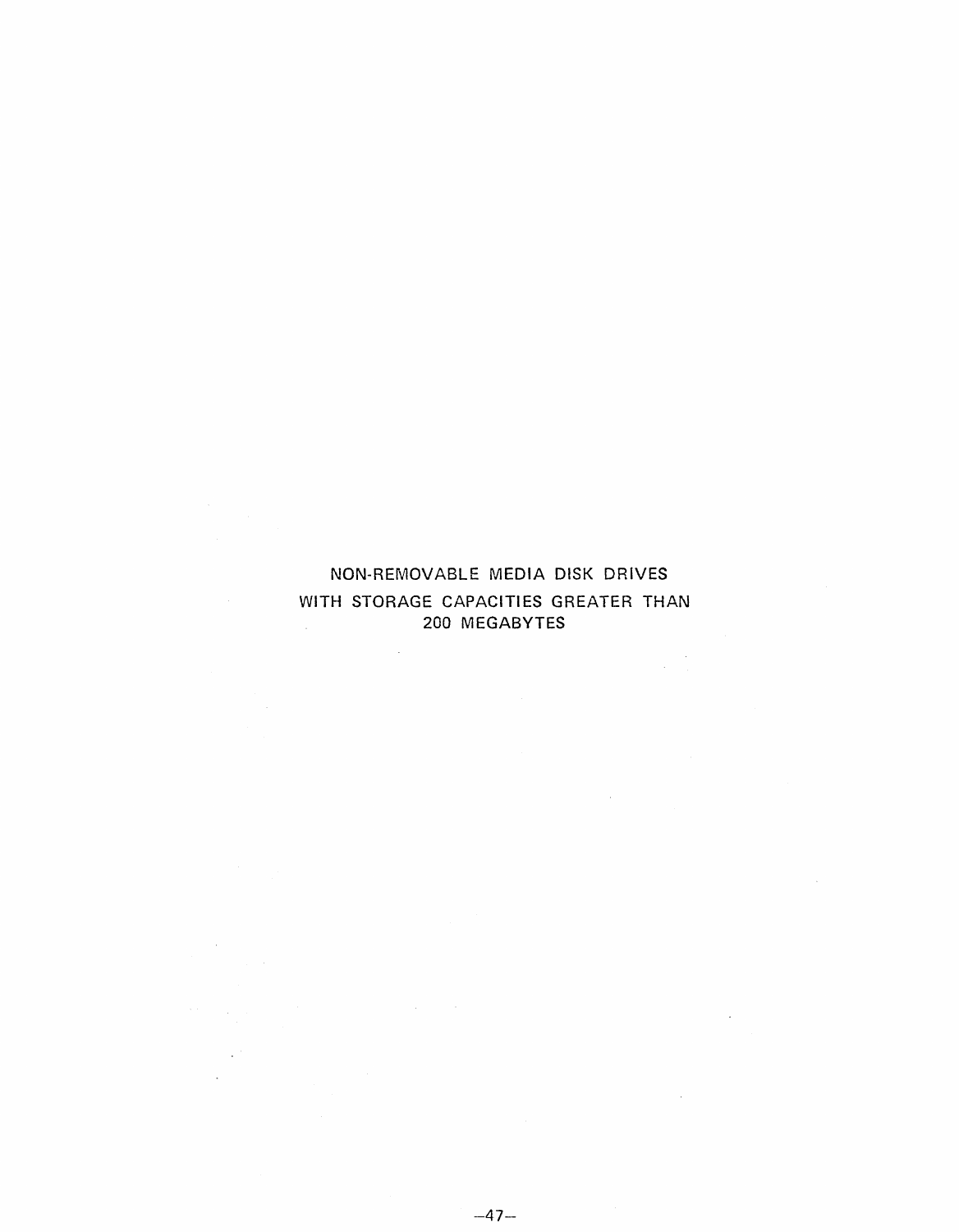#### NON-REMOVABLE MEDIA DISK DRIVES STORAGE CAPACITIES GREATER THAN 200 MEGABYTES

 $\sim$   $\sim$ 

 $\mathcal{L}$ 

| Company                       | Model              | First<br>Customer<br>Shipment |
|-------------------------------|--------------------|-------------------------------|
| AMPEX (1)                     | DM 300             | 5/72                          |
| CALCOMP (1)                   | T 300              | 6/76                          |
| CONTROL DATA CORP.            | 819<br>821<br>9744 |                               |
| HONEYWELL                     | 261<br>262         |                               |
| <b>IBM</b>                    | 3344<br>3350       | 6/76<br>4/76                  |
| STORAGE TECHNOLOGY            | 8400<br>8800       | 12/75<br>12/75                |
| UNIVAC/ISS<br>(Data Products) | 7330-21<br>8460    | 11/76                         |

(1) Removable Pack

 $\sim 10^{-1}$ 

Exhibit IX. A

 $-48-$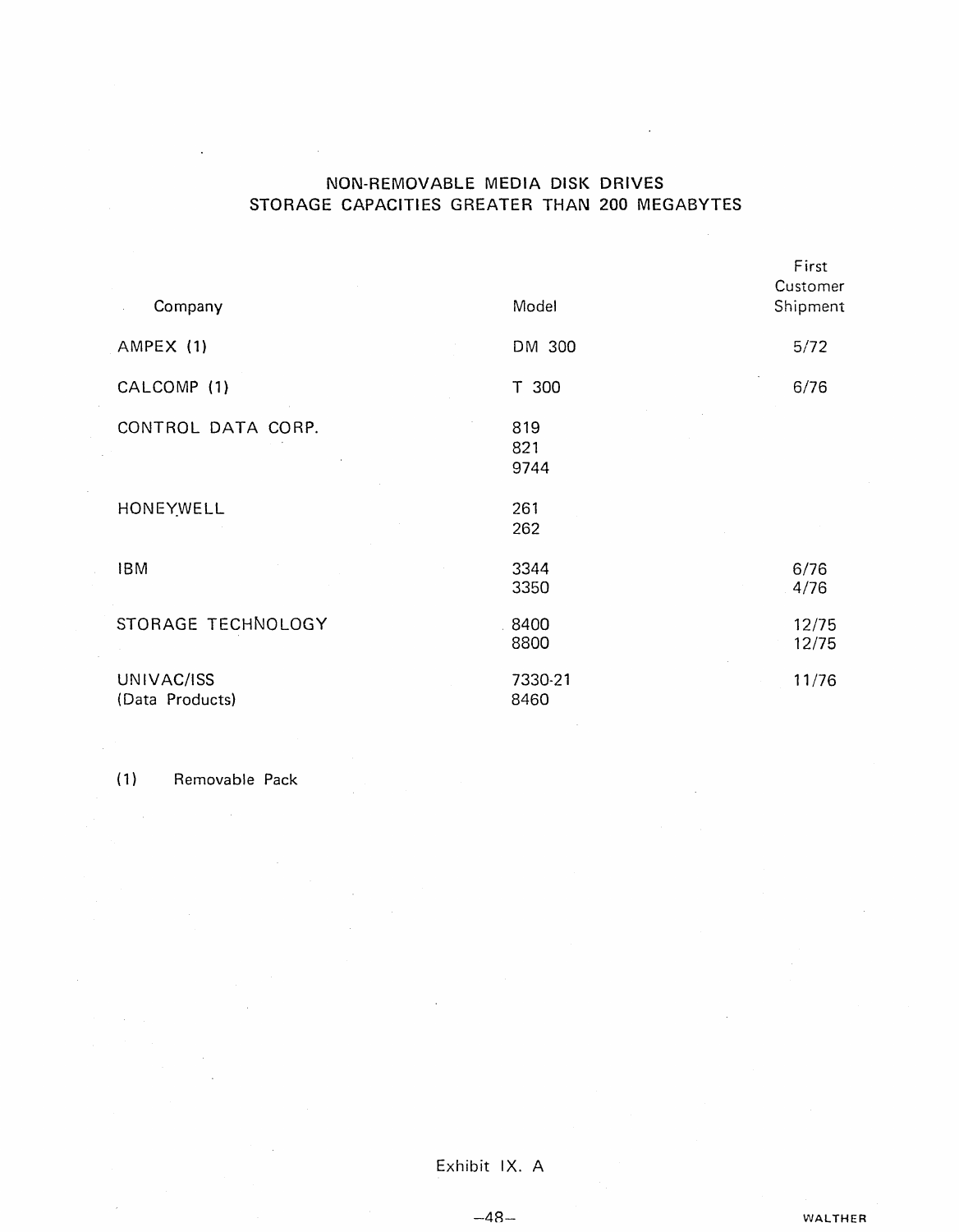#### NON-REMOVABLE MEDIA DISK DRIVES STORAGE CAPACITIES GREATER THAN 200 MEGABYTES Estimated Market Share

 $\bar{\mathcal{A}}$ 

 $\mathcal{A}^{\mathcal{A}}$ 

 $\bar{\beta}$ 

 $\sim 10^7$ 

 $\sim$   $\omega$ 

|                    | 1975     |      | 1976     |      |  |
|--------------------|----------|------|----------|------|--|
| Company            | Quantity | %    | Quantity | %    |  |
| AMPEX              |          |      | 200      | 4.0  |  |
| CALCOMP            |          |      | 300      | 6.0  |  |
| CONTROL DATA CORP. | 70       | 56.0 | 930      | 18.6 |  |
| HONEYWELL          | 25       | 20.0 | 20       | 0.4  |  |
| <b>IBM</b>         |          |      | 3,000    | 60.0 |  |
| STORAGE TECHNOLOGY | 10       | 8.0  | 500      | 10.0 |  |
| UNIVAC/ISS         | 20       | 16.0 | 50       | 1.0  |  |

Exhibit IX. B

 $-49-$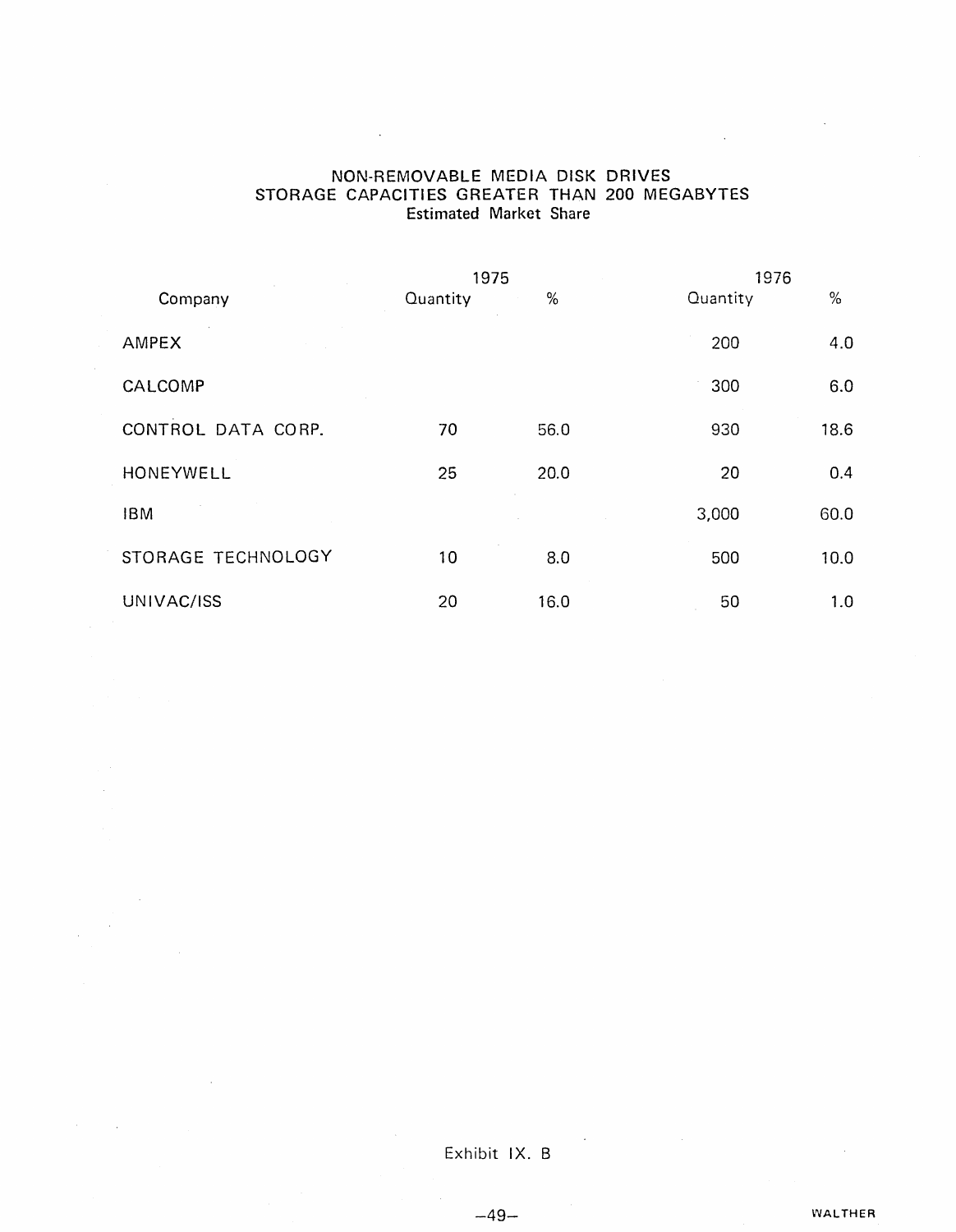| Drives                       | 1974     | 1975       | 1976           | 1977             | 1978             | 1979             | 1980             | 1981             |
|------------------------------|----------|------------|----------------|------------------|------------------|------------------|------------------|------------------|
| Installed (1)<br>Shipped (2) | 10<br>10 | 135<br>125 | 5.135<br>5,000 | 15,135<br>10,000 | 28,500<br>13,500 | 43,000<br>15,000 | 58,000<br>16,000 | 75,000<br>18,000 |

NON-REMOVABLE MEDIA DISK DRIVES STORAGE CAPACITIES GREATER THAN 200 MEGABYTES Worldwide Market

 $\sim 10^{-1}$ 

( 1) I nstalled as of the end of the year

 $\mathcal{L}^{\mathcal{L}}$ 

(2) Cumulative shipments during the year

 $\sim$ 

Exhibit  $\times$  $\circ$ 

 $\ddot{\phantom{a}}$ 

 $\sim$ 

|<br>|<br>|<br>|

VALTHER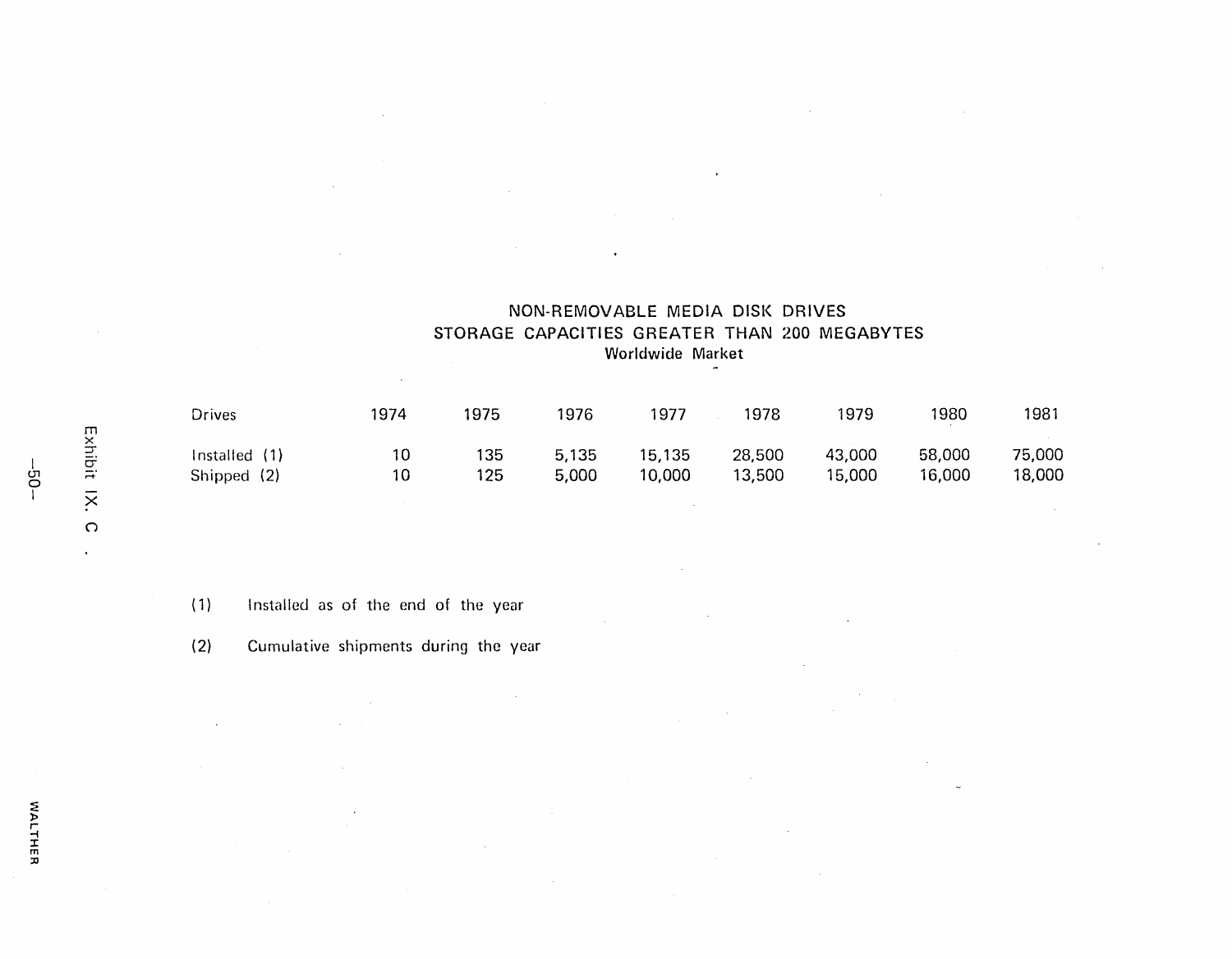# **DISK DIRECTORY**

 $\mathbb{R}^2$ 

 $\mathcal{L}_{\text{max}}$ 

 $\sim$ 

 $\sim$   $\sim$ 

 $\bar{\beta}$ 

 $\label{eq:2.1} \frac{1}{\sqrt{2\pi}}\int_{0}^{\infty}\frac{dx}{\sqrt{2\pi}}\,dx$ 

 $\label{eq:2.1} \frac{1}{\sqrt{2\pi}}\frac{1}{\sqrt{2\pi}}\frac{1}{\sqrt{2\pi}}\frac{1}{\sqrt{2\pi}}\frac{1}{\sqrt{2\pi}}\frac{1}{\sqrt{2\pi}}\frac{1}{\sqrt{2\pi}}\frac{1}{\sqrt{2\pi}}\frac{1}{\sqrt{2\pi}}\frac{1}{\sqrt{2\pi}}\frac{1}{\sqrt{2\pi}}\frac{1}{\sqrt{2\pi}}\frac{1}{\sqrt{2\pi}}\frac{1}{\sqrt{2\pi}}\frac{1}{\sqrt{2\pi}}\frac{1}{\sqrt{2\pi}}\frac{1}{\sqrt{2\pi}}\frac{1}{\sqrt$ 

 $\sim 10^7$ 

 $\sim$ 

 $\sim 10$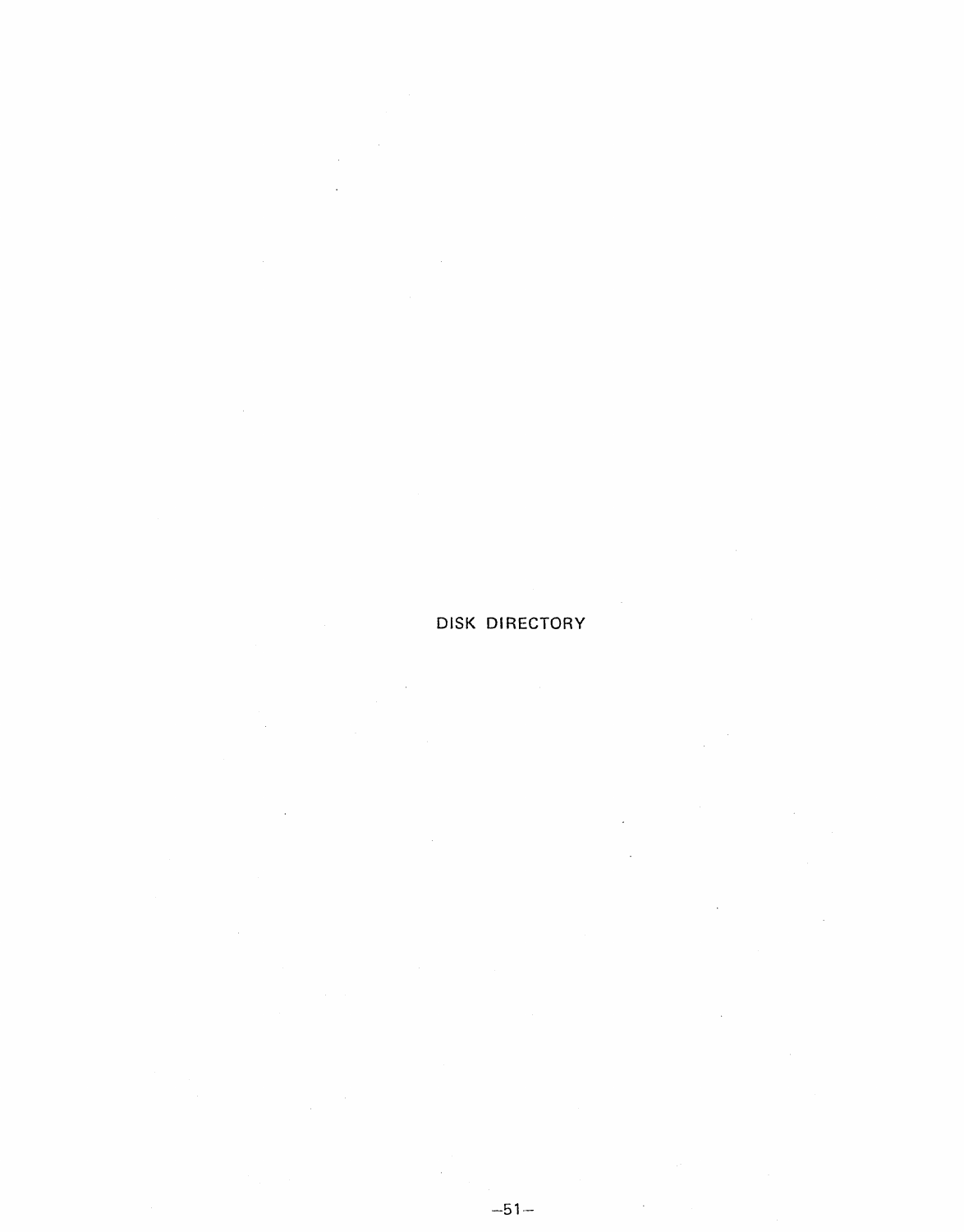#### DISK DIRECTORY

AMPEX CORPORATION 401 Broadway Redwood City, California 94063 (415) 367-2011

ATHANA 1815 Mullin Avenue Torrance, California 95051 (213) 775-3741

BASF SYSTEMS INC. Crosby Drive Bedford, Massachusetts 01730 (617) 271-4000

BALL COMPUTER PRODUCTS INC. 680 East Arques Avenue Sunnyvale, California 94086 (408) 733-6700

BURROUGHS CORPORATION One Burroughs Place Detroit, Michigan 48232 (313) 972-7000

CALIFORNIA COMPUTER PRODUCTS (Calcomp) 2411 West La Palma Avenue Anaheim, California 92801 (714) 821-2011

CONTROL DATA CORPORATION 8100 34th Avenue South Bloomington, Minnesota 55400 ·(612) 853-8100

CFI MEMORIES, INC. 305 Crescent Way Anaheim, California 92801 (714) 776-8571

Peripheral Products Group 5411 North Lindero Canyon Road Westlake Village, CA 91361 (213) 889-1010

Business Products Group 11615 "I" Street Omaha, Nebraska 68137 (402) 333-0850

Exhibit X. A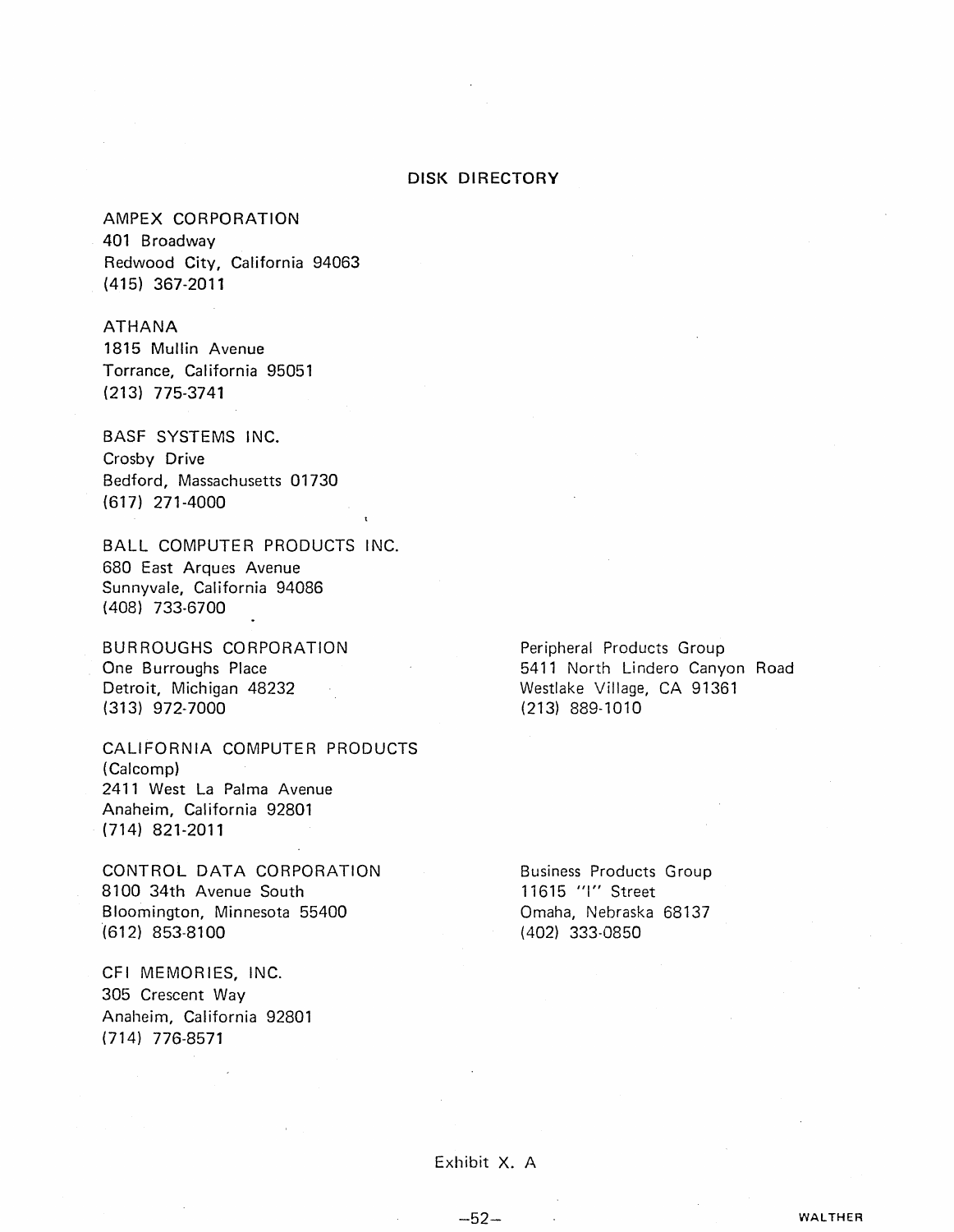DIABLO SYSTEMS INC. (Xerox) 24500 Industrial Boulevard Hayward, California 94545 (415) 783-3910

ELECTRONIC MEMORIES & MAGNETICS CORP. (EM&M) 1880 Century Park West Los Angeles, California 90067 (213) 556-2323

HEWLETT-PACKARD COMPANY 1501 Page Mill Road Palo Alto, California 94304 (415) 493-1501

INNOVEX CORPORATION 75 Wiggins Avenue Bedford, Massachusetts 01730 (617) 275-2110

INTERNATIONAL BUSINESS MACHINES (IBM) Route 22 Armonk, New York 10504

INFORMATION STORAGE SYSTEMS (ISS) ( Univac) 10435 North Tantau Avenue Cupertino, California 95014 . (408) 257-6220

IOMEC (Data 100) 3300 Scott Boulevard Santa Clara, California 95050 (408) 246-2950

MICRODATA CORP. 17481 Red Hill Avenue Irvine, California 92705 (714) 540-6730

MINNESOTA MINING AND MANUFAC-TURING (3M) 3 M Center St. Paul, Minnesota 55101 (612) 733-1110

Caelus 967 Mabury Road San Jose, California 95133 (408) 298-7080

General Products Division Monterey & Cottle Roads San Jose, California 95114 (408) 227-7100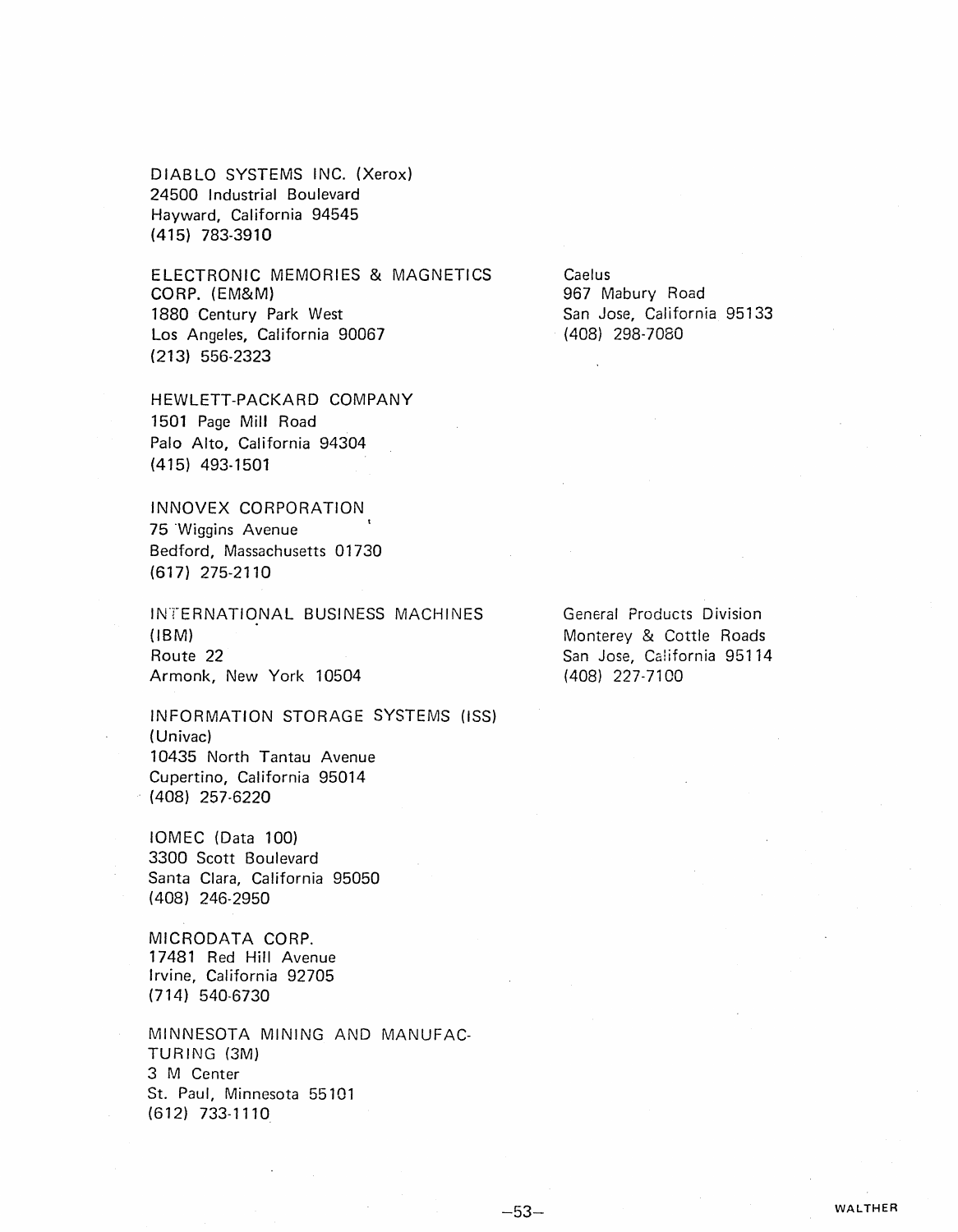MEMOREX CORP. San Tomas at Central Expressway Santa Clara, California 95052 (408) 987-1000

NASHUA CORP. Computer Products Division 44 Franklin Street Nashua, New Hampshire 03060 (603) 880-2323

ORBIS SYSTEMS INC. (Wangco/Perkin-Elmer) 14251 Franklin Avenue Tustin, California 92680 (714) 838-1491

OKIDATA CORPORATION 111 Gaither Drive Moorestown, New Jersey 08057 (609) 235-2600

PER SCI INCORPORATED 4943 McConnell Avenue, Suite J Los Angeles, California 90066 (213) 821-5545

PERTEC CORPORATION 101 Continental Blvd., Suite 435 EI Segundo, California 90245 (213) 640-1540

POTTER INSTRUMENT CO., INC. 151 Sunnyside Blvd. Plainview, New York 11745 (516) 681-3200

SHUGART ASSOCIATES 435 Indio Way Sunnyvale, California 94086 (408) 733-0100

SYCOR INC. 100 Phoenix Drive Ann Arbor, Michigan 48104 (313) 971-0900

Magnetic Media Division 1200 Memorex Drive Santa Clara, California 95052 (408) 987-1000

Peripheral Equipment Division 9600 Irondale Avenue Chatsworth, California 91311 (213) 882-0030

cл